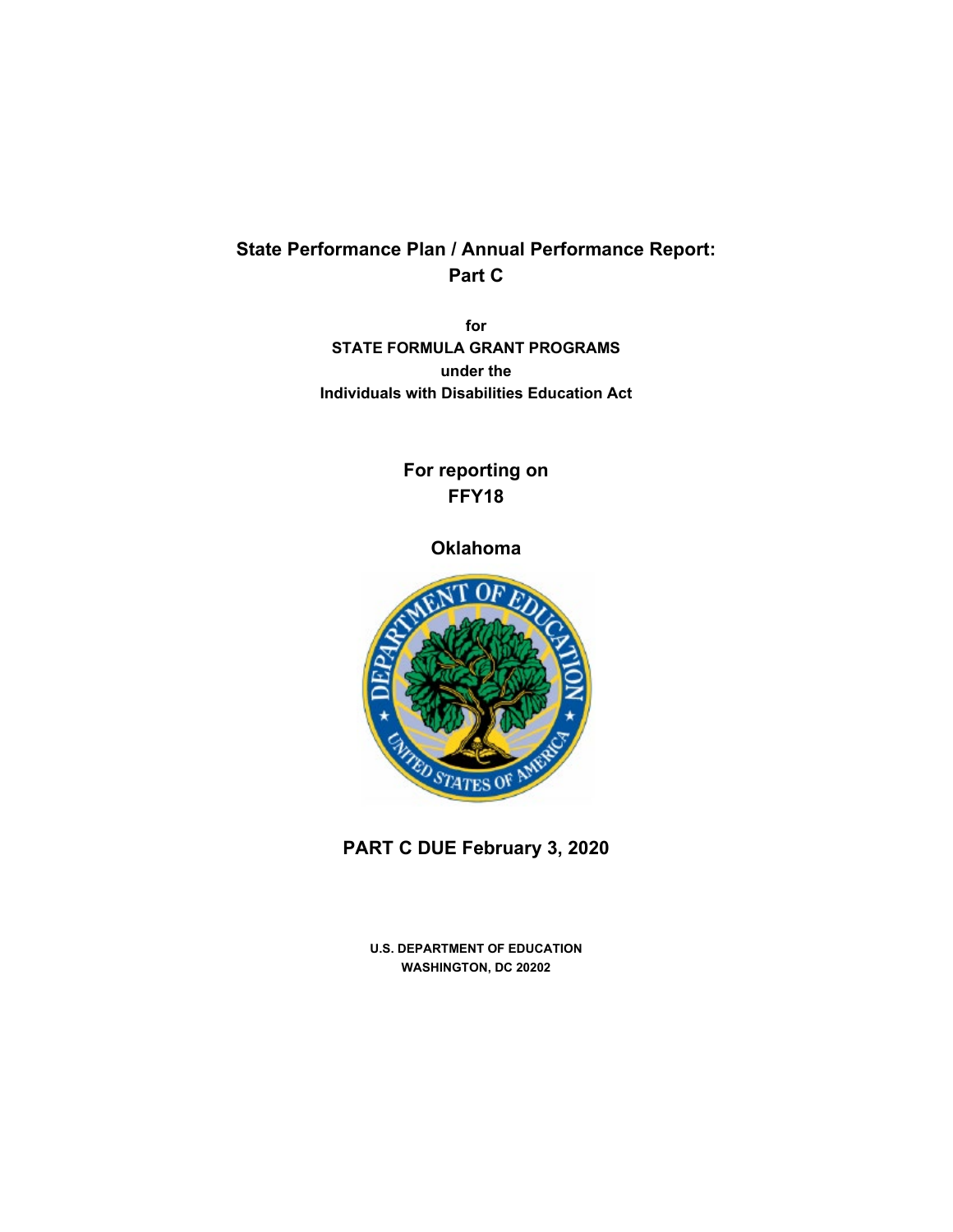## **Introduction**

## **Instructions**

Provide sufficient detail to ensure that the Secretary and the public are informed of and understand the State's systems designed to drive improved results for infants and toddlers with disabilities and their families and to ensure that the Lead Agency (LA) meets the requirements of Part C of the IDEA. This introduction must include descriptions of the State's General Supervision System, Technical Assistance System, Professional Development System, Stakeholder Involvement, and Reporting to the Public.

## **Intro - Indicator Data**

### **Executive Summary**

Oklahoma maintained or improved its scores from the previous year in two thirds of indicators. Some highlights include:

- Personnel improved its rate of timely provision of services (Indicator 1).
- All children improved growth in child outcomes from program entry to exit (Indicator 3A, 3B, 3C).
- Oklahoma maintained its high parent approval ratings, ranging between 97.5 to 99.3 percent (Indicators 4A, 4B, and 4C).
- The rate of all children served by SoonerStart, birth to three, increased slightly and met the state target (Indicator 6).

• Oklahoma continues to work well with families as evidenced by the zero counts of complaints (measured through the counts of resolution and mediation sessions in Indicators 9 and 10).

The SoonerStart program had several challenging areas in FFY 2018.

- Oklahoma experienced a slight decline in services in the natural environment and did not meet the FFY 2018 target.
- The three peer-level early childhood outcomes declined slightly, although 3C met target.

• Oklahoma did not meet its targets on any of the five compliance indicators, though it increased or maintained its rates for three (Indicators 1, 7 & 8C) and declined for two (8A & 8B).

#### **General Supervision System**

### **The systems that are in place to ensure that IDEA Part C requirements are met, e.g., monitoring systems, dispute resolution systems.**

The Oklahoma Early Intervention Act designated the Oklahoma State Department of Education (OSDE) and the State Department of Education (OSDH) as the lead agencies for the administration of the SoonerStart Early Intervention Program. OSDE is responsible for monitoring progress and providing oversight for the provision of early intervention services at 27 sites for infants and toddlers and their families to ensure that the Individuals with Disabilities Education Act (IDEA) is implemented in Oklahoma. Oversight by the OSDE includes the use of various accountability processes. The OSDE collects both compliance and performance data for the Annual Performance Report through a statewide database.

Oklahoma's General Supervision activities include on-site program improvement visits with the local sites as well as monitoring for compliance with IDEA Part C regulations. On-site visits occur on a three-year cycle (nine local site visits per year). SoonerStart administrators and program managers from both OSDE and OSDH meet with early intervention staff to learn about local challenges and successes. Staff receive updates on state and federal Part C procedures or changes and are encouraged to share ideas for program improvement with SoonerStart administrators.

Oklahoma's compliance monitoring process verifies that each local SoonerStart Early Intervention site with noncompliance is correctly implementing the specific regulatory requirements and has corrected any untimely individual records. Oklahoma requires verification of child-specific correction of noncompliance as well as long-term compliance with the regulatory requirements (based on a review of subsequent data reflecting 100% compliance). The State assures that all instances of noncompliance are corrected within one year of identification at both the child level and site level.

All 27 SoonerStart sites are monitored for each APR indicator. Systemic and single-occurrence noncompliance is formally identified through data reports generated from the state's database called EdPlan. EdPlan contains the child's electronic record and the data reports pull child information and timeline data directly from that record for each child in the SoonerStart program. The electronic record reflects the date that early intervention activities occur and if not timely, requires staff to enter the reason for missing the timeline. However, noncompliance may also be identified through parent surveys, informal complaints, local/peer feedback, and other periodic reports submitted to the state.

Following the formal identification, the SoonerStart Program Manager issues a finding of noncompliance and uses subsequent data reports to ensure that the prescribed corrective action is occurring and is effective. Oklahoma issues one finding to the local site for all individual cases of noncompliance identified, even if the noncompliance is corrected before the finding is issued. In reviewing compliance issues, SoonerStart tracks data on every child in Oklahoma by a unique identifier number in the EdPlan database. Verification of correction of noncompliance is conducted through review of the child's electronic record.

The monitoring plan includes an annual review of child and site level compliance data by the SoonerStart Program Manager. Steps to implement corrective action plans and action plan tracking and monitoring are defined. Security processes for electronic documents concerning findings of noncompliance have been established.

Oklahoma has selected the 4th quarter of the fiscal year (April, May and June) as the reporting period for the APR. These results are representative of a full year of the state's data because all areas of the state, all provider types and all categories of eligible children are included. Additionally, the SoonerStart Program Manager and Part C Data Manager examine data reported for this time period and compare them to data for the full year (FFY 2018) to ensure that they are representative of all quarters of the year.

The data review for this reporting period occurs the last two weeks of August for the prior fiscal year. Standardized statewide data reports have been developed using EdPlan database reports that contain all relevant records from all sites. SoonerStart has procedures in place to review data, identify noncompliance, issue findings and track correction of noncompliance at both the child and local site level.

Oklahoma's general supervision system is reliant on data collection and reporting. SoonerStart compiles, analyzes, and utilizes all of the data that is submitted by local SoonerStart sites. Part C personnel in Oklahoma are state employees and SoonerStart has procedures in place to promote consistency in data entry and utilization of the EdPlan data system.

EdPlan, the state's Part C database, is maintained by an outside vendor. The system has been effective in collecting and sorting data for reporting purposes, and improvements made over time have greatly enhanced the state's ability to accurately report all compliance data, and support evidencebased practices. User instructions are maintained on EdPlan's main menu page and real-time assistance is available during the work day through the online message board.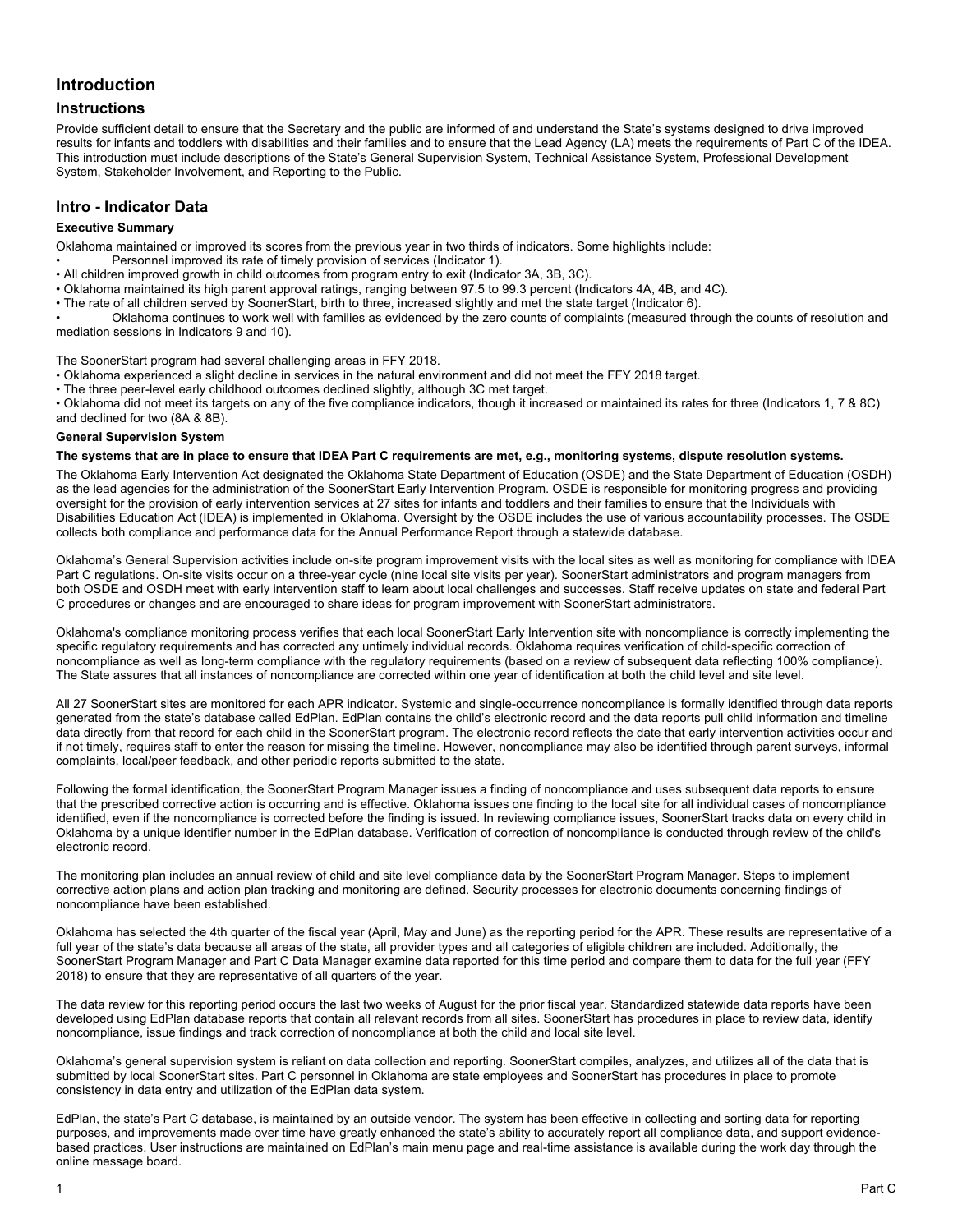For Part C, Oklahoma has adopted the Part B due process hearing procedures under 34 CFR 303.430(d)(2) which are administered through the OSDE Special Education Services.

**Technical Assistance System:**

#### **The mechanisms that the State has in place to ensure the timely delivery of high quality, evidenced based technical assistance and support to early intervention service (EIS) programs.**

The SoonerStart Program Manager provides technical assistance to each local site through the monitoring process, scheduled technical assistance visits and individual responses requested by staff. Technical assistance includes:

• support for identifying underlying causes of low performance and noncompliance;

- developing appropriate strategies for improvement;
- troubleshooting issues with the SoonerStart EdPlan database
- providing explanation and clarification of SoonerStart operational procedures and IDEA, Part C regulations

The Regional Early Intervention Coordinator (REIC) and Health Department Lead Clinician at each SoonerStart site work together to implement policies, procedures and regulations in accordance with IDEA, Part C and OSDE. They assure that all noncompliance has been corrected and that procedures are put into place to address child level and systemic noncompliance. Technical assistance is provided by the SoonerStart Program Manager to support in the identification of underlying causes of low performance and noncompliance as well as assist teams in developing appropriate strategies for improvement. Additional resources from the Early Childhood Technical Assistance Center (ECTA Center) and National Center for Systemic Improvement (NCSI) are utilized as needed.

SoonerStart local supervisors provide initial training and ongoing support for the EdPlan database which contains the electronic record for children enrolled in the Part C program. An outside vendor maintains the SoonerStart EdPlan database but all EI staff have access to the Message Board to request information or assistance with features of the system. The Part C Data Manager has developed detailed "Tip Sheets" to improve data entry and report access procedures. The SoonerStart Program Manager provides regular updates on improvements made to the EdPlan database as well as instructions on process and procedures.

In FFY 2018, SoonerStart provided training to all staff on a revised family interview process intended to enhance the quality of IFSPs developed with families. During the first three months of implementation, staff were required to complete self-assessments regarding their use of the process and followup with their supervisor. Following the self-assessments, staff were required to submit audio recordings of their participation in the revised family interview process to the SoonerStart program managers for monitoring of fidelity to the training. Technical assistance feedback was provided to staff ensure that service providers are effectively providing services that improve results for infants and toddlers with disabilities and their families.

The SoonerStart Operations Manual is posted on the SoonerStart page of the Oklahoma State Department of Education website. A standing multiagency task group reviews the Manual on an ongoing basis to ensure that all guidelines reflect current state and federal regulations as well as current OSDE and OSDH agency practices. Operational guidelines were also linked to the new SoonerStart EdPlan database procedures where applicable. The SoonerStart Program Manager provides all staff with notice of specific changes to the Operations Manual and continues to respond to questions posed by staff across the state. The SoonerStart Program Manager also provides guidance and written feedback to local SoonerStart sites regarding IDEA, Part C regulations.

#### **Professional Development System:**

#### **The mechanisms the State has in place to ensure that service providers are effectively providing services that improve results for infants and toddlers with disabilities and their families.**

Oklahoma provides professional personnel development to all SoonerStart staff, to comply with the Individuals with Disabilities Education Act (IDEA) Part C requirement that a state system must include a comprehensive system of personnel development. SoonerStart professional development activities seek to ensure accountability and promote the use of recommended and evidence-based practices. The goal of SoonerStart's ongoing professional development is to provide EI professionals (service coordinators, service providers, and EI program administration) with the tools, confidence, and competence to equip them to support families. Professional development is crucial in helping SoonerStart staff promote evidence-based practices that assist families in helping their child develop and learn. To meet this goal, SoonerStart employs a dedicated Professional Development Specialist to develop activities to support providers in meeting program requirements while providing quality services to families of eligible infants and toddlers in an individualized, culturally sensitive, and ethical manner. Her work is supported by a set of stakeholders who advise the program as a professional development sub-committee of the ICC.

The SoonerStart professional development system is designed to operate hand-in-hand with the TA system. As a component of the general supervision system, it is designed to be responsive to identified provider/agency/family needs, to inform the system when new procedures and policies are required, to address practice change to improve child and family outcomes, and to implement evidence-based practices. The system includes entry-level online training modules, information sharing and resource sharing, posting information on the OSDE website-SoonerStart page that includes information and training for families, and face-to-face professional development activities provided by early intervention content experts. Professional development needs are identified through a variety of methods including; review of individual program and statewide data, information from compliance monitoring and quality assurance reviews, new research and current evidence based practices and initiatives in early intervention, input from local site supervisors, results from training surveys and national and state level policy changes.

Oklahoma has rolled out a new online learning platform designed by the same vendor that supports the SoonerStart EdPlan database to provide online learning, interactive communities, and a tracking system. A revised "New Employee Orientation" training series offers blended learning modules. Modules are also available for navigation of the EdPlan Database covering competency from entry to exit of all SoonerStart children. Family Coaching is now available in perpetuity for all incoming Service Providers. Face-to-face trainings for staff include Family Assessment, Transitioning, Communication Styles, Workplace Energy and any local site-specific content or discipline specific content requested by SoonerStart teams. Collaboration with agency partners such as AbleTech or the Oklahoma Health Care Authority offer new opportunities for staff training. SoonerStart continues to participate in the Early Childhood Professional Development Collaborative in which multiple programs (SoonerStart, Child Care, Home Visitation programs, Child Guidance Services, etc.) share professional development opportunities using a combined registry and training tracking system. At the local level, Oklahoma also utilizes mentors and peer-to-peer training opportunities.

With a full-time Professional Development Specialist and the allocation of additional resources to develop a wide-array of professional development activities, SoonerStart provides:

- statewide coordination of training activities related to infants and toddlers and their families;
- Greater access to learning opportunities for families and service providers;

• on-line and face-to-face trainings; and

<sup>•</sup> A more balanced and coordinated schedule of training activities in terms of topics, locations, and dates throughout the state available year round;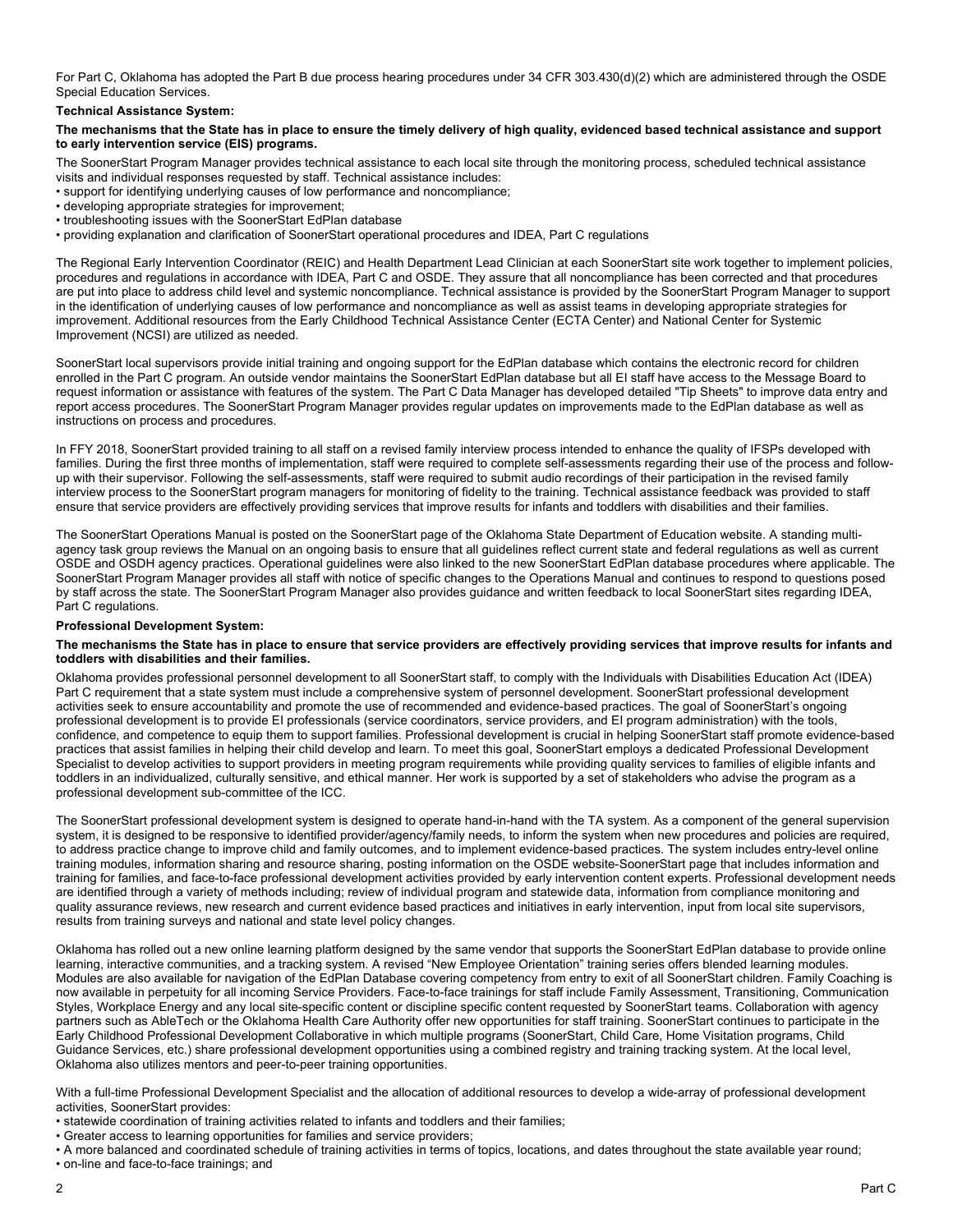• Specialized training opportunities that bring together families and professionals from different fields, including early education and child care service providers.

The Professional Development Specialist is also participating in a national Professional Development Cohort with other states. The cohort is sponsored by ECPC and involves developing a Toolkit to help assist Oklahoma in reaching greater heights with their Professional Development.

Oklahoma remains committed to ensuring that service providers are equipped to effectively provide services that improve results for infants and toddlers with disabilities and their families.

#### **Stakeholder Involvement:**

#### **The mechanism for soliciting broad stakeholder input on targets in the SPP/APR, and any subsequent revisions that the State has made to those targets, and the development and implementation of Indicator 11, the State's Systemic Improvement Plan (SSIP).**

In December 2019, the ICC reviewed SoonerStart program data and related targets for each of the Part C indicators for the FFY 2018 APR. The Part C Data Manager informed the ICC that OSEP has required states to extend the current SPP/APR through FFY 2019, and that targets for that year would have be identified. Based on a review of the FFY 2018 data, stakeholders determined that Oklahoma's FFY 2018 targets for all performance indicators should extend through FFY 2019.

The ICC serves as one of the primary stakeholder groups providing ongoing guidance and input into the development of the SPP/APR and SSIP. Information and updates are provided regularly at each ICC meeting regarding progress towards the achievement of targets, the child outcome data process, selection of targets, training initiatives, and public reporting of program status. In addition, ICC sub-committees and special task groups are given ongoing opportunities for input throughout the year. Each sub-committee follows specific By-laws for membership that reflects diversity within the state. ICC sub-committees include Personnel Development, Public Awareness, Program Planning and Evaluation and Financial Planning. The SoonerStart lead agency identifies broad-based stakeholders (in accordance with §303.601) and provides the information about prospective members to the Oklahoma Governor's office for approval and appointment to the council. Members represent service providers, families of children with disabilities under the age of 12, child development instructors and representatives from state agencies providing services to families of infants and toddlers with disabilities. The council members are given multiple opportunities to share their input throughout the year. Lead Agency personnel share programmatic updates on a regularly basis via email and at each quarterly ICC meeting.

Additional stakeholder engagement activities are conducted as part of the SSIP, based on the needs of the improvement strategy. Across all strategies, various stakeholders are regularly consulted to ensure that activities meet the intended outputs and outcomes.

#### **Apply stakeholder involvement from introduction to all Part C results indicators (y/n)**

YES

#### **Reporting to the Public:**

**How and where the State reported to the public on the FFY 2017 performance of each EIS Program located in the State on the targets in the SPP/APR as soon as practicable, but no later than 120 days following the State's submission of its FFY 2017 APR, as required by 34 CFR §303.702(b)(1)(i)(A); and a description of where, on its website, a complete copy of the State's SPP/APR, including any revision if the State has revised the targets that it submitted with its FFY 2017 APR in 2019, is available.**

SoonerStart has made its FFY 2017 SPP/APR and its Part C Annual Determination Letter for FFY 2017 available to the public on the OSDE website at http://ok.gov/sde/datareporting-part-c. The FFY 2017 and 2018 SoonerStart Site Data Profiles, which report the performance of each SoonerStart site, were made available to each site and the public in a timely manner via the same website.

## **Intro - Prior FFY Required Actions**

None

## **Intro - OSEP Response**

States were instructed to submit Phase III, Year Four, of the State Systemic Improvement Plan (SSIP), indicator C-11, by April 1, 2020. The State provided the required information. The State provided a target for FFY 2019 for this indicator, and OSEP accepts the target.

## **Intro - Required Actions**

In the FFY 2019 SPP/APR, the State must report FFY 2019 data for the State-identified Measurable Result (SiMR). Additionally, the State must, consistent with its evaluation plan described in Phase II, assess and report on its progress in implementing the SSIP. Specifically, the State must provide: (1) a narrative or graphic representation of the principal activities implemented in Phase III, Year Five; (2) measures and outcomes that were implemented and achieved since the State's last SSIP submission (i.e., April 1, 2020); (3) a summary of the SSIP's coherent improvement strategies, including infrastructure improvement strategies and evidence-based practices that were implemented and progress toward short-term and long-term outcomes that are intended to impact the SiMR; and (4) any supporting data that demonstrates that implementation of these activities is impacting the State's capacity to improve its SiMR data.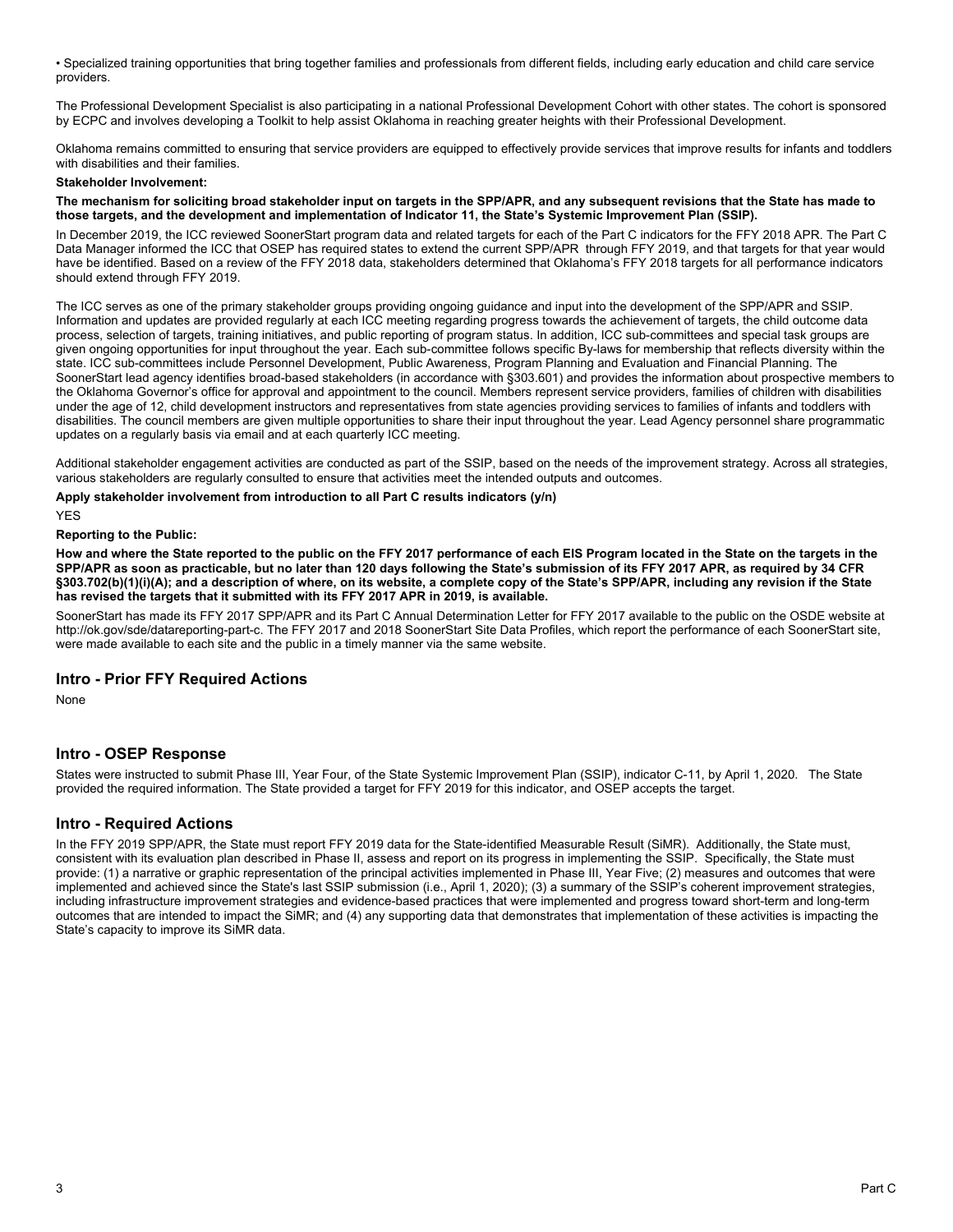## **Indicator 1: Timely Provision of Services**

## **Instructions and Measurement**

**Monitoring Priority:** Early Intervention Services In Natural Environments

**Compliance indicator:** Percent of infants and toddlers with Individual Fanily Service Plans(IFSPs) who receive the early intervention services on their IFSPs in a timely manner. (20 U.S.C. 1416(a)(3)(A) and 1442)

#### **Data Source**

Data to be taken from monitoring or State data system and must be based on actual, not an average, number of days. Include the State's criteria for "timely" receipt of early intervention services (i.e., the time period from parent consent to when IFSP services are actually initiated).

#### **Measurement**

Percent = [(# of infants and toddlers with IFSPs who receive the early intervention services on their IFSPs in a timely manner) divided by the (total # of infants and toddlers with IFSPs)] times 100.

Account for untimely receipt of services, including the reasons for delays.

#### **Instructions**

If data are from State monitoring, describe the method used to select early intervention service (EIS) programs for monitoring. If data are from a State database, describe the time period in which the data were collected (e.g., September through December, fourth quarter, selection from the full reporting period) and how the data accurately reflect data for infants and toddlers with IFSPs for the full reporting period.

#### Targets must be 100%.

Describe the results of the calculations and compare the results to the target. Describe the method used to collect these data and if data are from the State's monitoring, describe the procedures used to collect these data. States report in both the numerator and denominator under Indicator 1 on the number of children for whom the State ensured the timely initiation of new services identified on the IFSP. Include the timely initiation of new early intervention services from both initial IFSPs and subsequent IFSPs. Provide actual numbers used in the calculation.

The State's timeliness measure for this indicator must be either: (1) a time period that runs from when the parent consents to IFSP services; or (2) the IFSP initiation date (established by the IFSP Team, including the parent).

States are not required to report in their calculation the number of children for whom the State has identified the cause for the delay as exceptional family circumstances, as defined in 34 CFR §303.310(b), documented in the child's record. If a State chooses to report in its calculation children for whom the State has identified the cause for the delay as exceptional family circumstances documented in the child's record, the numbers of these children are to be included in the numerator and denominator. Include in the discussion of the data, the numbers the State used to determine its calculation under this indicator and report separately the number of documented delays attributable to exceptional family circumstances.

Provide detailed information about the timely correction of noncompliance as noted in the Office of Special Education Programs' (OSEP's) response table for the previous SPP/APR. If the State did not ensure timely correction of the previous noncompliance, provide information on the extent to which noncompliance was subsequently corrected (more than one year after identification). In addition, provide information regarding the nature of any continuing noncompliance, methods to ensure correction, and any enforcement actions that were taken.

If the State reported less than 100% compliance for the previous reporting period (e.g., for the FFY 2018 SPP/APR, the data for FFY 2017), and the State did not identify any findings of noncompliance, provide an explanation of why the State did not identify any findings of noncompliance.

## **1 - Indicator Data**

#### **Historical Data**

| <b>Baseline</b><br>96.74%<br>2005 |
|-----------------------------------|

| FFY    | 2013   | 2014   | 2015   | 2016   | 2017   |
|--------|--------|--------|--------|--------|--------|
| Target | 100%   | 100%   | 100%   | 100%   | 100%   |
| Data   | 97.51% | 98.59% | 98.70% | 99.07% | 97.88% |

**Targets**

| <b>FFY</b> | 2018 | 2019 |
|------------|------|------|
| Target     | 100% | 100% |

## **FFY 2018 SPP/APR Data**

| Number of infants<br>and toddlers with<br><b>IFSPs who receive</b><br>the early<br>intervention<br>services on their<br><b>IFSPs in a timely</b><br>manner | Total number of<br>infants and toddlers<br>with IFSPs | <b>FFY 2017</b><br>Data | FFY 2018 Target | <b>FFY 2018</b><br>Data | <b>Status</b>          | Slippage    |
|------------------------------------------------------------------------------------------------------------------------------------------------------------|-------------------------------------------------------|-------------------------|-----------------|-------------------------|------------------------|-------------|
| 807                                                                                                                                                        | 944                                                   | 97.88%                  | 100%            | 98.62%                  | Did Not Meet<br>Target | No Slippage |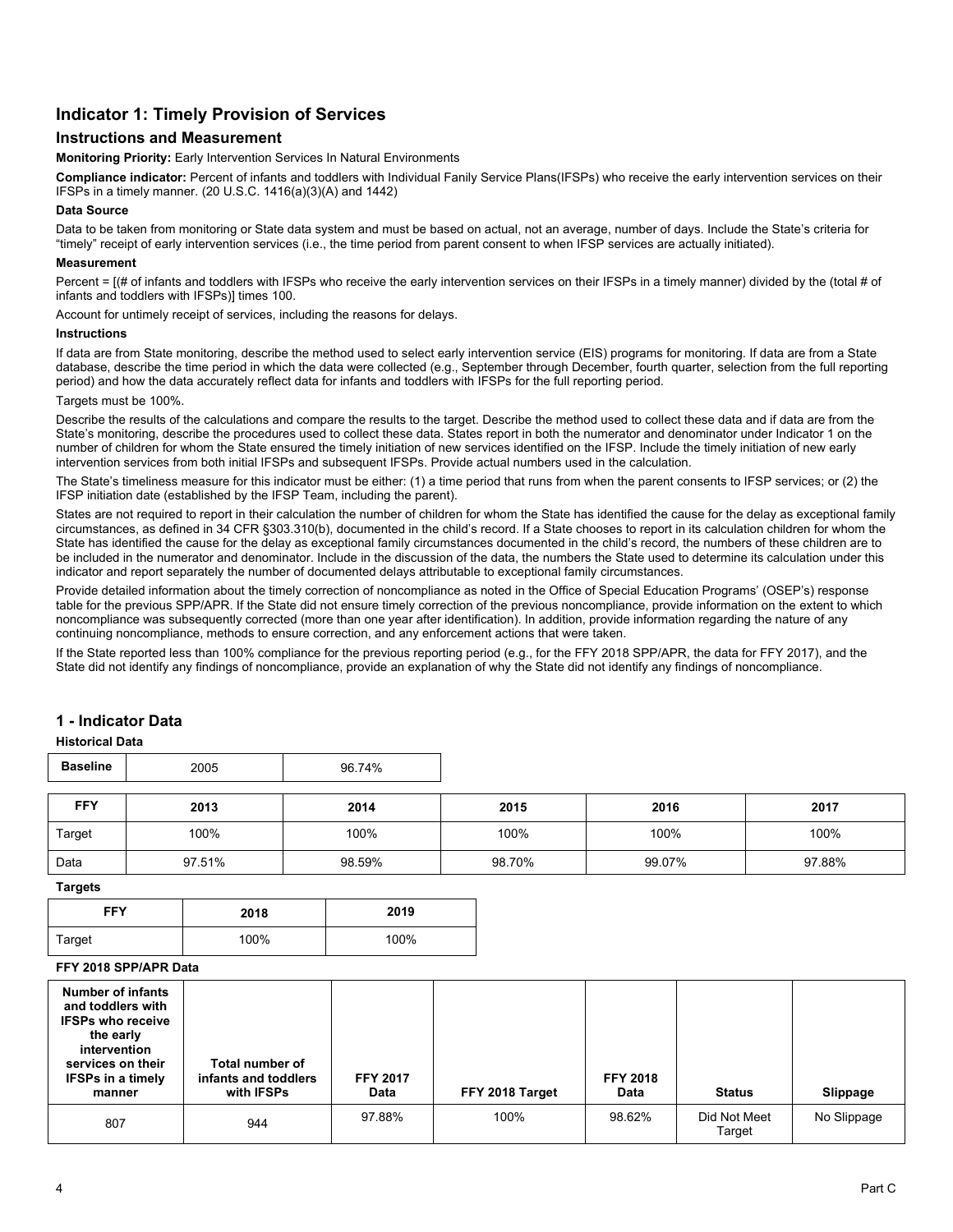#### **Number of documented delays attributable to exceptional family circumstances**

*This number will be added to the "Number of infants and toddlers with IFSPs who receive their early intervention services on their IFSPs in a timely manner" field above to calculate the numerator for this indicator.*

124

#### Include your State's criteria for "timely" receipt of early intervention services (i.e., the time period from parent consent to when IFSP services **are actually initiated).**

Oklahoma defines "timely" receipt of early intervention services as 15 working days from the date of parent consent on the IFSP to the date of the first intervention service provided to the family.

#### **What is the source of the data provided for this indicator?**

State database

#### **Provide the time period in which the data were collected (e.g., September through December, fourth quarter, selection from the full reporting period).**

Data were collected during the time period between April 1, 2019 and June 30, 2019 (4th quarter of FFY 2018).

#### **Describe how the data accurately reflect data for infants and toddlers with IFSPs for the full reporting period.**

Program data for this indicator are collected from Oklahoma's Early Intervention online database called EdPlan. EdPlan captures and displays the status and content of the infant or toddler's record at any given period of time. Staff use the system to create an electronic record for each infant and toddler that enters the program with a referral. For children who are evaluated and determined eligible for an IFSP, the date of the first intervention service following parental consent on the IFSP is recorded permanently in the electronic record. EdPlan allows for a direct flow of information from each local SoonerStart site to OSDE as the lead agency, enabling centralized monitoring and oversight. The service timeline data were pulled and sent to each local SoonerStart site supervisor for validation and updates were made in EdPlan, if necessary.

Oklahoma has chosen to utilize data from the fourth quarter (April 1, 2019 to June 30, 2019) to report in the FFY 2018 APR. The dates of the first intervention service for all initial and subsequent IFSPs completed between April 1, 2019 and June 30, 2019 were reviewed utilizing the EdPlan database. Delays attributed to Exceptional Family Circumstances were documented in the child's electronic record. The SoonerStart Program Manager and Part C Data Manager examined data that were reported for this time period and compared them to data for the full year (FFY 2018). This data is representative of all quarters of the year as shown:

1st Quarter: 830 IFSPs—23.5% of the IFSPs for the year

2nd Quarter: 831 IFSPs—23.5%

3rd Quarter: 924 IFSPs—26%

4th Quarter: 944 IFSPs—27%

Additionally, the 4th quarter results are representative of a full year of the state's data because all areas of the state, all provider types and all categories of eligible children are included.

#### **If needed, provide additional information about this indicator here.**

In total, early intervention services were delayed for 137 children. Other than the 124 Exceptional Family Circumstances, services were delayed for the remaining 13 children due to staff reasons (such as illness, vacation, training or scheduling).

## **Correction of Findings of Noncompliance Identified in FFY 2017**

| <b>Findings of Noncompliance</b><br><b>Identified</b> | <b>Findings of Noncompliance</b><br>Verified as Corrected Within One<br>Year | <b>Findings of Noncompliance</b><br><b>Subsequently Corrected</b> | <b>Findings Not Yet Verified as</b><br><b>Corrected</b> |
|-------------------------------------------------------|------------------------------------------------------------------------------|-------------------------------------------------------------------|---------------------------------------------------------|
|                                                       |                                                                              |                                                                   |                                                         |

#### **FFY 2017 Findings of Noncompliance Verified as Corrected**

#### **Describe how the State verified that the source of noncompliance is correctly implementing the** *regulatory requirements*

In FFY 2017, eleven local sites were issued findings of noncompliance for timely receipt of early intervention services. The SoonerStart Program Manager utilized data compliance reports from the online EdPlan database to review electronic records and identify areas of noncompliance. Oklahoma issued one finding to the local site for all individual cases of noncompliance identified, even if the noncompliance was corrected before the finding was issued. When issued a finding, the local site was required to identify and address obstacles to meeting the timely services timeline requirement and submit an Assurance Statement that the site is correctly implementing regulatory requirements of IDEA, Part C. Within three months from issuing the finding of noncompliance, the SoonerStart Program Manager reviewed the Assurance Statements and utilized subsequent data compliance reports from the EdPlan Database to verify that sites are correctly implementing regulatory requirements of IDEA to provide early intervention services in a timely manner.

#### **Describe how the State verified that each** *individual case* **of noncompliance was corrected**

The eleven findings issued to SoonerStart sites for Indicator #1 in FFY 2017 were corrected within one year of identification of noncompliance. The SoonerStart Program Manager utilized data compliance reports from the EdPlan Database to review electronic records and verify correction at the child level for each site receiving a finding of noncompliance. The Program Manager verified that all eleven findings had been corrected in a timely manner (unless the child was no longer in the jurisdiction of the SoonerStart program) and that the appropriate documentation was completed in the child's electronic early intervention record stating the reason for missing any timelines.

#### **Correction of Findings of Noncompliance Identified Prior to FFY 2017**

| <b>Year Findings of</b><br><b>Noncompliance Were</b><br><b>Identified</b> | <b>Findings of Noncompliance Not Yet</b><br>Verified as Corrected as of FFY 2017<br>APR | <b>Findings of Noncompliance Verified</b><br>as Corrected | <b>Findings Not Yet Verified as</b><br>Corrected |
|---------------------------------------------------------------------------|-----------------------------------------------------------------------------------------|-----------------------------------------------------------|--------------------------------------------------|
|                                                                           |                                                                                         |                                                           |                                                  |
|                                                                           |                                                                                         |                                                           |                                                  |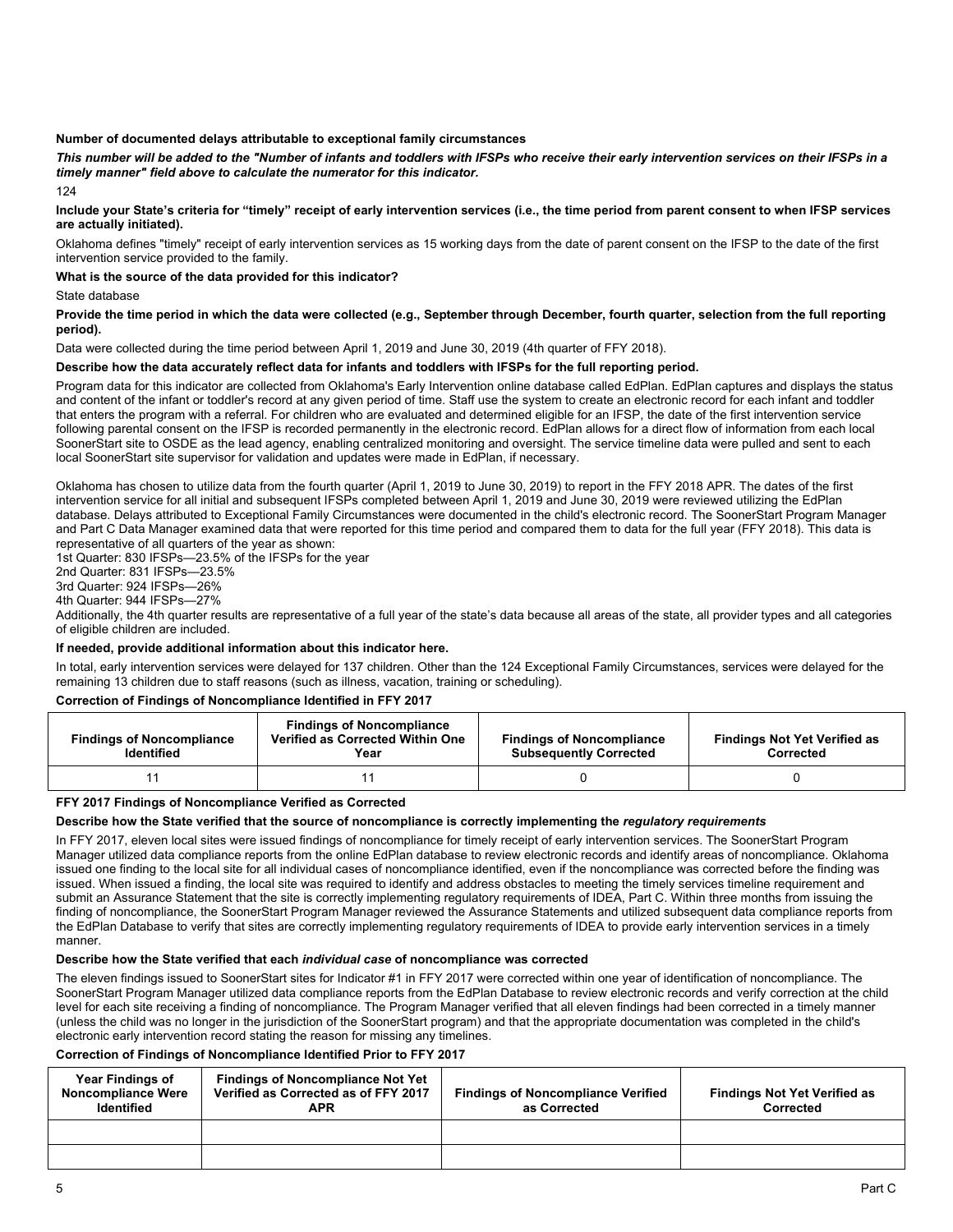| Year Findings of<br>Noncompliance Were<br><b>Identified</b> | <b>Findings of Noncompliance Not Yet</b><br>Verified as Corrected as of FFY 2017<br>APR | <b>Findings of Noncompliance Verified</b><br>as Corrected | <b>Findings Not Yet Verified as</b><br>Corrected |
|-------------------------------------------------------------|-----------------------------------------------------------------------------------------|-----------------------------------------------------------|--------------------------------------------------|
|                                                             |                                                                                         |                                                           |                                                  |

## **1 - Prior FFY Required Actions**

None

## **1 - OSEP Response**

The State reported that it used data from a State database to report on this indicator. The State further reported that it did not use data for the full reporting period (July 1, 2018-June 30, 2019). The State described how the time period in which the data were collected accurately reflects data for infants and toddlers with IFSPs for the full reporting period.

Because the State reported less than 100% compliance for FFY 2018, the State must report on the status of correction of noncompliance identified in FFY 2018 for this indicator. When reporting on the correction of noncompliance, the State must report, in the FFY 2019 SPP/APR, that it has verified that each EIS program or provider with noncompliance identified in FFY 2018 for this indicator: (1) is correctly implementing the specific regulatory requirements (i.e., achieved 100% compliance) based on a review of updated data such as data subsequently collected through on-site monitoring or a State data system; and (2) has corrected each individual case of noncompliance, unless the child is no longer within the jurisdiction of the EIS program or provider, consistent with OSEP Memo 09-02. In the FFY 2019 SPP/APR, the State must describe the specific actions that were taken to verify the correction.

If the State did not identify any findings of noncompliance in FFY 2018, although its FFY 2018 data reflect less than 100% compliance, provide an explanation of why the State did not identify any findings of noncompliance in FFY 2018.

## **1 - Required Actions**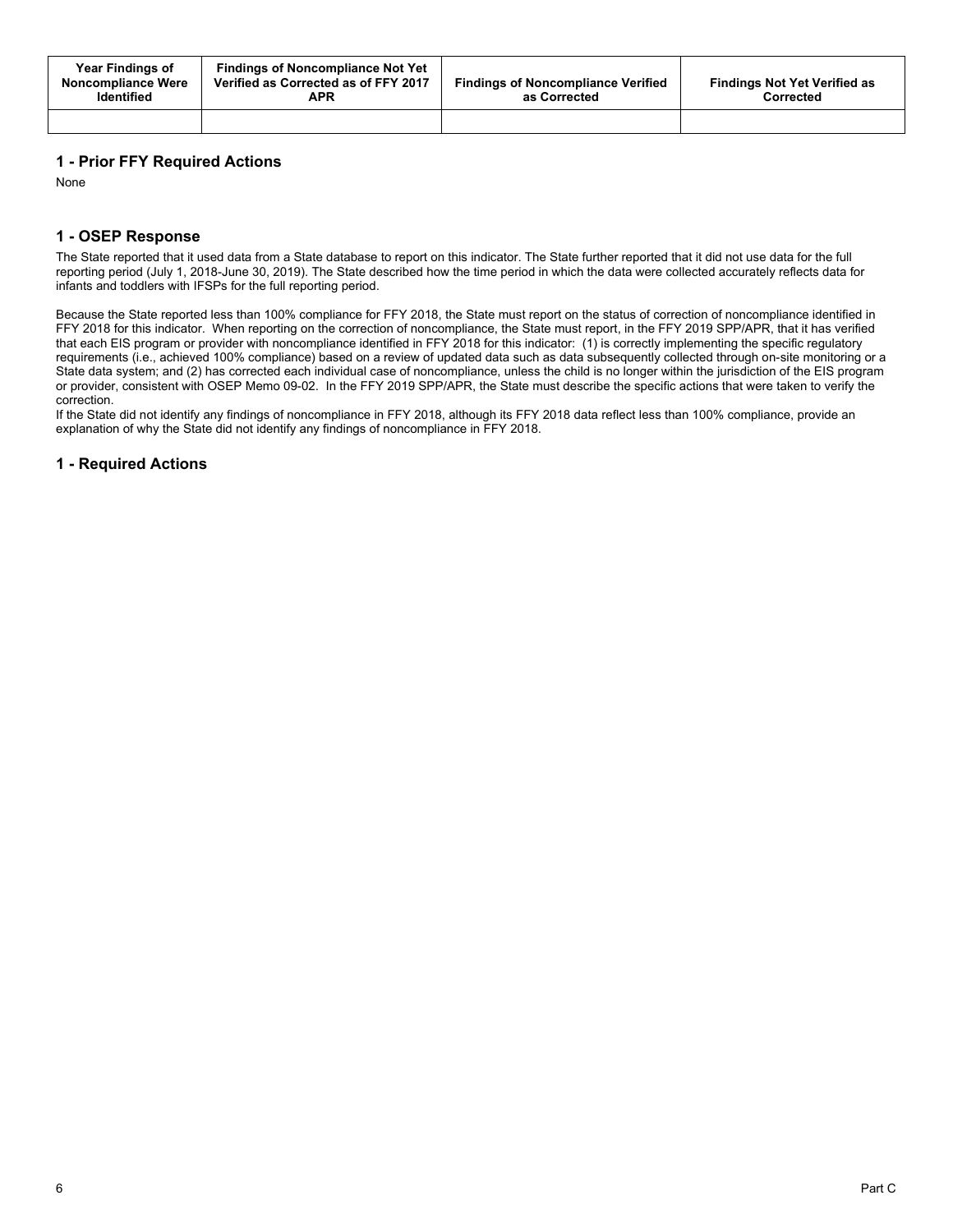## **Indicator 2: Services in Natural Environments**

## **Instructions and Measurement**

**Monitoring Priority:** Early Intervention Services In Natural Environments

**Results indicator:** Percent of infants and toddlers with IFSPs who primarily receive early intervention services in the home or community-based settings. (20 U.S.C. 1416(a)(3)(A) and 1442)

#### **Data Source**

Data collected under section 618 of the IDEA (IDEA Part C Child Count and Settings data collection in the EDFacts Metadata and Process System (E*MAPS*)).

#### **Measurement**

Percent =  $[(# of infants and toldlers with IFSPs who primarily receive early intervention services in the home or community-based settings) divided by$ the (total # of infants and toddlers with IFSPs)] times 100.

#### **Instructions**

Sampling from the State's 618 data is not allowed.

Describe the results of the calculations and compare the results to the target.

The data reported in this indicator should be consistent with the State's 618 data reported in Table 2. If not, explain.

## **2 - Indicator Data**

#### **Historical Data**

| <b>Baseline</b> | 005 | FOM<br>'% |
|-----------------|-----|-----------|
|-----------------|-----|-----------|

| <b>FFY</b> | 2013   | 2014   | 2015   | 2016   | 2017   |
|------------|--------|--------|--------|--------|--------|
| $Target =$ | 95.00% | 95.00% | 95.00% | 95.50% | 95.50% |
| Data       | 95.37% | 96.29% | 97.34% | 97.29% | 96.53% |

#### **Targets**

| <b>FFY</b> | 2018   | 2019   |
|------------|--------|--------|
| Target>=   | 96.00% | 96.00% |

#### **Targets: Description of Stakeholder Input**

In December 2019, the ICC reviewed SoonerStart program data and related targets for each of the Part C indicators for the FFY 2018 APR. The Part C Data Manager informed the ICC that OSEP has required states to extend the current SPP/APR through FFY 2019, and that targets for that year would have be identified. Based on a review of the FFY 2018 data, stakeholders determined that Oklahoma's FFY 2018 targets for all performance indicators should extend through FFY 2019.

The ICC serves as one of the primary stakeholder groups providing ongoing guidance and input into the development of the SPP/APR and SSIP. Information and updates are provided regularly at each ICC meeting regarding progress towards the achievement of targets, the child outcome data process, selection of targets, training initiatives, and public reporting of program status. In addition, ICC sub-committees and special task groups are given ongoing opportunities for input throughout the year. Each sub-committee follows specific By-laws for membership that reflects diversity within the state. ICC sub-committees include Personnel Development, Public Awareness, Program Planning and Evaluation and Financial Planning. The SoonerStart lead agency identifies broad-based stakeholders (in accordance with §303.601) and provides the information about prospective members to the Oklahoma Governor's office for approval and appointment to the council. Members represent service providers, families of children with disabilities under the age of 12, child development instructors and representatives from state agencies providing services to families of infants and toddlers with disabilities. The council members are given multiple opportunities to share their input throughout the year. Lead Agency personnel share programmatic updates on a regularly basis via email and at each quarterly ICC meeting.

Additional stakeholder engagement activities are conducted as part of the SSIP, based on the needs of the improvement strategy. Across all strategies, various stakeholders are regularly consulted to ensure that activities meet the intended outputs and outcomes.

#### **Prepopulated Data**

| <b>Source</b>                                                    | Date       | <b>Description</b>                                                                                                                           | Data  |
|------------------------------------------------------------------|------------|----------------------------------------------------------------------------------------------------------------------------------------------|-------|
| SY 2018-19 Child<br>Count/Educational Environment<br>Data Groups | 07/10/2019 | Number of infants and toddlers with IFSPs<br>who primarily receive early intervention<br>services in the home or community-based<br>settings | 2.541 |
| SY 2018-19 Child<br>Count/Educational Environment<br>Data Groups | 07/10/2019 | Total number of infants and toddlers with<br><b>IFSPs</b>                                                                                    | 2.673 |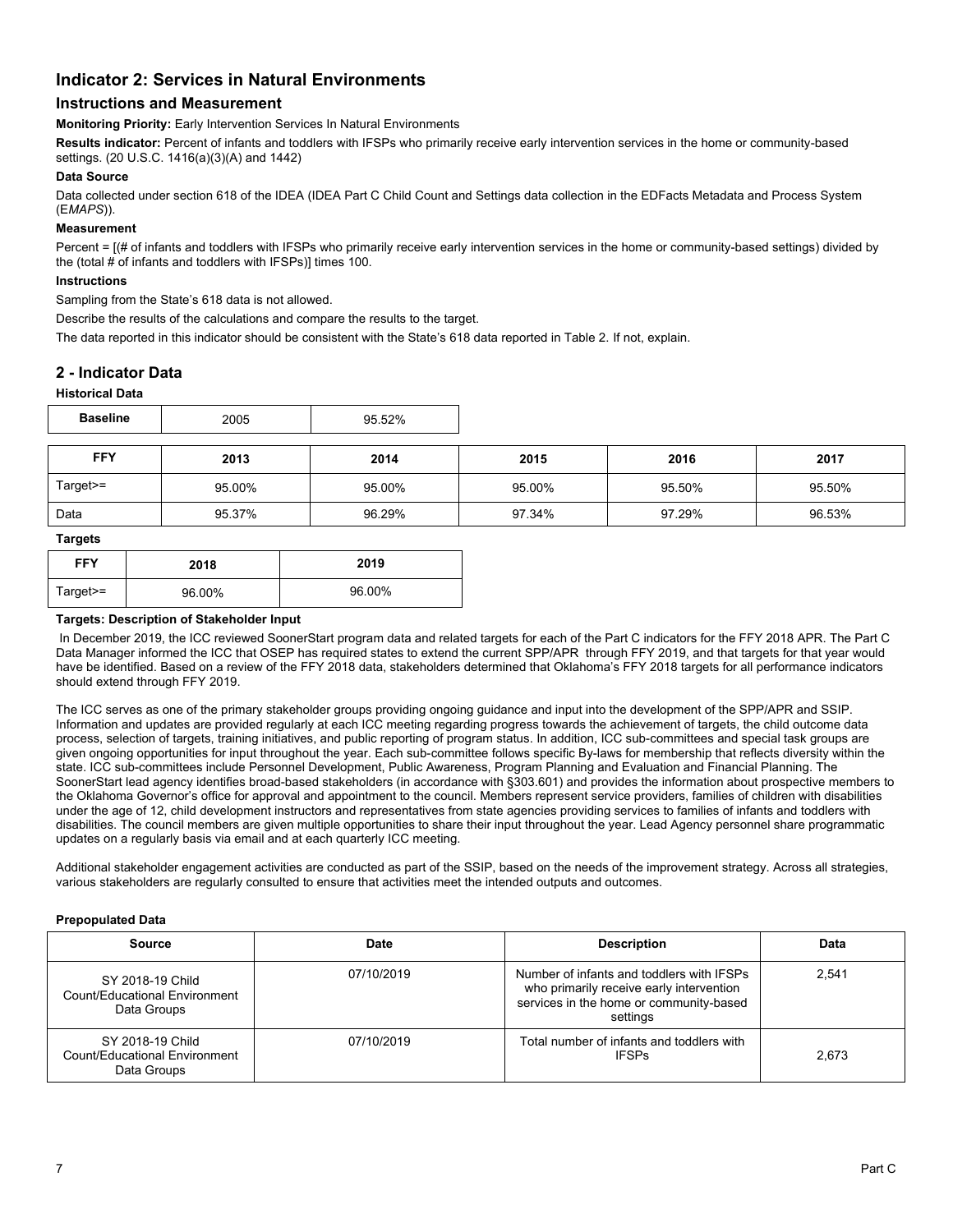## **FFY 2018 SPP/APR Data**

| <b>Number of infants</b><br>and toddlers with<br><b>IFSPs who primarily</b><br>receive early<br>intervention services<br>in the home or<br>community-based<br>settings | Total number of<br>Infants and toddlers<br>with IFSPs | <b>FFY 2017</b><br><b>Data</b> | FFY 2018 Target | <b>FFY 2018</b><br>Data | <b>Status</b>          | Slippage |
|------------------------------------------------------------------------------------------------------------------------------------------------------------------------|-------------------------------------------------------|--------------------------------|-----------------|-------------------------|------------------------|----------|
| 2,541                                                                                                                                                                  | 2,673                                                 | 96.53%                         | 96.00%          | 95.06%                  | Did Not Meet<br>Target | Slippage |

#### **Provide reasons for slippage, if applicable**

The decrease in the rate of services provided in the natural environment was marked enough to place the State below target. The Part C Data Manager tested the year-to-year change, and determined that the difference in proportions is statistically significant (z-test, p<0.05). The reason for slippage is based in a change in procedures to address the safety needs of SoonerStart personnel.

SoonerStart staff received updated information in FFY 2018 regarding safety guidelines in home visitation issued by the Oklahoma State Department of Health. The new "Home Visitor Guidebook" stressed that staff should consider environmental risks as well as physical safety risks when considering the location for early intervention services during the IFSP process. The clarified guidance has allowed staff to feel more comfortable and supported in suggesting alternative service locations when considering allergies to cigarette smoke or animals that may be present in families' homes. Families were included in discussions of alternative service locations for their children when a risk was identified. When other natural environments (playgrounds, relative's home, etc.) were unavailable, services were provided in the local county health department site. The subsequent increase in the number of environmental and safety reviews and resulting changes to service locations is the reason for the reduction in the rate of services provided in the natural environment.

### **Provide additional information about this indicator (optional)**

## **2 - Prior FFY Required Actions**

None

## **2 - OSEP Response**

The State provided a target for FFY 2019 for this indicator, and OSEP accepts that target.

## **2 - Required Actions**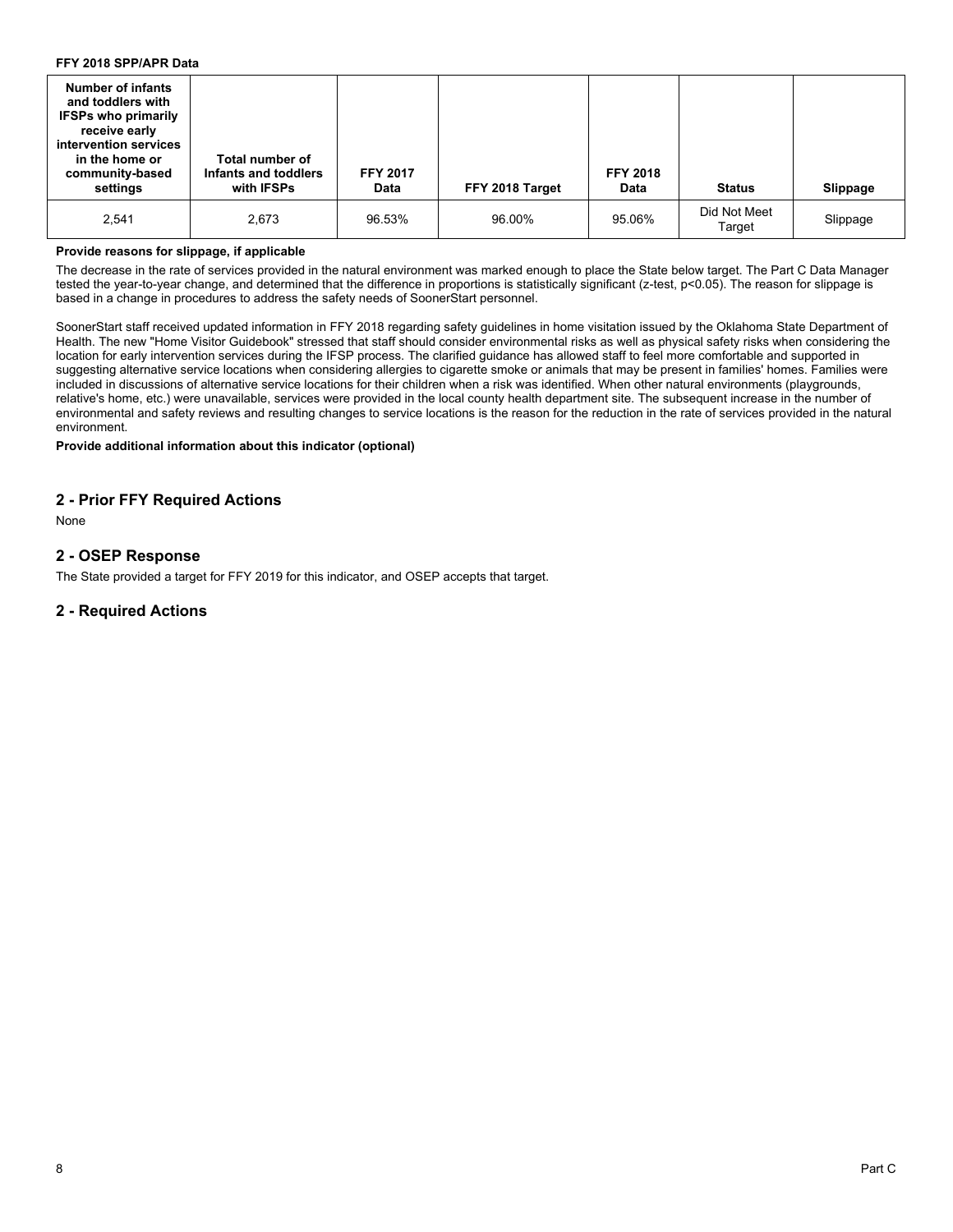## **Indicator 3: Early Childhood Outcomes**

## **Instructions and Measurement**

**Monitoring Priority:** Early Intervention Services In Natural Environments

**Results indicator:** Percent of infants and toddlers with IFSPs who demonstrate improved:

- A. Positive social-emotional skills (including social relationships);
- B. Acquisition and use of knowledge and skills (including early language/ communication); and
- C. Use of appropriate behaviors to meet their needs.

(20 U.S.C. 1416(a)(3)(A) and 1442)

#### **Data Source**

State selected data source.

## **Measurement**

#### Outcomes:

- A. Positive social-emotional skills (including social relationships);
- B. Acquisition and use of knowledge and skills (including early language/communication); and
- C. Use of appropriate behaviors to meet their needs.

#### Progress categories for A, B and C:

a. Percent of infants and toddlers who did not improve functioning = [(# of infants and toddlers who did not improve functioning) divided by (# of infants and toddlers with IFSPs assessed)] times 100.

b. Percent of infants and toddlers who improved functioning but not sufficient to move nearer to functioning comparable to same-aged peers = [(# of infants and toddlers who improved functioning but not sufficient to move nearer to functioning comparable to same-aged peers) divided by (# of infants and toddlers with IFSPs assessed)] times 100.

c. Percent of infants and toddlers who improved functioning to a level nearer to same-aged peers but did not reach it = [(# of infants and toddlers who improved functioning to a level nearer to same-aged peers but did not reach it) divided by (# of infants and toddlers with IFSPs assessed)] times 100.

d. Percent of infants and toddlers who improved functioning to reach a level comparable to same-aged peers = [(# of infants and toddlers who improved functioning to reach a level comparable to same-aged peers) divided by (# of infants and toddlers with IFSPs assessed)] times 100.

e. Percent of infants and toddlers who maintained functioning at a level comparable to same-aged peers = [(# of infants and toddlers who

maintained functioning at a level comparable to same-aged peers) divided by (# of infants and toddlers with IFSPs assessed)] times 100.

### **Summary Statements for Each of the Three Outcomes:**

**Summary Statement 1:** Of those infants and toddlers who entered early intervention below age expectations in each Outcome, the percent who substantially increased their rate of growth by the time they turned 3 years of age or exited the program.

#### **Measurement for Summary Statement 1:**

Percent = [(# of infants and toddlers reported in progress category (c) plus # of infants and toddlers reported in category (d)) divided by (# of infants and toddlers reported in progress category (a) plus # of infants and toddlers reported in progress category (b) plus # of infants and toddlers reported in progress category (c) plus # of infants and toddlers reported in progress category (d))] times 100.

**Summary Statement 2:** The percent of infants and toddlers who were functioning within age expectations in each Outcome by the time they turned 3 years of age or exited the program.

#### **Measurement for Summary Statement 2:**

Percent =  $[(# of infants and toldlers reported in progress category (d) plus # of infants and toldlers reported in progress category (e)) divided by the$ (total # of infants and toddlers reported in progress categories (a) + (b) + (c) + (d) + (e))] times 100.

#### **Instructions**

**Sampling of infants and toddlers with IFSPs** is allowed. When sampling is used, submit a description of the sampling methodology outlining how the design will yield valid and reliable estimates. (See General Instructions page 2 for additional instructions on sampling.)

In the measurement, include in the numerator and denominator only infants and toddlers with IFSPs who received early intervention services for at least six months before exiting the Part C program.

Report: (1) the number of infants and toddlers who exited the Part C program during the reporting period, as reported in the State's Part C exiting data under Section 618 of the IDEA; and (2) the number of those infants and toddlers who did not receive early intervention services for at least six months before exiting the Part C program.

Describe the results of the calculations and compare the results to the targets. States will use the progress categories for each of the three Outcomes to calculate and report the two Summary Statements.

Report progress data and calculate Summary Statements to compare against the six targets. Provide the actual numbers and percentages for the five reporting categories for each of the three outcomes.

In presenting results, provide the criteria for defining "comparable to same-aged peers." If a State is using the Early Childhood Outcomes Center (ECO) Child Outcomes Summary Process (COS), then the criteria for defining "comparable to same-aged peers" has been defined as a child who has been assigned a score of 6 or 7 on the COS.

In addition, list the instruments and procedures used to gather data for this indicator, including if the State is using the ECO COS.

If the State's Part C eligibility criteria include infants and toddlers who are at risk of having substantial developmental delays (or "at-risk infants and toddlers") under IDEA section 632(5)(B)(i), the State must report data in two ways. First, it must report on all eligible children but exclude its at-risk infants and toddlers (i.e., include just those infants and toddlers experiencing developmental delay (or "developmentally delayed children") or having a diagnosed physical or mental condition that has a high probability of resulting in developmental delay (or "children with diagnosed conditions")). Second, the State must separately report outcome data on either: (1) just its at-risk infants and toddlers; or (2) aggregated performance data on all of the infants and toddlers it serves under Part C (including developmentally delayed children, children with diagnosed conditions, and at-risk infants and toddlers).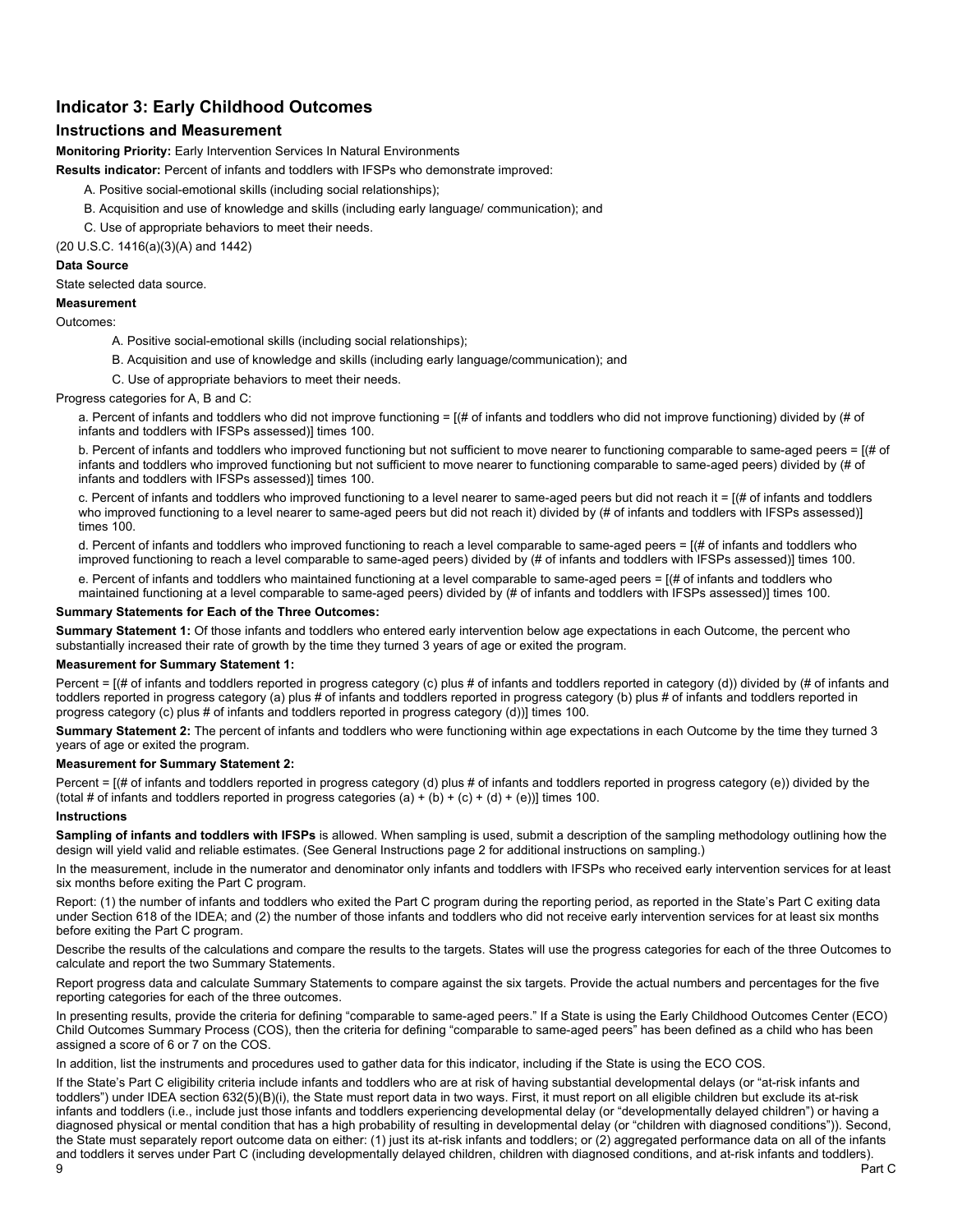## **3 - Indicator Data**

**Does your State's Part C eligibility criteria include infants and toddlers who are at risk of having substantial developmental delays (or "at-risk infants and toddlers") under IDEA section 632(5)(B)(i)? (yes/no)**

NO

#### **Targets: Description of Stakeholder Input**

In December 2019, the ICC reviewed SoonerStart program data and related targets for each of the Part C indicators for the FFY 2018 APR. The Part C Data Manager informed the ICC that OSEP has required states to extend the current SPP/APR through FFY 2019, and that targets for that year would have be identified. Based on a review of the FFY 2018 data, stakeholders determined that Oklahoma's FFY 2018 targets for all performance indicators should extend through FFY 2019.

The ICC serves as one of the primary stakeholder groups providing ongoing guidance and input into the development of the SPP/APR and SSIP. Information and updates are provided regularly at each ICC meeting regarding progress towards the achievement of targets, the child outcome data process, selection of targets, training initiatives, and public reporting of program status. In addition, ICC sub-committees and special task groups are given ongoing opportunities for input throughout the year. Each sub-committee follows specific By-laws for membership that reflects diversity within the state. ICC sub-committees include Personnel Development, Public Awareness, Program Planning and Evaluation and Financial Planning. The SoonerStart lead agency identifies broad-based stakeholders (in accordance with §303.601) and provides the information about prospective members to the Oklahoma Governor's office for approval and appointment to the council. Members represent service providers, families of children with disabilities under the age of 12, child development instructors and representatives from state agencies providing services to families of infants and toddlers with disabilities. The council members are given multiple opportunities to share their input throughout the year. Lead Agency personnel share programmatic updates on a regularly basis via email and at each quarterly ICC meeting.

Additional stakeholder engagement activities are conducted as part of the SSIP, based on the needs of the improvement strategy. Across all strategies, various stakeholders are regularly consulted to ensure that activities meet the intended outputs and outcomes.

#### **Historical Data**

|                | <b>Baseline</b> | <b>FFY</b> | 2013   | 2014   | 2015   | 2016   | 2017   |
|----------------|-----------------|------------|--------|--------|--------|--------|--------|
| A <sub>1</sub> | 2013            | Target>=   | 78.00% | 78.00% | 78.00% | 78.50% | 78.50% |
| A <sub>1</sub> | 78.15%          | Data       | 78.15% | 79.73% | 78.17% | 84.99% | 83.35% |
| A <sub>2</sub> | 2013            | Target>=   | 52.00% | 52.00% | 52.00% | 52.50% | 52.50% |
| A <sub>2</sub> | 52.41%          | Data       | 52.41% | 55.67% | 55.34% | 53.50% | 54.01% |
| <b>B1</b>      | 2013            | Target>=   | 83.00% | 83.00% | 83.00% | 83.50% | 83.50% |
| <b>B1</b>      | 83.04%          | Data       | 83.04% | 84.87% | 82.14% | 85.01% | 86.10% |
| <b>B2</b>      | 2013            | Target>=   | 46.00% | 46.00% | 46.00% | 46.50% | 46.50% |
| <b>B2</b>      | 46.48%          | Data       | 46.48% | 50.58% | 49.05% | 45.15% | 45.55% |
| C <sub>1</sub> | 2013            | Target>=   | 84.00% | 84.00% | 84.00% | 84.50% | 84.50% |
| C <sub>1</sub> | 84.31%          | Data       | 84.31% | 86.53% | 83.56% | 87.03% | 86.81% |
| C <sub>2</sub> | 2013            | Target>=   | 47.00% | 47.00% | 47.00% | 47.50% | 47.50% |
| C <sub>2</sub> | 47.03%          | Data       | 47.03% | 50.23% | 49.86% | 48.53% | 49.78% |

**Targets**

| <b>FFY</b>     | 2018   | 2019   |
|----------------|--------|--------|
| Target $A1$ >= | 79.00% | 79.00% |
| Target A2>=    | 53.00% | 53.00% |
| Target $B1$ >= | 84.00% | 84.00% |
| Target B2>=    | 47.00% | 47.00% |
| Target C1>=    | 85.00% | 85.00% |
| Target C2>=    | 48.00% | 48.00% |

## **FFY 2018 SPP/APR Data**

**Number of infants and toddlers with IFSPs assessed**

1,937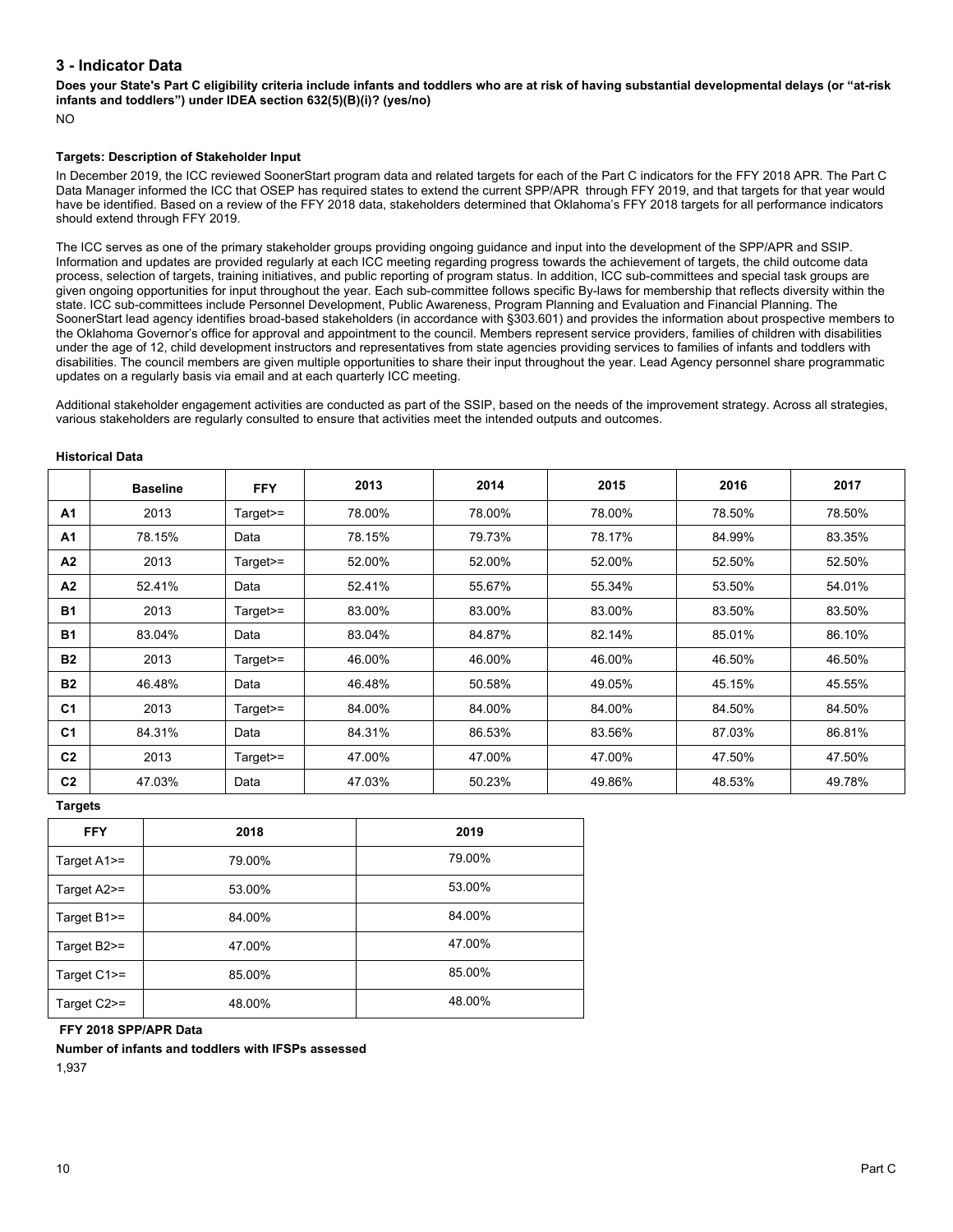#### **Outcome A: Positive social-emotional skills (including social relationships)**

|                                                                                                                                    | Number of children | <b>Percentage of Total</b> |
|------------------------------------------------------------------------------------------------------------------------------------|--------------------|----------------------------|
| a. Infants and toddlers who did not improve functioning                                                                            |                    | 0.36%                      |
| b. Infants and toddlers who improved functioning but not sufficient to move nearer to functioning<br>comparable to same-aged peers | 257                | 13.27%                     |
| c. Infants and toddlers who improved functioning to a level nearer to same-aged peers but did not<br>reach it                      | 664                | 34.28%                     |
| d. Infants and toddlers who improved functioning to reach a level comparable to same-aged peers                                    | 796                | 41.09%                     |
| e. Infants and toddlers who maintained functioning at a level comparable to same-aged peers                                        | 213                | 11.00%                     |

|                                                                                                                                                                                                                                             | <b>Numerator</b> | <b>Denominator</b> | FFY 2017 Data | <b>FFY 2018</b><br><b>Target</b> | <b>FFY 2018</b><br>Data | <b>Status</b>          | Slippage    |
|---------------------------------------------------------------------------------------------------------------------------------------------------------------------------------------------------------------------------------------------|------------------|--------------------|---------------|----------------------------------|-------------------------|------------------------|-------------|
| A1. Of those children who<br>entered or exited the program<br>below age expectations in<br>Outcome A, the percent who<br>substantially increased their rate<br>of growth by the time they turned<br>3 years of age or exited the<br>program | 1.460            | 1,724              | 83.35%        | 79.00%                           | 84.69%                  | Met Target             | No Slippage |
| A2. The percent of infants and<br>toddlers who were functioning<br>within age expectations in<br>Outcome A by the time they<br>turned 3 years of age or exited<br>the program                                                               | 1,009            | 1,937              | 54.01%        | 53.00%                           | 52.09%                  | Did Not<br>Meet Target | Slippage    |

#### **Provide reasons for A2 slippage, if applicable**

The FFY 2018 data indicate that the percent of infants and toddlers who were functioning within age expectations for positive social-emotional skills by the time they turned three years of age or exited the Part C program was below the target of 53.00 percent by .91 percent, a decrease from the previous reporting period (54.01 percent) of 1.92 percent. However, the difference in scores between the two years is not statistically significant (using a z-test for differences in proportions), suggesting it happened by chance. The FFY 2018 overall percentage of children who exited at peer level therefore may not represent a real change in the child population.

Even so, the drop below target requires attention. Over the past few years, Oklahoma has lost 15 percent of its experienced Part C workforce to retirement or higher paying jobs in the private sector. While working to rebuild and train the early intervention workforce, SoonerStart has identified a need for a uniform, statewide, comprehensive training for all service providers in completing the Child Outcome Summary process.

#### **Outcome B: Acquisition and use of knowledge and skills (including early language/communication)**

|                                                                                                                                    | <b>Number of Children</b> | <b>Percentage of Total</b> |
|------------------------------------------------------------------------------------------------------------------------------------|---------------------------|----------------------------|
| a. Infants and toddlers who did not improve functioning                                                                            | 8                         | 0.41%                      |
| b. Infants and toddlers who improved functioning but not sufficient to move nearer to functioning<br>comparable to same-aged peers | 211                       | 10.89%                     |
| c. Infants and toddlers who improved functioning to a level nearer to same-aged peers but did not<br>reach it                      | 860                       | 44.40%                     |
| d. Infants and toddlers who improved functioning to reach a level comparable to same-aged peers                                    | 787                       | 40.63%                     |
| e. Infants and toddlers who maintained functioning at a level comparable to same-aged peers                                        |                           | 3.67%                      |

| <b>Numerator</b> | <b>Denominator</b> | FFY 2017 Data | FFY 2018 Target | <b>FFY 2018</b><br>Data | <b>Status</b> | Slippage |
|------------------|--------------------|---------------|-----------------|-------------------------|---------------|----------|
|------------------|--------------------|---------------|-----------------|-------------------------|---------------|----------|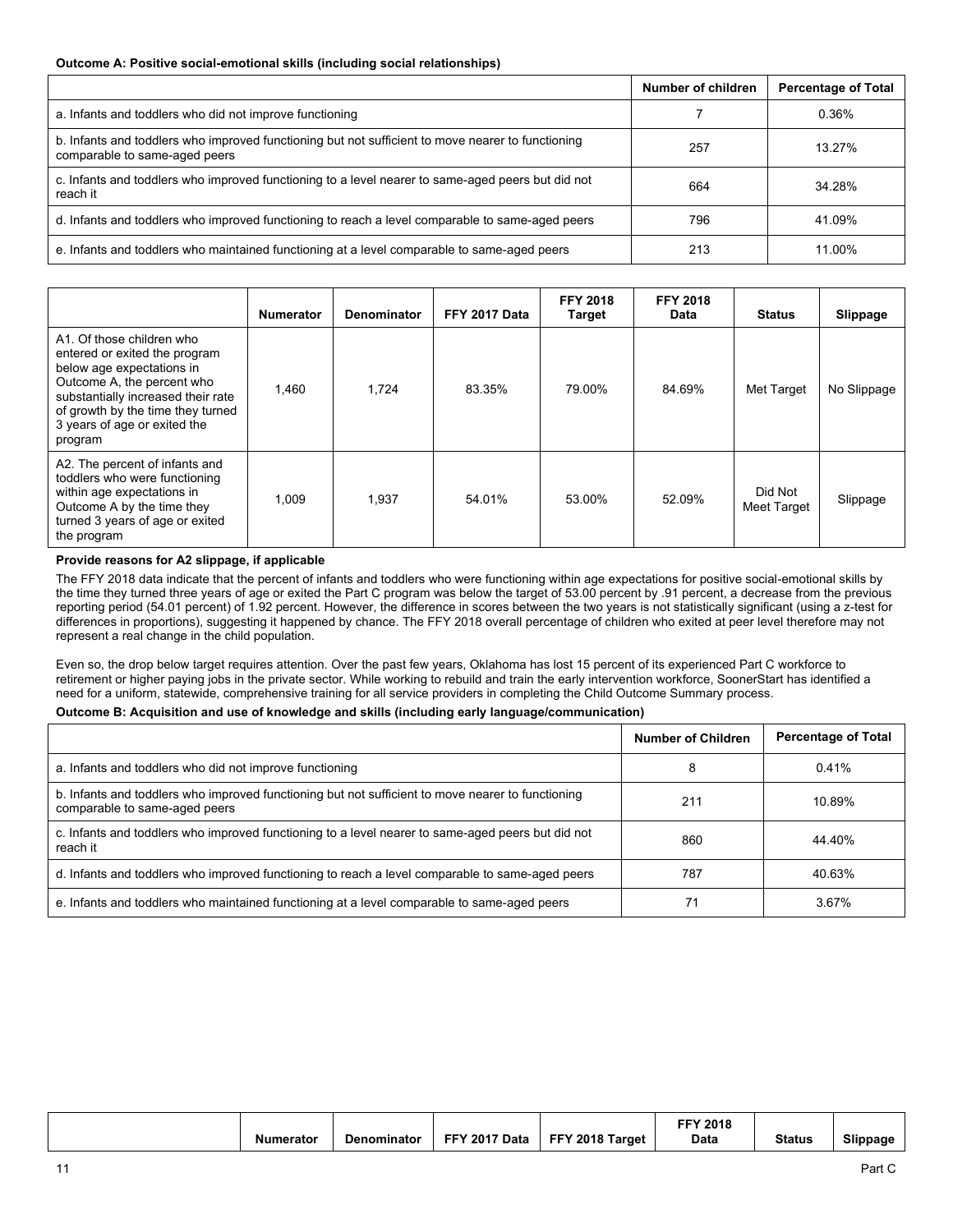|                                                                                                                                                                                                                                             | <b>Numerator</b> | Denominator | FFY 2017 Data | FFY 2018 Target | <b>FFY 2018</b><br>Data | <b>Status</b>             | Slippage       |
|---------------------------------------------------------------------------------------------------------------------------------------------------------------------------------------------------------------------------------------------|------------------|-------------|---------------|-----------------|-------------------------|---------------------------|----------------|
| B1. Of those children who<br>entered or exited the program<br>below age expectations in<br>Outcome B, the percent who<br>substantially increased their<br>rate of growth by the time they<br>turned 3 years of age or exited<br>the program | 1.647            | 1,866       | 86.10%        | 84.00%          | 88.26%                  | Met Target                | No<br>Slippage |
| B2. The percent of infants and<br>toddlers who were functioning<br>within age expectations in<br>Outcome B by the time they<br>turned 3 years of age or exited<br>the program                                                               | 858              | 1,937       | 45.55%        | 47.00%          | 44.30%                  | Did Not<br>Meet<br>Target | Slippage       |

#### **Provide reasons for B2 slippage, if applicable**

The FFY 2018 data indicate that the percent of infants and toddlers who were functioning within age expectations in the acquisition and use of knowledge and skills including early language by the time they turned three years of age or exited the Part C program was below the target of 47.00 percent by 2.70 percent, a decrease from the previous reporting period (45.55 percent) of 1.25 percent. However, the difference in scores between the two years is not statistically significant (using a z-test for differences in proportions), suggesting it happened by chance. The FFY 2018 overall percentage of children who exited at peer level therefore may not represent a real change in the child population.

Even so, the continued drop below target requires attention. Over the past few years, Oklahoma has lost 15 percent of its experienced Part C workforce to retirement or higher paying jobs in the private sector. While working to rebuild and train the early intervention workforce, SoonerStart has identified a need for a uniform, statewide, comprehensive training for all service providers in completing the Child Outcome Summary process.

#### **Outcome C: Use of appropriate behaviors to meet their needs**

|                                                                                                                                    | Number of Children | <b>Percentage of Total</b> |
|------------------------------------------------------------------------------------------------------------------------------------|--------------------|----------------------------|
| a. Infants and toddlers who did not improve functioning                                                                            | 8                  | 0.41%                      |
| b. Infants and toddlers who improved functioning but not sufficient to move nearer to functioning<br>comparable to same-aged peers | 233                | 12.03%                     |
| c. Infants and toddlers who improved functioning to a level nearer to same-aged peers but did not<br>reach it                      | 759                | 39.18%                     |
| d. Infants and toddlers who improved functioning to reach a level comparable to same-aged peers                                    | 839                | 43.31%                     |
| e. Infants and toddlers who maintained functioning at a level comparable to same-aged peers                                        | 98                 | 5.06%                      |

|                                                                                                                                                                                                                                             | <b>Numerator</b> | <b>Denominator</b> | FFY 2017 Data | <b>FFY 2018</b><br><b>Target</b> | <b>FFY 2018</b><br>Data | <b>Status</b> | Slippage        |
|---------------------------------------------------------------------------------------------------------------------------------------------------------------------------------------------------------------------------------------------|------------------|--------------------|---------------|----------------------------------|-------------------------|---------------|-----------------|
| C1. Of those children who<br>entered or exited the program<br>below age expectations in<br>Outcome C, the percent who<br>substantially increased their<br>rate of growth by the time they<br>turned 3 years of age or exited<br>the program | 1,598            | 1,839              | 86.81%        | 85.00%                           | 86.90%                  | Met Target    | No.<br>Slippage |
| C2. The percent of infants and<br>toddlers who were functioning<br>within age expectations in<br>Outcome C by the time they<br>turned 3 years of age or exited<br>the program                                                               | 937              | 1,937              | 49.78%        | 48.00%                           | 48.37%                  | Met Target    | No.<br>Slippage |

#### **The number of infants and toddlers who did not receive early intervention services for at least six months before exiting the Part C program**.

| The number of infants and toddlers who exited the Part C program during the reporting period, as reported in the State's part<br>C exiting 618 data    | 2.936 |
|--------------------------------------------------------------------------------------------------------------------------------------------------------|-------|
| The number of those infants and toddlers who did not receive early intervention services for at least six months before exiting<br>the Part C program. | 870   |

Was sampling used? NO

**Did you use the Early Childhood Outcomes Center (ECO) Child Outcomes Summary Form (COS) process? (yes/no)** YES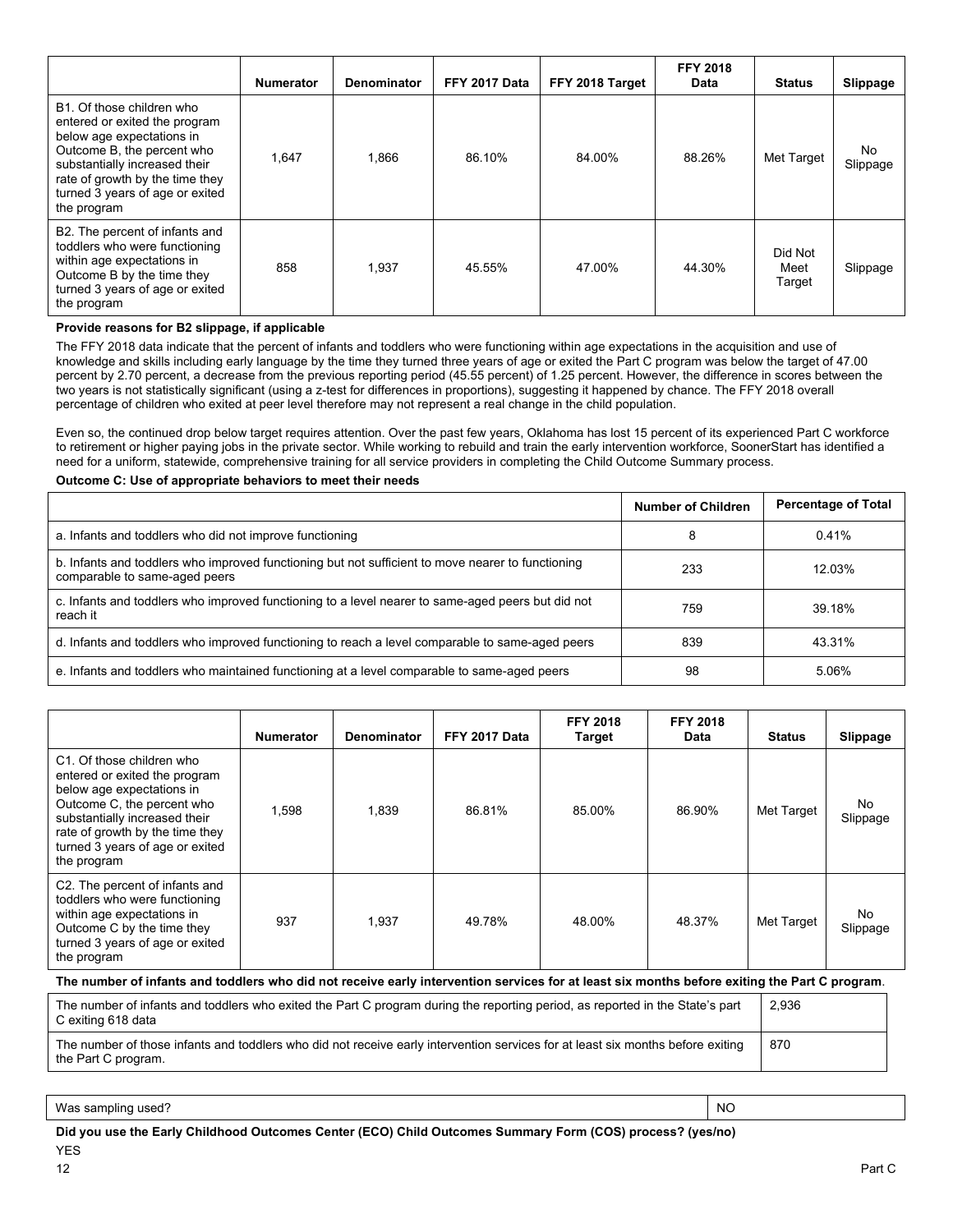#### **List the instruments and procedures used to gather data for this indicator.**

Program data for this indicator are collected from Oklahoma's Early Intervention online database, EdPlan. SoonerStart maintains an electronic record for each infant and toddler in the program which includes an electronic version of the Child Outcome Summary Form. Staff enter ratings and progress statements for each child exiting SoonerStart if he or she has had at least six months of early intervention visits from the data of the IFSP to the date of the child's exit from the program. Staff enter the COSF ratings and evaluation information within 30 days of the child's third birthday or 30 days following the child's exit from the program if the child leaves the program before age 3. The Part C Data Manager and SoonerStart Program Manager generate an Early Childhood Outcome report from the EdPlan database to review for data completeness. After data is validated for completeness, Oklahoma uses the Early Childhood Technical Assistance Center (ECTA) COS Calculator to convert the raw data to federal reporting categories to be included on the Annual Performance Report.

#### **Provide additional information about this indicator (optional)**

Of the 2066 children who exited the program with at least six months of service, 93.75 percent had entry and exit ratings completed.

## **3 - Prior FFY Required Actions**

None

## **3 - OSEP Response**

The State provided targets for FFY 2019 for this indicator, and OSEP accepts those targets.

## **3 - Required Actions**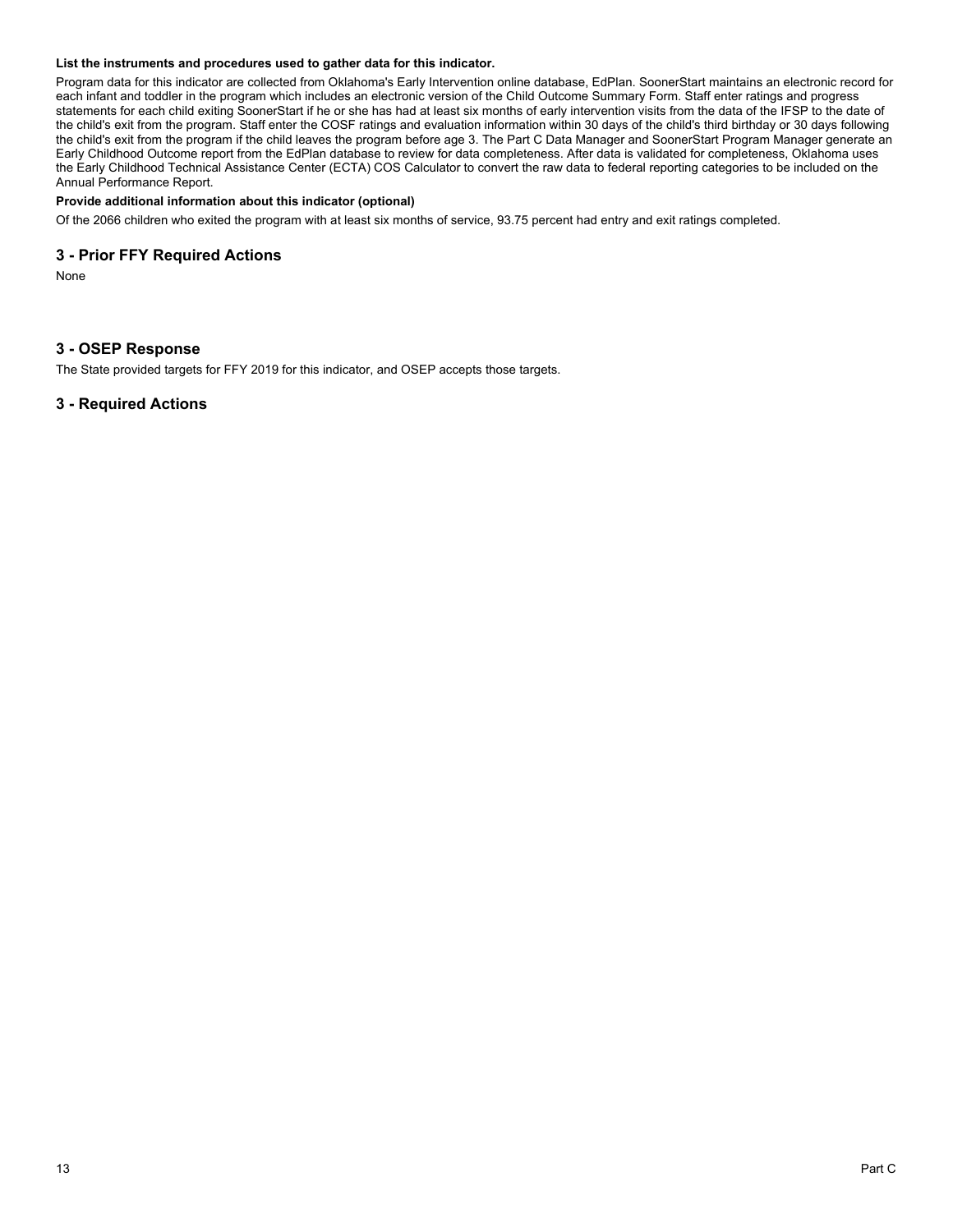## **Indicator 4: Family Involvement**

## **Instructions and Measurement**

**Monitoring Priority:** Early Intervention Services In Natural Environments

**Results indicator:** Percent of families participating in Part C who report that early intervention services have helped the family:

A. Know their rights;

B. Effectively communicate their children's needs; and

C. Help their children develop and learn.

(20 U.S.C. 1416(a)(3)(A) and 1442)

### **Data Source**

State selected data source. State must describe the data source in the SPP/APR.

#### **Measurement**

A. Percent = [(# of respondent families participating in Part C who report that early intervention services have helped the family know their rights) divided by the (# of respondent families participating in Part C)] times 100.

B. Percent = [(# of respondent families participating in Part C who report that early intervention services have helped the family effectively communicate their children's needs) divided by the (# of respondent families participating in Part C)] times 100.

C. Percent = [(# of respondent families participating in Part C who report that early intervention services have helped the family help their children develop and learn) divided by the (# of respondent families participating in Part C)] times 100.

#### **Instructions**

Sampling of families participating in Part C is allowed. When sampling is used, submit a description of the sampling methodology outlining how the design will yield valid and reliable estimates. (See General Instructions page 2 for additional instructions on sampling.)

Provide the actual numbers used in the calculation.

Describe the results of the calculations and compare the results to the target.

While a survey is not required for this indicator, a State using a survey must submit a copy of any new or revised survey with its SPP/APR.

Report the number of families to whom the surveys were distributed.

Include the State's analysis of the extent to which the demographics of the families responding are representative of the demographics of infants, toddlers, and families enrolled in the Part C program. States should consider categories such as race and ethnicity, age of the infant or toddler, and geographic location in the State.

If the analysis shows that the demographics of the families responding are not representative of the demographics of infants, toddlers, and families enrolled in the Part C program, describe the strategies that the State will use to ensure that in the future the response data are representative of those demographics. In identifying such strategies, the State should consider factors such as how the State distributed the survey to families (e.g., by mail, by e-mail, on-line, by telephone, in-person), if a survey was used, and how responses were collected.

States are encouraged to work in collaboration with their OSEP-funded parent centers in collecting data.

## **4 - Indicator Data**

#### **Historical Data**

|             | <b>Baseline</b> | <b>FFY</b> | 2013   | 2014   | 2015   | 2016   | 2017   |
|-------------|-----------------|------------|--------|--------|--------|--------|--------|
| A           | 2006            | $Target =$ | 91.00% | 92.00% | 93.00% | 94.00% | 95.00% |
| A           | 95.39%          | Data       | 95.61% | 96.30% | 97.46% | 98.67% | 97.59% |
| B           | 2006            | $Target>=$ | 91.00% | 92.00% | 93.00% | 94.00% | 95.00% |
| B           | 95.31%          | Data       | 91.37% | 94.44% | 96.87% | 98.23% | 99.12% |
| C           | 2006            | $Target =$ | 91.00% | 92.00% | 93.00% | 94.00% | 95.00% |
| $\sim$<br>Ü | 95.86%          | Data       | 94.85% | 94.44% | 96.67% | 97.12% | 99.67% |

**Targets**

| <b>FFY</b>        | 2018   | 2019   |
|-------------------|--------|--------|
| Target A>=        | 96.00% | 96.00% |
| Target $B \geq 0$ | 96.00% | 96.00% |
| Target C>=        | 96.00% | 96.00% |

### **Targets: Description of Stakeholder Input**

In December 2019, the ICC reviewed SoonerStart program data and related targets for each of the Part C indicators for the FFY 2018 APR. The Part C Data Manager informed the ICC that OSEP has required states to extend the current SPP/APR through FFY 2019, and that targets for that year would have be identified. Based on a review of the FFY 2018 data, stakeholders determined that Oklahoma's FFY 2018 targets for all performance indicators should extend through FFY 2019.

14 Part C The ICC serves as one of the primary stakeholder groups providing ongoing guidance and input into the development of the SPP/APR and SSIP.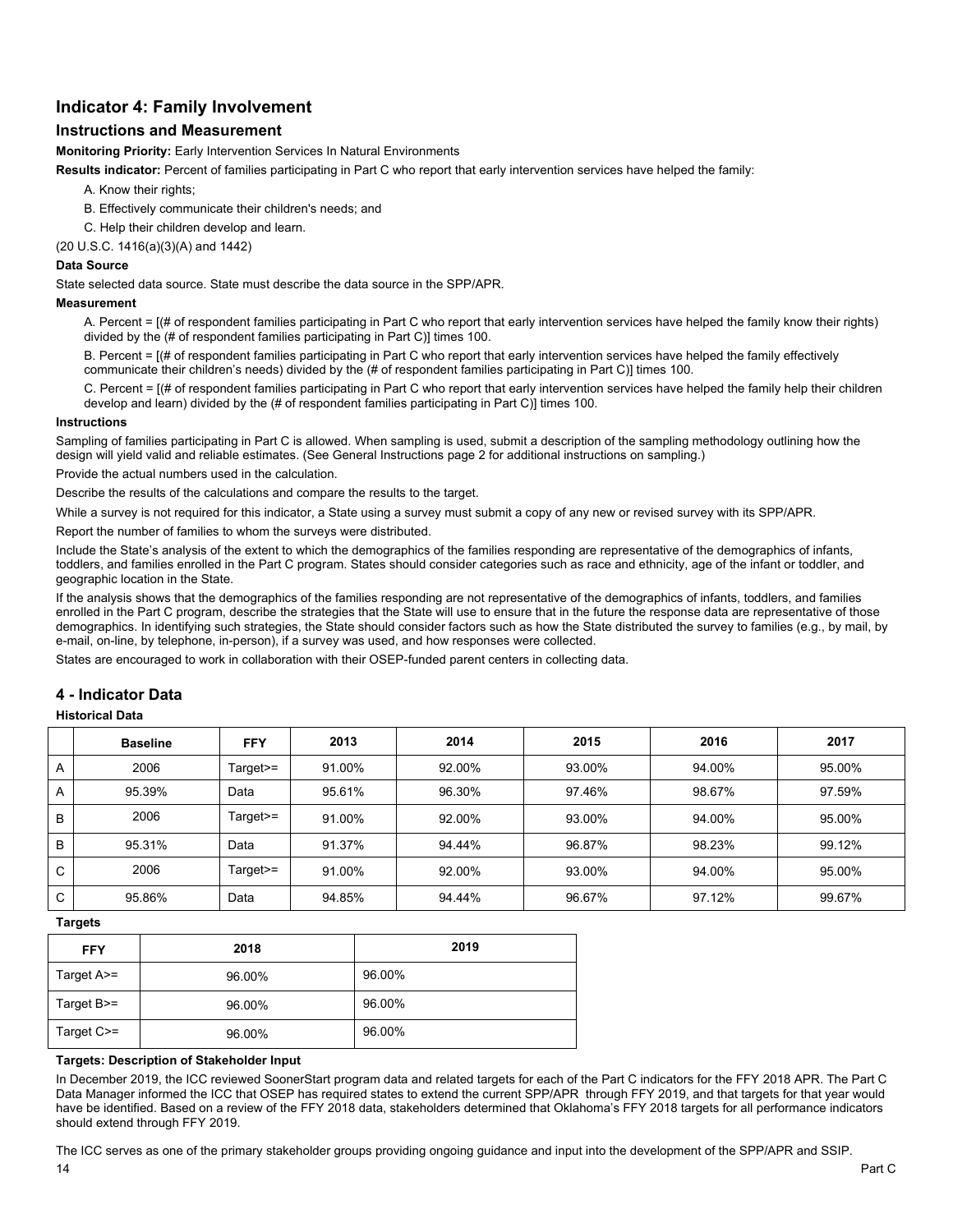Information and updates are provided regularly at each ICC meeting regarding progress towards the achievement of targets, the child outcome data process, selection of targets, training initiatives, and public reporting of program status. In addition, ICC sub-committees and special task groups are given ongoing opportunities for input throughout the year. Each sub-committee follows specific By-laws for membership that reflects diversity within the state. ICC sub-committees include Personnel Development, Public Awareness, Program Planning and Evaluation and Financial Planning. The SoonerStart lead agency identifies broad-based stakeholders (in accordance with §303.601) and provides the information about prospective members to the Oklahoma Governor's office for approval and appointment to the council. Members represent service providers, families of children with disabilities under the age of 12, child development instructors and representatives from state agencies providing services to families of infants and toddlers with disabilities. The council members are given multiple opportunities to share their input throughout the year. Lead Agency personnel share programmatic updates on a regularly basis via email and at each quarterly ICC meeting.

Additional stakeholder engagement activities are conducted as part of the SSIP, based on the needs of the improvement strategy. Across all strategies, various stakeholders are regularly consulted to ensure that activities meet the intended outputs and outcomes.

#### **FFY 2018 SPP/APR Data**

| The number of families to whom surveys were distributed                                                                                                                        | 1.600 |
|--------------------------------------------------------------------------------------------------------------------------------------------------------------------------------|-------|
| Number of respondent families participating in Part C                                                                                                                          | 578   |
| A1. Number of respondent families participating in Part C who report that early intervention services have helped the family know<br>their rights                              | 574   |
| A2. Number of responses to the question of whether early intervention services have helped the family know their rights                                                        | 578   |
| B1. Number of respondent families participating in Part C who report that early intervention services have helped the family<br>effectively communicate their children's needs | 574   |
| B2. Number of responses to the question of whether early intervention services have helped the family effectively communicate<br>their children's needs                        | 578   |
| C1. Number of respondent families participating in Part C who report that early intervention services have helped the family help<br>their children develop and learn          | 564   |
| C2. Number of responses to the question of whether early intervention services have helped the family help their children develop<br>and learn                                 | 578   |

|                                                                                                                                                                                           | FFY 2017 Data | <b>FFY 2018</b><br><b>Target</b> | FFY 2018 Data | <b>Status</b> | Slippage    |
|-------------------------------------------------------------------------------------------------------------------------------------------------------------------------------------------|---------------|----------------------------------|---------------|---------------|-------------|
| A. Percent of families participating in Part C who report that<br>early intervention services have helped the family know their<br>rights (A1 divided by A2)                              | 97.59%        | 96.00%                           | 99.31%        | Met Target    | No Slippage |
| B. Percent of families participating in Part C who report that<br>early intervention services have helped the family effectively<br>communicate their children's needs (B1 divided by B2) | 99.12%        | 96.00%                           | 99.31%        | Met Target    | No Slippage |
| C. Percent of families participating in Part C who report that<br>early intervention services have helped the family help their<br>children develop and learn (C1 divided by C2)          | 99.67%        | 96.00%                           | 97.58%        | Met Target    | No Slippage |

| Was sampling used?                                                                                                                                       | NO         |
|----------------------------------------------------------------------------------------------------------------------------------------------------------|------------|
| Was a collection tool used?                                                                                                                              | <b>YES</b> |
| If yes, is it a new or revised collection tool?                                                                                                          | NO.        |
| The demographics of the families responding are representative of the demographics of infants, toddlers, and families<br>enrolled in the Part C program. | NO         |

#### **If not, describe the strategies that the State will use to ensure that in the future the response data are representative of those demographics.**

As reported in the description of demographic representation that follows, SoonerStart suspects that the variation between the response pool and child count with regard to race is due to the lower response rate this year compared to previous years. The higher variation between groups is thus a result of fewer overall responses. Furthermore, efforts in recent years to increase Hispanic family responses have been successful, causing over-representation of this group in the response pool (decreasing the relative representation of other groups).

SoonerStart is working to increase the response rate at all sites, ensuring that all parents have an opportunity to respond to the survey. Because all parents are invited to respond, though response is voluntary, we cannot guarantee that the response pool will ever be perfectly representative (as it could be if we conducted a weighted sample).

**Include the State's analysis of the extent to which the demographics of the families responding are representative of the demographics of infants, toddlers, and families enrolled in the Part C program.**

Respondent children's gender, age and race are compared to those reported and collected in the 2018 Child Count.

Regarding gender, as shown in the comparisons below, respondents reported genders for their children that align very closely with the demographics of the overall child count.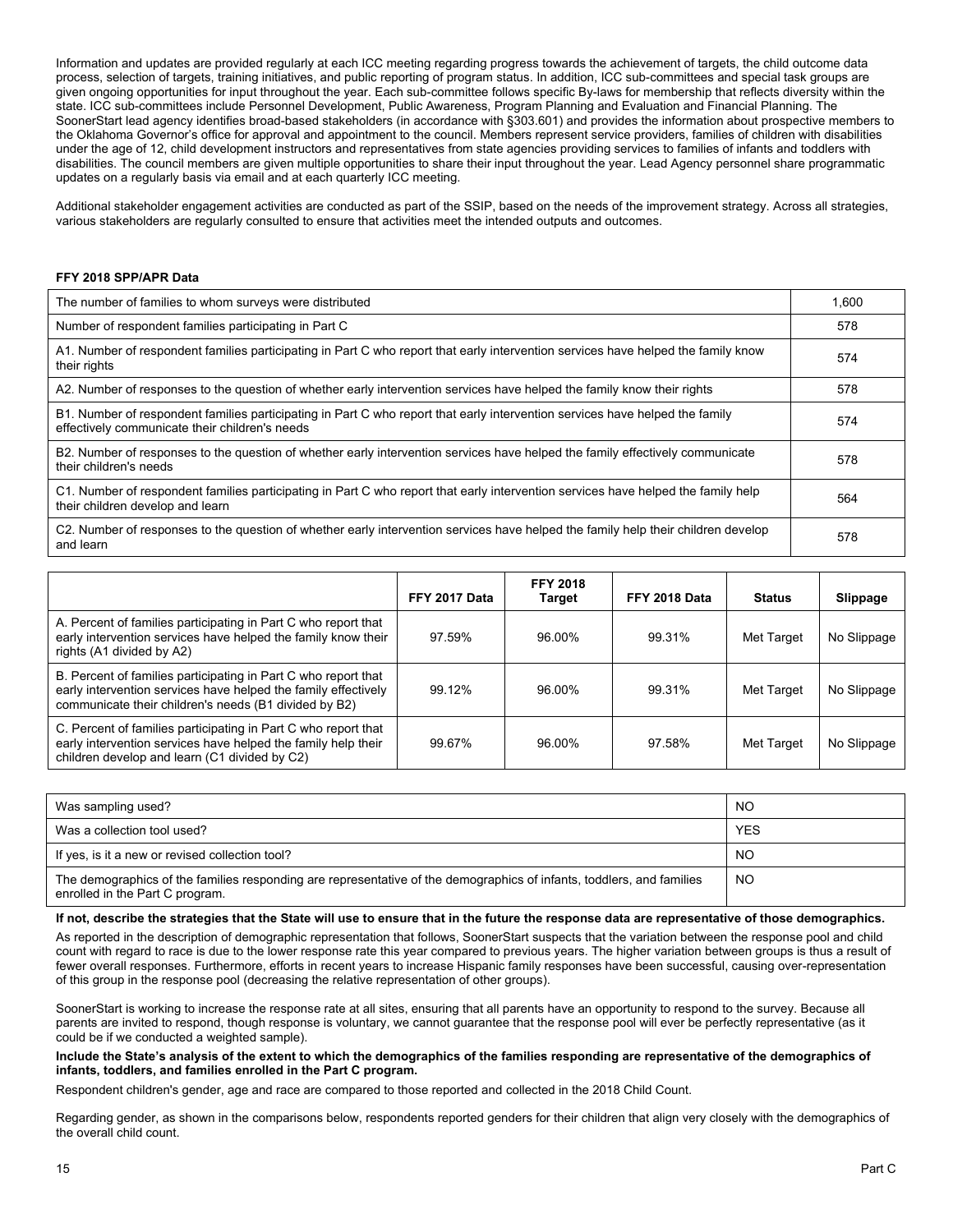#### Gender Demographics SY 2018-2019

Respondents % Total # Female 34.9% 202 Male 63.0% 364 Prefer Not to Answer 2.1% 12 Total 100.0% 578

SoonerStart Child Count Children % Total # Female 37.2% 994 Male 62.8% 1679 Total 100.0% 2673

The distribution of respondents' children by age more closely matches the distribution of child count this year, and is more even than in previous years. Ages 0 to 1 are just slightly under-reported. The efforts adopted in recent years to increase responses of new clients has increased the percentage of parents of very young children in the response pool.

Age Demographics SY 2018-2019

Respondents % Total # Age 0 to 1 10.4% 60 1 to 2 33.9% 196 2 to 3 53.6% 310 Prefer Not to Answer 0.0% 12 Total 100.0% 578

SoonerStart Child Count Children % Total # Age 0 to 1 15.6% 417 1 to 2 31.4% 838 2 to 3 53.0% 1418 Total 100.0% 2673

The response pool's racial distribution is not a match to the child count race distribution, but there are not any substantial patterns. Some groups--Native American, "two or more races," and Hispanic--are over-represented in the response pool, while others are under-represented. There was also a substantial percentage (5.6%) of respondents who chose not to report the race of their child(ren). We suspect that the differences in the demographic distributions has to do with the lower response rate this year. SoonerStart is working with sites to ensure that all parents get an opportunity to respond to the survey if they wish. Efforts to increase the rate of Hispanic family responses have been successful.

Race Demographics SY 2018-2019

Respondents % Total # American Indian or Alaska Native 7.8% 45 Asian 1.2% 7 Black or African American 3.8% 22 Hispanic or Latino 9.0% 52 Native Hawaiian or Pacific Islander 0.2% 1 White or Caucasian 54.6% 314 Two or More Races 17.7% 102 Prefer Not to Answer 5.6% 32 Total 100.0% 575

SoonerStart Child Count Children % Total # American Indian or Alaska Native 5.9% 157 Asian 2.2% 59 Black or African American 7.0% 186 Hispanic or Latino 4.9% 130 Native Hawaiian or Pacific Islander 0.4% 11 White or Caucasian 68.5% 1830 Two or More Races 11.2% 300 Total 100.0% 2673

#### **Provide additional information about this indicator (optional)**

#### **4 - Prior FFY Required Actions**

In the FFY 2018 SPP/APR, the State must report whether its FFY 2018 response data are representative of the demographics of infants, toddlers, and families enrolled in the Part C program, and, if not, the actions the State is taking to address this issue. The State must also include its analysis of the extent to which the demographics of the families responding are representative of the population.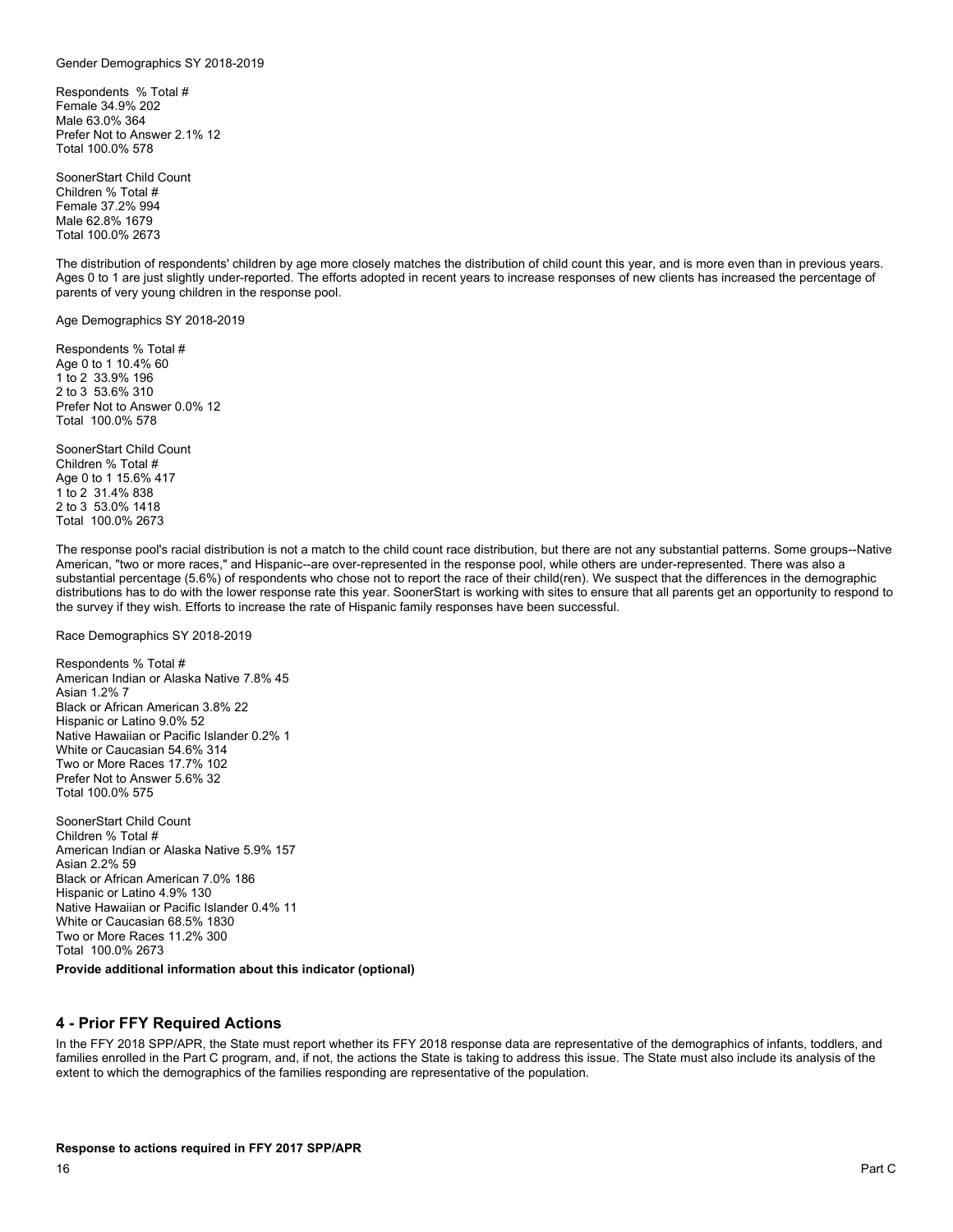This information is included in the prior section where demographics are presented.

## **4 - OSEP Response**

The State provided targets for FFY 2019 for this indicator, and OSEP accepts those targets.

## **4 - Required Actions**

In the FFY 2019 SPP/APR, the State must report whether its FFY 2019 response data are representative of the demographics of infants, toddlers, and families enrolled in the Part C program , and, if not, the actions the State is taking to address this issue. The State must also include its analysis of the extent to which the demographics of the families responding are representative of the population.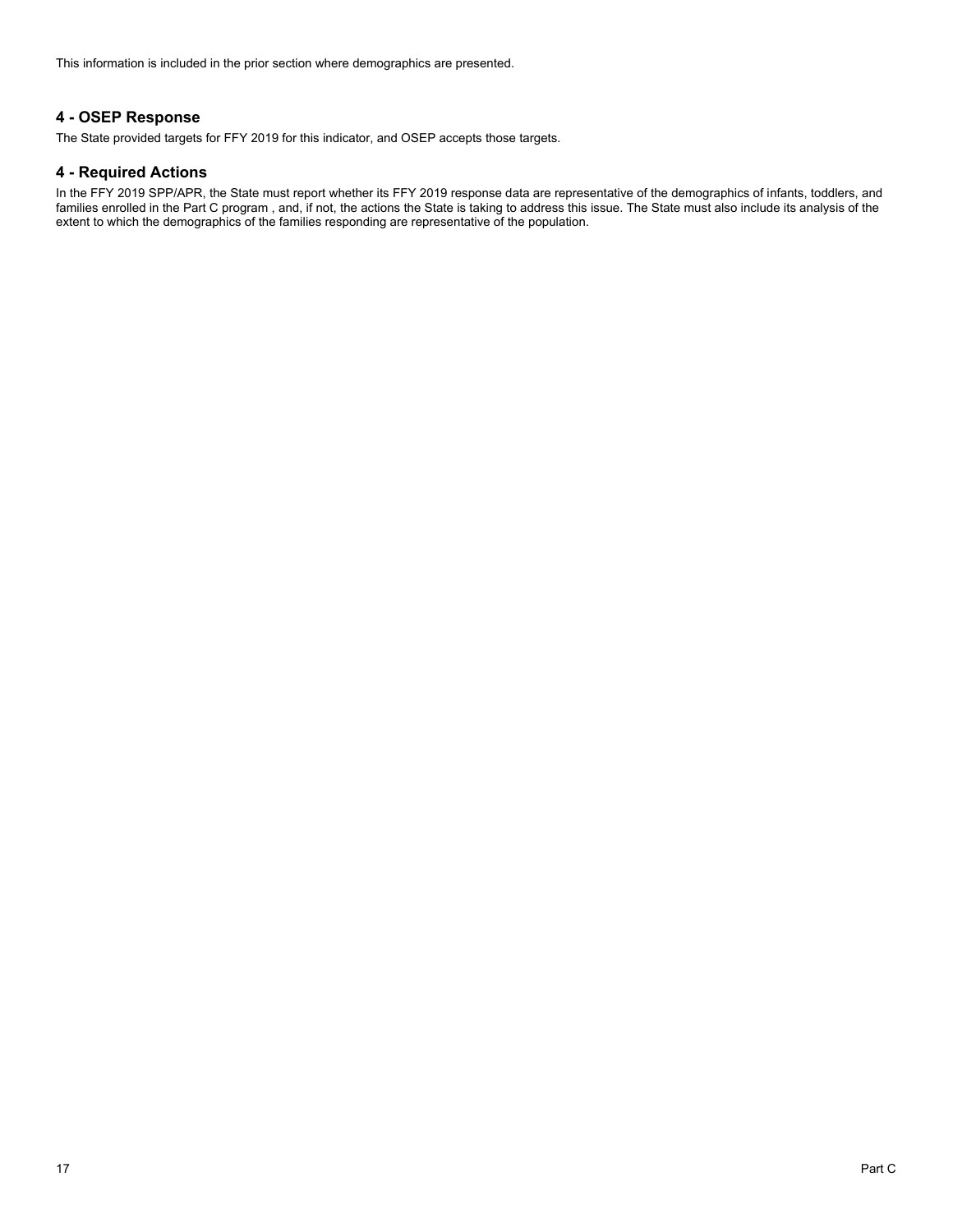## **Indicator 5: Child Find (Birth to One)**

## **Instructions and Measurement**

**Monitoring Priority:** Effective General Supervision Part C / Child Find

**Results indicator:** Percent of infants and toddlers birth to 1 with IFSPs compared to national data. (20 U.S.C. 1416(a)(3)(B) and 1442)

#### **Data Source**

Data collected under section 618 of the IDEA (IDEA Part C Child Count and Settings data collection in the EDFacts Metadata and Process System (E*MAPS*)) and Census (for the denominator).

#### **Measurement**

Percent = [(# of infants and toddlers birth to 1 with IFSPs) divided by the (population of infants and toddlers birth to 1)] times 100.

#### **Instructions**

#### Sampling from the State's 618 data is not allowed.

Describe the results of the calculations and compare the results to the target and to national data. The data reported in this indicator should be consistent with the State's reported 618 data reported in Table 1. If not, explain why.

## **5 - Indicator Data**

#### **Historical Data**

| <b>Baseline</b> | 2013  | 0.81% |       |       |       |
|-----------------|-------|-------|-------|-------|-------|
| <b>FFY</b>      | 2013  | 2014  | 2015  | 2016  | 2017  |
| Target $>=$     | 0.80% | 0.85% | 0.90% | 0.86% | 0.88% |
| Data            | 0.81% | 0.79% | 0.67% | 0.71% | 0.80% |

#### **Targets**

| FFY         | 2018  | 2019     |
|-------------|-------|----------|
| Target $>=$ | 0.90% | $0.90\%$ |

#### **Targets: Description of Stakeholder Input**

In December 2019, the ICC reviewed SoonerStart program data and related targets for each of the Part C indicators for the FFY 2018 APR. The Part C Data Manager informed the ICC that OSEP has required states to extend the current SPP/APR through FFY 2019, and that targets for that year would have be identified. Based on a review of the FFY 2018 data, stakeholders determined that Oklahoma's FFY 2018 targets for all performance indicators should extend through FFY 2019.

The ICC serves as one of the primary stakeholder groups providing ongoing guidance and input into the development of the SPP/APR and SSIP. Information and updates are provided regularly at each ICC meeting regarding progress towards the achievement of targets, the child outcome data process, selection of targets, training initiatives, and public reporting of program status. In addition, ICC sub-committees and special task groups are given ongoing opportunities for input throughout the year. Each sub-committee follows specific By-laws for membership that reflects diversity within the state. ICC sub-committees include Personnel Development, Public Awareness, Program Planning and Evaluation and Financial Planning. The SoonerStart lead agency identifies broad-based stakeholders (in accordance with §303.601) and provides the information about prospective members to the Oklahoma Governor's office for approval and appointment to the council. Members represent service providers, families of children with disabilities under the age of 12, child development instructors and representatives from state agencies providing services to families of infants and toddlers with disabilities. The council members are given multiple opportunities to share their input throughout the year. Lead Agency personnel share programmatic updates on a regularly basis via email and at each quarterly ICC meeting.

Additional stakeholder engagement activities are conducted as part of the SSIP, based on the needs of the improvement strategy. Across all strategies, various stakeholders are regularly consulted to ensure that activities meet the intended outputs and outcomes.

#### **Prepopulated Data**

| <b>Source</b>                                                                                                                                         | Date       | <b>Description</b>                                      | Data   |
|-------------------------------------------------------------------------------------------------------------------------------------------------------|------------|---------------------------------------------------------|--------|
| SY 2018-19 Child Count/Educational<br><b>Environment Data Groups</b>                                                                                  | 07/10/2019 | Number of infants and toddlers birth to<br>1 with IFSPs | 417    |
| Annual State Resident Population<br>Estimates for 6 Race Groups (5 Race<br>Alone Groups and Two or More<br>Races) by Age, Sex, and Hispanic<br>Origin | 06/20/2019 | Population of infants and toddlers<br>birth to 1        | 50.353 |

#### **FFY 2018 SPP/APR Data**

| Number of infants and toddlers<br>birth to 1 with IFSPs | <b>Population of infants</b><br>and toddlers birth to 1 | FFY 2017 Data | <b>FFY 2018</b><br>Target | <b>FFY 2018</b><br><b>Data</b> | <b>Status</b>          | Slippage    |
|---------------------------------------------------------|---------------------------------------------------------|---------------|---------------------------|--------------------------------|------------------------|-------------|
| 417                                                     | 50,353                                                  | $0.80\%$      | 0.90%                     | 0.83%                          | Did Not Meet<br>Tarqet | No Slippage |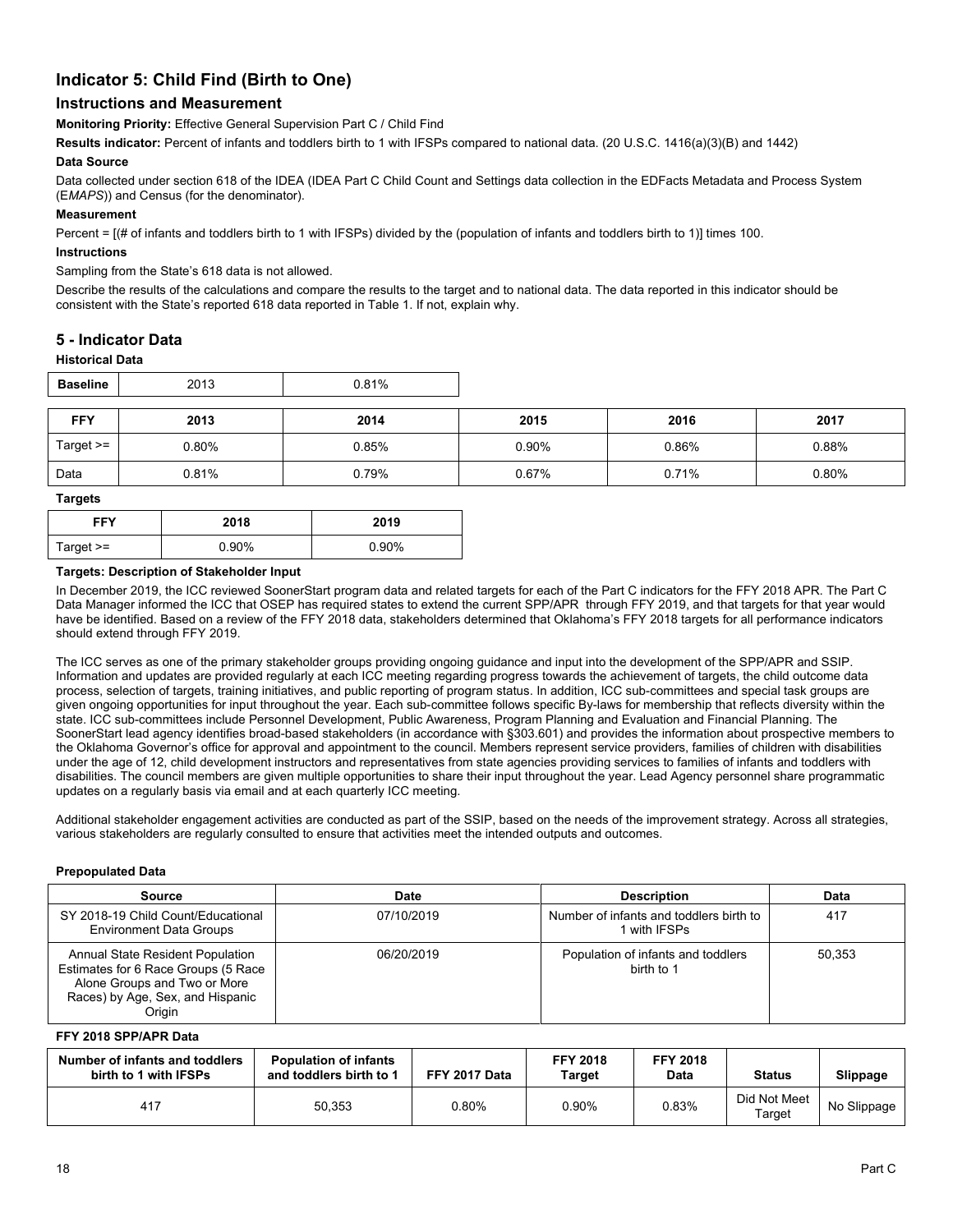#### **Compare your results to the national data**

Oklahoma slightly improved the single day percentage of children aged 0 to 1 who received EI services on the day of child count, although it did not meet the Indicator 5 target in FFY 2018. Other states ranged from 0.54 percent served in Kentucky to 5.05 percent in Massachusetts. With a service rate of 0.83 percent, Oklahoma fell in the bottom twenty percent of all states. In FFY 2018, the national average was 1.25% and the state median was 1.18%. However, Oklahoma has narrow eligibility requirements compared to many states, greatly reducing the total pool of children eligible for services. At-risk children are not identified nor served through SoonerStart in Oklahoma. With broader requirements, Oklahoma's number of children birth to one served could approach or exceed the national average.

**Provide additional information about this indicator (optional)**

## **5 - Prior FFY Required Actions**

None

## **5 - OSEP Response**

The State provided a target for FFY 2019 for this indicator, and OSEP accepts that target.

## **5 - Required Actions**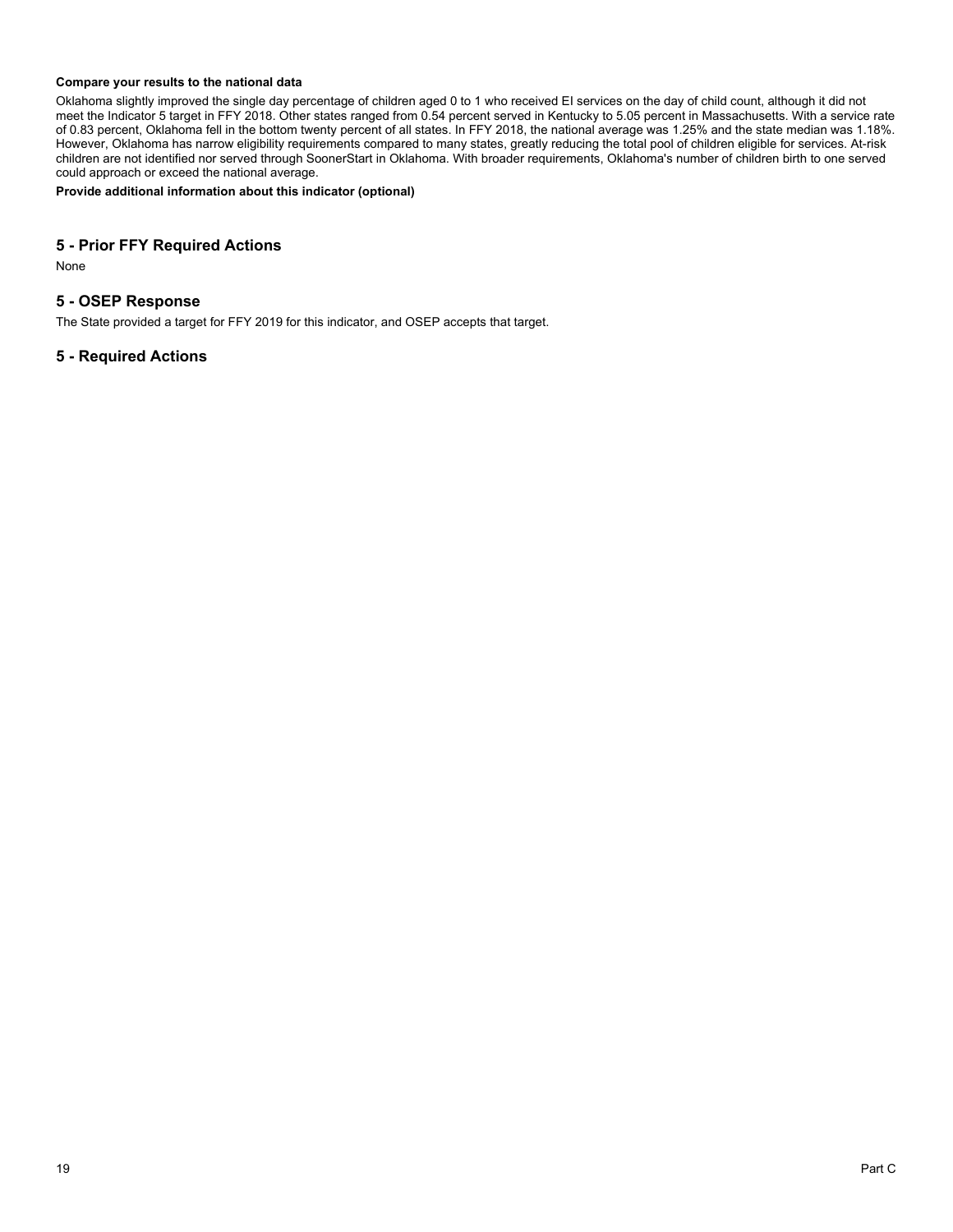## **Indicator 6: Child Find (Birth to Three)**

## **Instructions and Measurement**

**Monitoring Priority:** Effective General Supervision Part C / Child Find

**Results indicator:** Percent of infants and toddlers birth to 3 with IFSPs compared to national data. (20 U.S.C. 1416(a)(3)(B) and 1442)

#### **Data Source**

Data collected under IDEA section 618 of the IDEA (IDEA Part C Child Count and Settings data collection in the EDFacts Metadata and Process System (E*MAPS*)) and Census (for the denominator).

#### **Measurement**

Percent = [(# of infants and toddlers birth to 3 with IFSPs) divided by the (population of infants and toddlers birth to 3)] times 100.

#### **Instructions**

#### Sampling from the State's 618 data is not allowed.

Describe the results of the calculations and compare the results to the target and to national data. The data reported in this indicator should be consistent with the State's reported 618 data reported in Table 1. If not, explain why.

## **6 - Indicator Data**

| Baseline    | 2013 | .66%  |       |      |       |
|-------------|------|-------|-------|------|-------|
| <b>FFY</b>  | 2013 | 2014  | 2015  | 2016 | 2017  |
| Target $>=$ | .60% | 1.65% | 1.75% | .66% | 1.68% |
| Data        | .66% | 1.61% | 1.75% | .65% | 1.67% |

**Targets**

| <b>FFY</b>  | 2018  | 2019  |
|-------------|-------|-------|
| Target $>=$ | 1.70% | 1.70% |

#### **Targets: Description of Stakeholder Input**

In December 2019, the ICC reviewed SoonerStart program data and related targets for each of the Part C indicators for the FFY 2018 APR. The Part C Data Manager informed the ICC that OSEP has required states to extend the current SPP/APR through FFY 2019, and that targets for that year would have be identified. Based on a review of the FFY 2018 data, stakeholders determined that Oklahoma's FFY 2018 targets for all performance indicators should extend through FFY 2019.

The ICC serves as one of the primary stakeholder groups providing ongoing guidance and input into the development of the SPP/APR and SSIP. Information and updates are provided regularly at each ICC meeting regarding progress towards the achievement of targets, the child outcome data process, selection of targets, training initiatives, and public reporting of program status. In addition, ICC sub-committees and special task groups are given ongoing opportunities for input throughout the year. Each sub-committee follows specific By-laws for membership that reflects diversity within the state. ICC sub-committees include Personnel Development, Public Awareness, Program Planning and Evaluation and Financial Planning. The SoonerStart lead agency identifies broad-based stakeholders (in accordance with §303.601) and provides the information about prospective members to the Oklahoma Governor's office for approval and appointment to the council. Members represent service providers, families of children with disabilities under the age of 12, child development instructors and representatives from state agencies providing services to families of infants and toddlers with disabilities. The council members are given multiple opportunities to share their input throughout the year. Lead Agency personnel share programmatic updates on a regularly basis via email and at each quarterly ICC meeting.

Additional stakeholder engagement activities are conducted as part of the SSIP, based on the needs of the improvement strategy. Across all strategies, various stakeholders are regularly consulted to ensure that activities meet the intended outputs and outcomes.

#### **Prepopulated Data**

| Source                                                                                                                                             | Date       | <b>Description</b>                                      | <b>Data</b> |
|----------------------------------------------------------------------------------------------------------------------------------------------------|------------|---------------------------------------------------------|-------------|
| SY 2018-19 Child Count/Educational<br><b>Environment Data Groups</b>                                                                               | 07/10/2019 | Number of infants and toddlers<br>birth to 3 with IFSPs | 2.673       |
| Annual State Resident Population<br>Estimates for 6 Race Groups (5 Race<br>Alone Groups and Two or More Races)<br>by Age, Sex, and Hispanic Origin | 06/20/2019 | Population of infants and<br>toddlers birth to 3        | 154.351     |

#### **FFY 2018 SPP/APR Data**

| Number of infants and<br><b>Population of infants</b><br>and toddlers birth to 3<br>toddlers birth to 3 with IFSPs |         | FFY 2017 Data | <b>FFY 2018</b><br>Target | <b>FFY 2018</b><br>Data | <b>Status</b> | Slippage    |
|--------------------------------------------------------------------------------------------------------------------|---------|---------------|---------------------------|-------------------------|---------------|-------------|
| 2,673                                                                                                              | 154,351 | .67%          | 70%                       | .73%                    | Met Target    | No Slippage |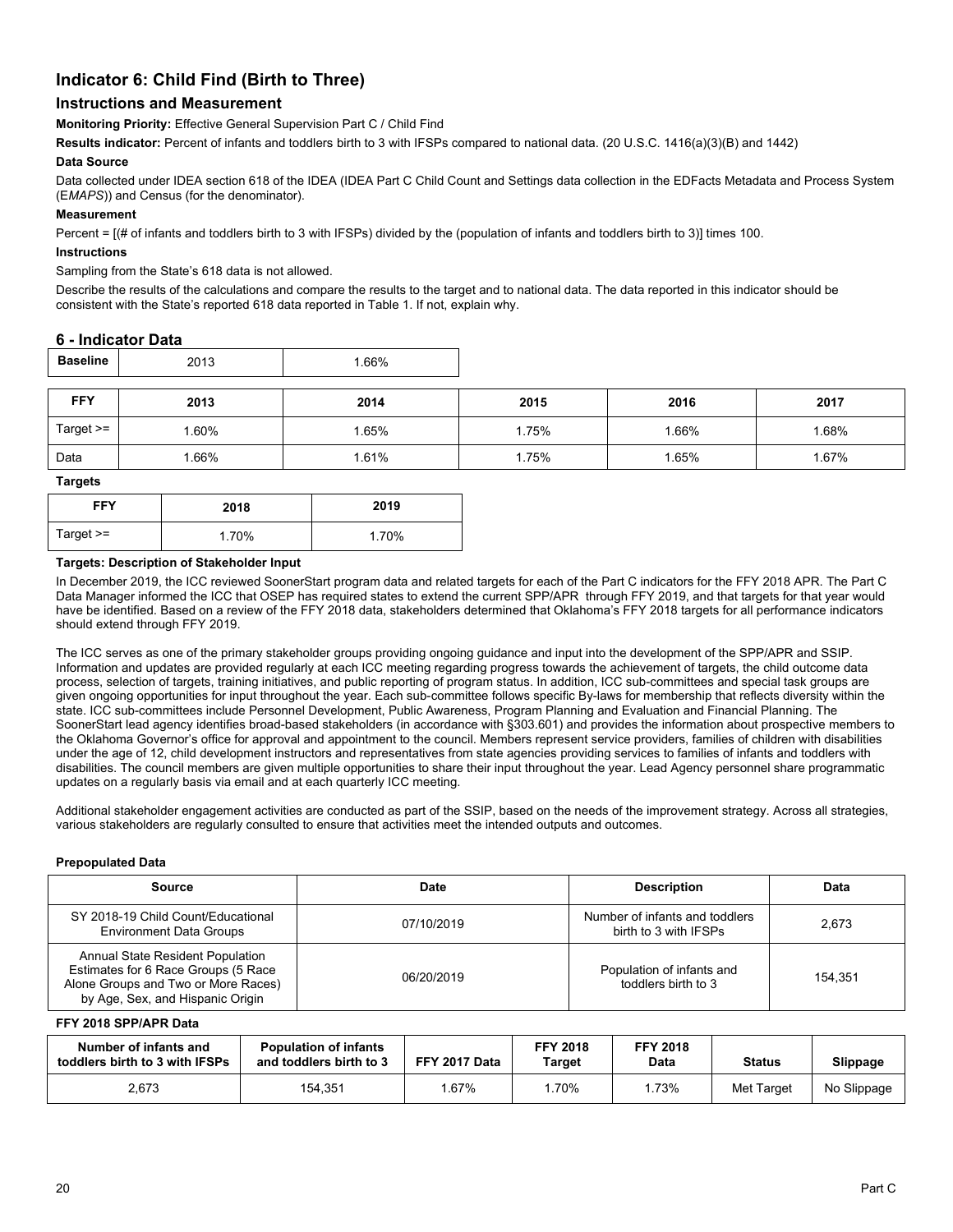#### **Compare your results to the national data**

In FFY 2018, Oklahoma improved the single day percentage of children aged 0 through 2 who received EI services on the day of child count, and met the state target. Other states ranged from 0.85 percent served in Arkansas to 10.05 percent in Massachusetts. With a service rate of 1.73 percent, Oklahoma continues to be second to last among all states. In FFY 2018, the national average was 3.48% and the state median was 3.17%. Oklahoma has narrow eligibility requirements compared to many states, greatly reducing the total pool of children eligible for services. At-risk children are not identified nor served through SoonerStart in Oklahoma. With broader requirements, Oklahoma's number of children birth through two served could approach or exceed the national average.

**Provide additional information about this indicator (optional)**

### **6 - Prior FFY Required Actions**

None

## **6 - OSEP Response**

The State provided a target for FFY 2019 for this indicator, and OSEP accepts that target.

## **6 - Required Actions**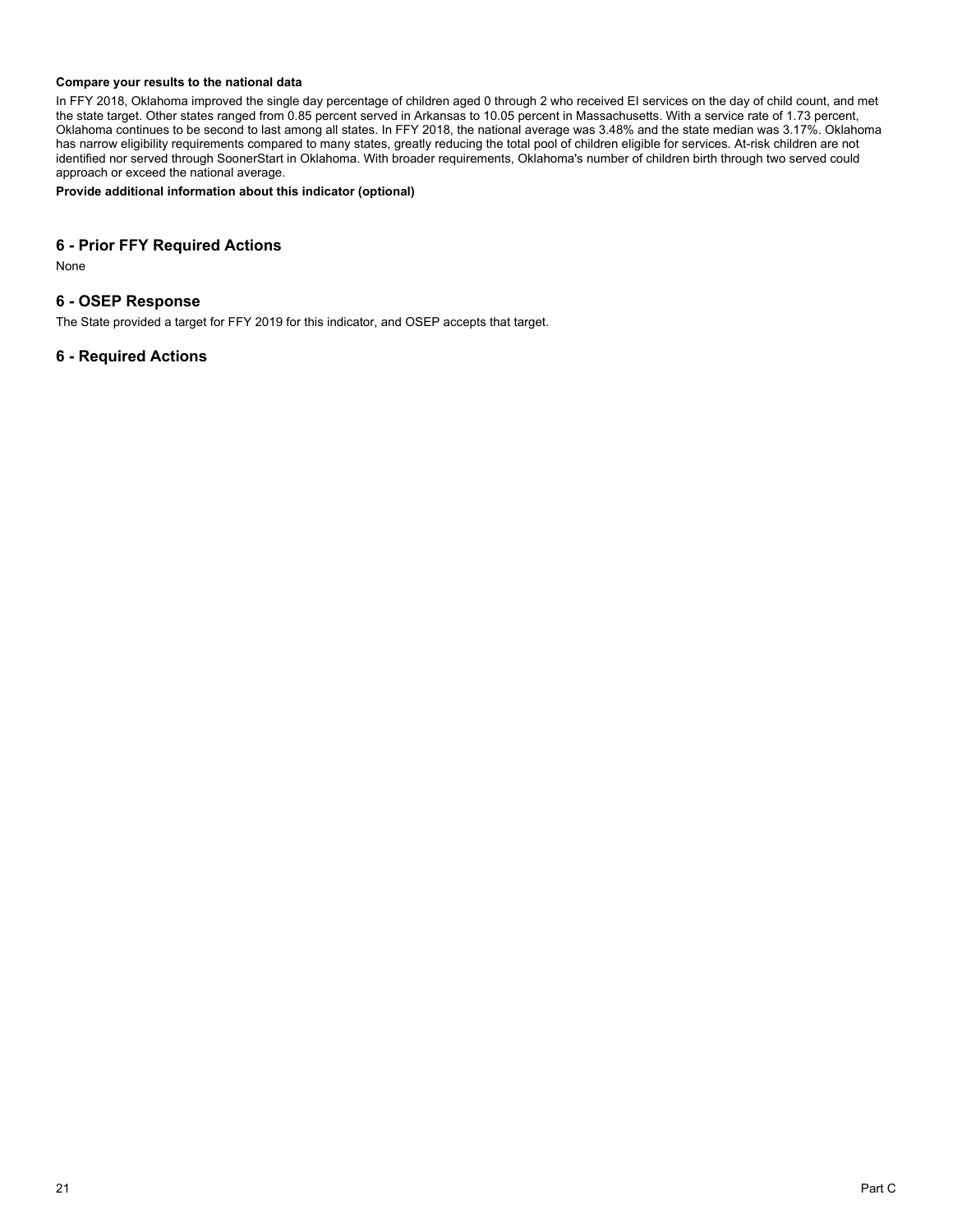## **Indicator 7: 45-Day Timeline**

## **Instructions and Measurement**

**Monitoring Priority:** Effective General Supervision Part C / Child Find

**Compliance indicator:** Percent of eligible infants and toddlers with IFSPs for whom an initial evaluation and initial assessment and an initial IFSP meeting were conducted within Part C's 45-day timeline. (20 U.S.C. 1416(a)(3)(B) and 1442)

#### **Data Source**

Data to be taken from monitoring or State data system and must address the timeline from point of referral to initial IFSP meeting based on actual, not an average, number of days.

#### **Measurement**

Percent =  $[(# of eligible infants and toldlers with IFSPs for whom an initial evaluation and initial assessment and an initial IFSP meeting were conducted$ within Part C's 45-day timeline) divided by the (# of eligible infants and toddlers evaluated and assessed for whom an initial IFSP meeting was required to be conducted)] times 100.

Account for untimely evaluations, assessments, and initial IFSP meetings, including the reasons for delays.

#### **Instructions**

If data are from State monitoring, describe the method used to select EIS programs for monitoring. If data are from a State database, describe the time period in which the data were collected (e.g., September through December, fourth quarter, selection from the full reporting period) and how the data accurately reflect data for infants and toddlers with IFSPs for the full reporting period.

Targets must be 100%.

Describe the results of the calculations and compare the results to the target. Describe the method used to collect these data and if data are from the State's monitoring, describe the procedures used to collect these data. Provide actual numbers used in the calculation.

States are not required to report in their calculation the number of children for whom the State has identified the cause for the delay as exceptional family circumstances, as defined in 34 CFR §303.310(b), documented in the child's record. If a State chooses to report in its calculation children for whom the State has identified the cause for the delay as exceptional family circumstances documented in the child's record, the numbers of these children are to be included in the numerator and denominator. Include in the discussion of the data, the numbers the State used to determine its calculation under this indicator and report separately the number of documented delays attributable to exceptional family circumstances.

Provide detailed information about the timely correction of noncompliance as noted in OSEP's response table for the previous SPP/APR. If the State did not ensure timely correction of the previous noncompliance, provide information on the extent to which noncompliance was subsequently corrected (more than one year after identification). In addition, provide information regarding the nature of any continuing noncompliance, methods to ensure correction, and any enforcement actions that were taken.

If the State reported less than 100% compliance for the previous reporting period (e.g., for the FFY 2018 SPP/APR, the data for FFY 2017), and the State did not identify any findings of noncompliance, provide an explanation of why the State did not identify any findings of noncompliance.

## **7 - Indicator Data**

#### **Historical Data**

| <b>Baseline</b> | 2005   | 96.75% |        |        |        |
|-----------------|--------|--------|--------|--------|--------|
| <b>FFY</b>      | 2013   | 2014   | 2015   | 2016   | 2017   |
| Target          | 100%   | 100%   | 100%   | 100%   | 100%   |
| Data            | 93.02% | 94.64% | 90.94% | 96.59% | 95.56% |

**Targets**

| <b>FFY</b> | 2018 | 2019 |
|------------|------|------|
| Target     | 100% | 100% |

**FFY 2018 SPP/APR Data**

| Number of eligible infants and<br>toddlers with IFSPs for whom<br>an initial evaluation and<br>assessment and an initial IFSP<br>meeting was conducted within<br>Part C's 45-day timeline | Number of eligible<br>infants and toddlers<br>evaluated and<br>assessed for whom<br>an initial IFSP meeting<br>was required to be<br>conducted | FFY 2017 Data | <b>FFY 2018</b><br><b>Target</b> | <b>FFY 2018</b><br><b>Data</b> | <b>Status</b>          | Slippage    |
|-------------------------------------------------------------------------------------------------------------------------------------------------------------------------------------------|------------------------------------------------------------------------------------------------------------------------------------------------|---------------|----------------------------------|--------------------------------|------------------------|-------------|
| 492                                                                                                                                                                                       | 717                                                                                                                                            | 95.56%        | 100%                             | 95.40%                         | Did Not Meet<br>Target | No Slippage |

**Number of documented delays attributable to exceptional family circumstances**

**This number will be added to the "Number of eligible infants and toddlers with IFSPs for whom an initial evaluation and assessment and an initial IFSP meeting was conducted within Part C's 45-day timeline" field above to calculate the numerator for this indicator.**

192

**What is the source of the data provided for this indicator?** 

State database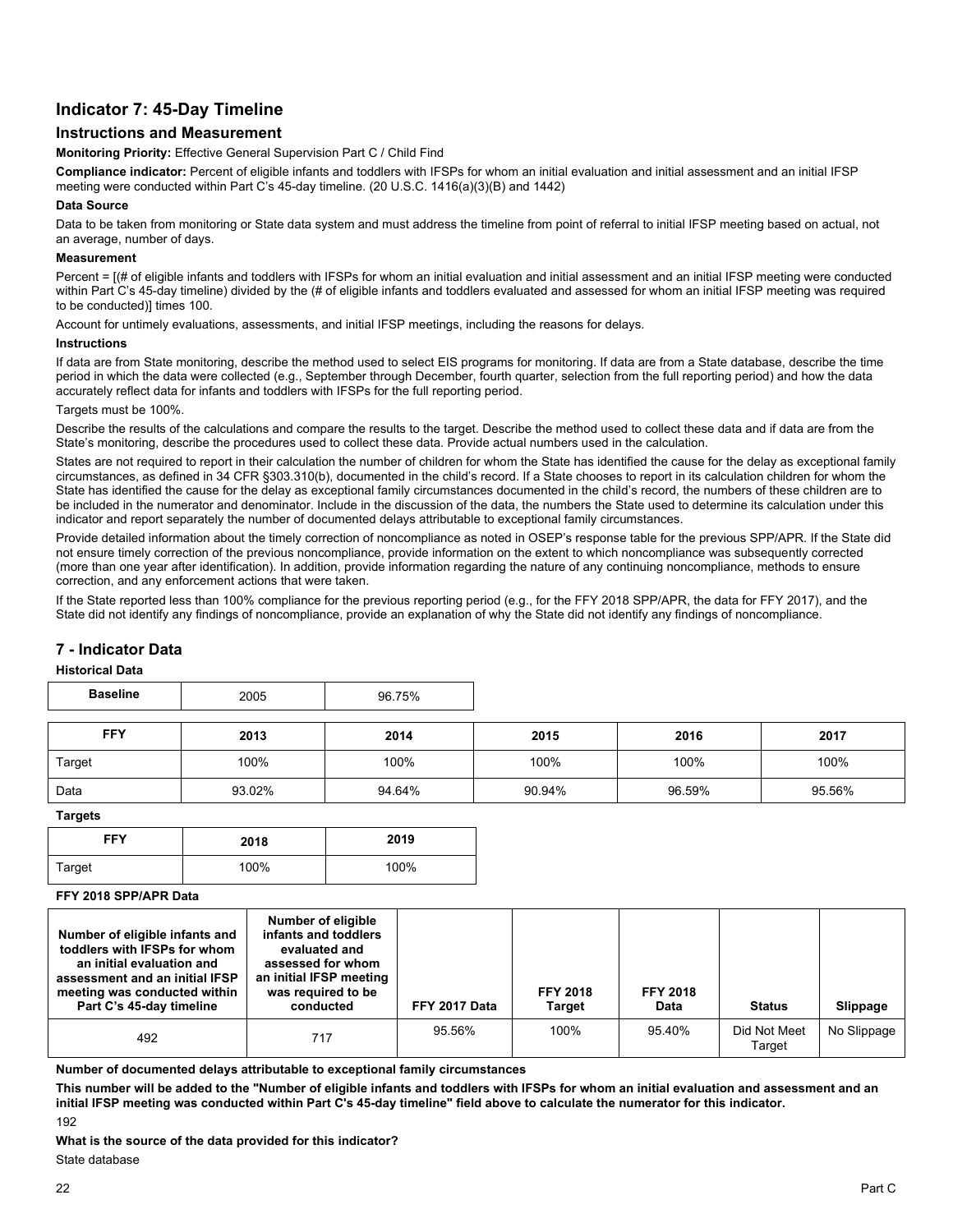#### **Provide the time period in which the data were collected (e.g., September through December, fourth quarter, selection from the full reporting period).**

Data were collected during the time period between April 1, 2019 and June 30, 2019 (4th quarter of FFY 2018).

#### **Describe how the data accurately reflect data for infants and toddlers with IFSPs for the full reporting period.**

Program data for this indicator are collected from Oklahoma's Early Intervention online database called EdPlan. EdPlan captures and displays the status and content of the infant or toddler's record at any given period of time. Staff use the system to create an electronic record for each infant and toddler that enters the program with a referral. For children who are evaluated and determined eligible for an IFSP, the date of the IFSP is recorded permanently in the electronic record. EdPlan allows for a direct flow of information from each local SoonerStart site to OSDE as the lead agency, enabling centralized monitoring and oversight. The IFSP timeline data were pulled and sent to each local SoonerStart site supervisor for validation and updates were made in EdPlan, if necessary.

Oklahoma has chosen to utilize data from the fourth quarter (April 1, 2019 to June 30, 2019) to report in the FFY 2018 APR. Initial IFSPs with a target date between April 1, 2019 and June 30, 2019 were reviewed utilizing the EdPlan database. Delays attributed to Exceptional Family Circumstances were documented in the child's electronic record. The SoonerStart Program Manager and Part C Data Manager examined data that were reported for this time period and compared them to data for the full year (FFY 2018). This data is representative of all quarters of the year as shown: 1st Quarter: 734 IFSPs - 26% of the IFSPs for the year

2nd Quarter: 647 IFSPs - 23%

3rd Quarter: 727 IFSPs - 26%

4th Quarter: 717 IFSPs - 25%

Additionally, the 4th quarter results are representative of a full year of the state's data because all areas of the state, all provider types and all categories of eligible children are included.

#### **Provide additional information about this indicator (optional)**

In total, IFSPs were delayed for 225 children. Other than the 192 Exceptional Family Circumstances, IFSPs were delayed for the remaining 33 children due to staff reasons (such as illness, vacation, training or scheduling).

#### **Correction of Findings of Noncompliance Identified in FFY 2017**

| <b>Findings of Noncompliance</b><br><b>Identified</b> | <b>Findings of Noncompliance</b><br>Verified as Corrected Within One<br>Year | <b>Findings of Noncompliance</b><br><b>Subsequently Corrected</b> | <b>Findings Not Yet Verified as</b><br>Corrected |
|-------------------------------------------------------|------------------------------------------------------------------------------|-------------------------------------------------------------------|--------------------------------------------------|
| 10                                                    |                                                                              |                                                                   |                                                  |

#### **FFY 2017 Findings of Noncompliance Verified as Corrected**

### **Describe how the State verified that the source of noncompliance is correctly implementing the** *regulatory requirements*

In FFY 2017, ten local sites were issued findings of noncompliance for timely completion of the IFSP. The SoonerStart Program Manager utilized data compliance reports from the online EdPlan database to review electronic records and identify areas of noncompliance. Oklahoma issued one finding to the local site for all individual cases of noncompliance identified, even if the noncompliance was corrected before the finding was issued. When issued a finding, the local site was required to identify and address obstacles to meeting the 45-day IFSP timeline requirement and submit an Assurance Statement that the site is correctly implementing regulatory requirements of IDEA, Part C. Within three months from issuing the finding of noncompliance, the SoonerStart Program Manager reviewed the Assurance Statements and utilized subsequent data compliance reports from the EdPlan Database to verify that sites are correctly implementing regulatory requirements of IDEA to complete Initial IFSPs in a timely manner.

#### **Describe how the State verified that each** *individual case* **of noncompliance was corrected**

The ten findings issued to SoonerStart sites for Indicator #7 in FY 2017 were corrected within one year of identification of noncompliance. The SoonerStart Program Manager utilized data compliance reports from the EdPlan Database to review electronic records and verify correction at the child level for each site receiving a finding of noncompliance. The Program Manager verified that all ten findings had been corrected in a timely manner (unless the child was no longer in the jurisdiction of the SoonerStart program) and that the appropriate documentation was completed in the child's electronic early intervention record stating the reason for missing any timelines.

#### **Correction of Findings of Noncompliance Identified Prior to FFY 2017**

| <b>Year Findings of</b><br><b>Noncompliance Were</b><br><b>Identified</b> | <b>Findings of Noncompliance Not Yet</b><br>Verified as Corrected as of FFY 2017<br><b>APR</b> | <b>Findings of Noncompliance Verified</b><br>as Corrected | <b>Findings Not Yet Verified as</b><br>Corrected |
|---------------------------------------------------------------------------|------------------------------------------------------------------------------------------------|-----------------------------------------------------------|--------------------------------------------------|
|                                                                           |                                                                                                |                                                           |                                                  |
|                                                                           |                                                                                                |                                                           |                                                  |
|                                                                           |                                                                                                |                                                           |                                                  |

## **7 - Prior FFY Required Actions**

None

## **7 - OSEP Response**

The State reported that it used data from a State database to report on this indicator. The State further reported that it did not use data for the full reporting period (July 1, 2018-June 30, 2019). The State described how the time period in which the data were collected accurately reflects data for infants and toddlers with IFSPs for the full reporting period.

Because the State reported less than 100% compliance for FFY 2018, the State must report on the status of correction of noncompliance identified in FFY 2018 for this indicator. When reporting on the correction of noncompliance, the State must report, in the FFY 2019 SPP/APR, that it has verified that each EIS program or provider with noncompliance identified in FFY 2018 for this indicator: (1) is correctly implementing the specific regulatory requirements (i.e., achieved 100% compliance) based on a review of updated data such as data subsequently collected through on-site monitoring or a State data system; and (2) has corrected each individual case of noncompliance, unless the child is no longer within the jurisdiction of the EIS program or provider, consistent with OSEP Memo 09-02. In the FFY 2019 SPP/APR, the State must describe the specific actions that were taken to verify the correction.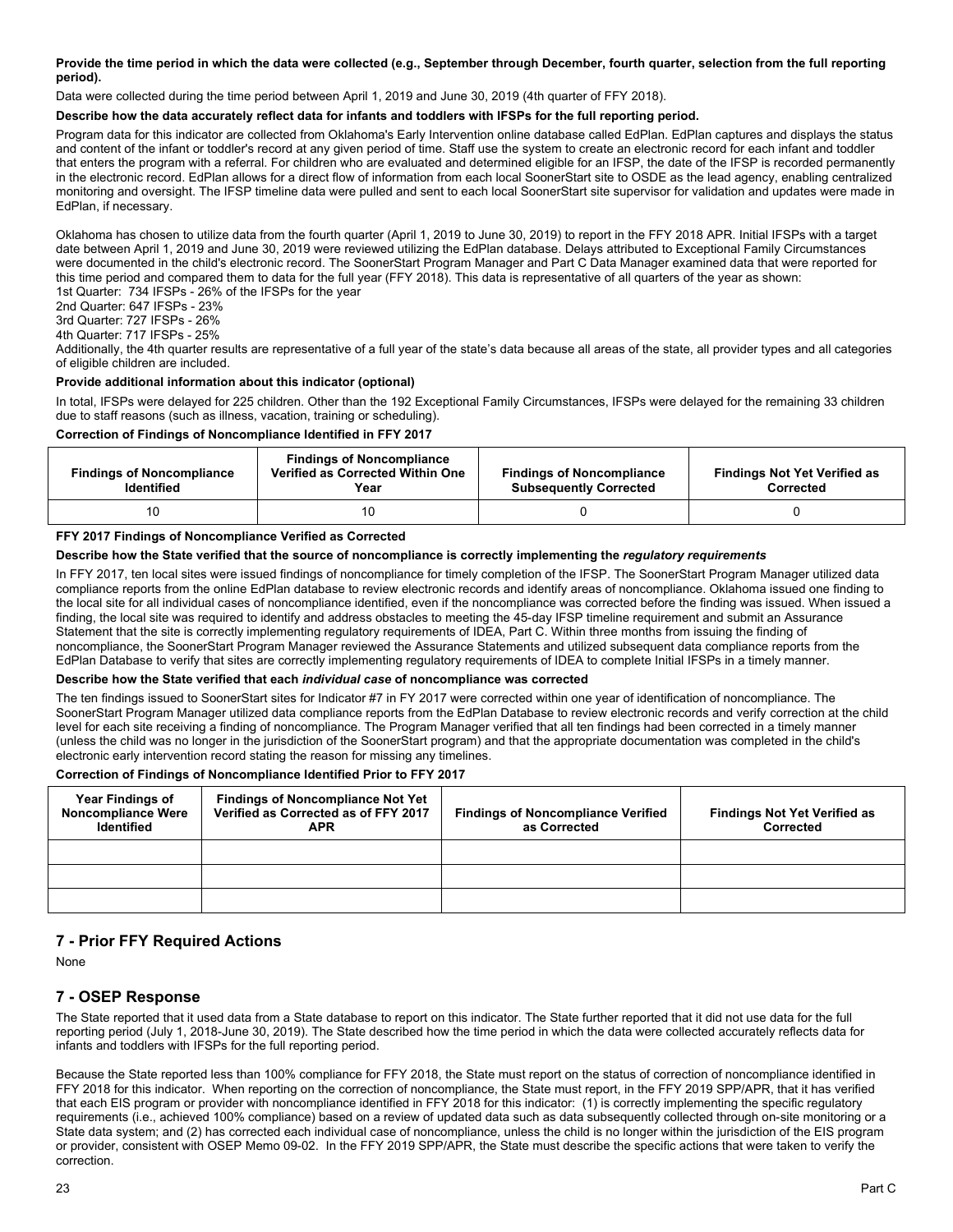If the State did not identify any findings of noncompliance in FFY 2018, although its FFY 2018 data reflect less than 100% compliance, provide an explanation of why the State did not identify any findings of noncompliance in FFY 2018.

## **7 - Required Actions**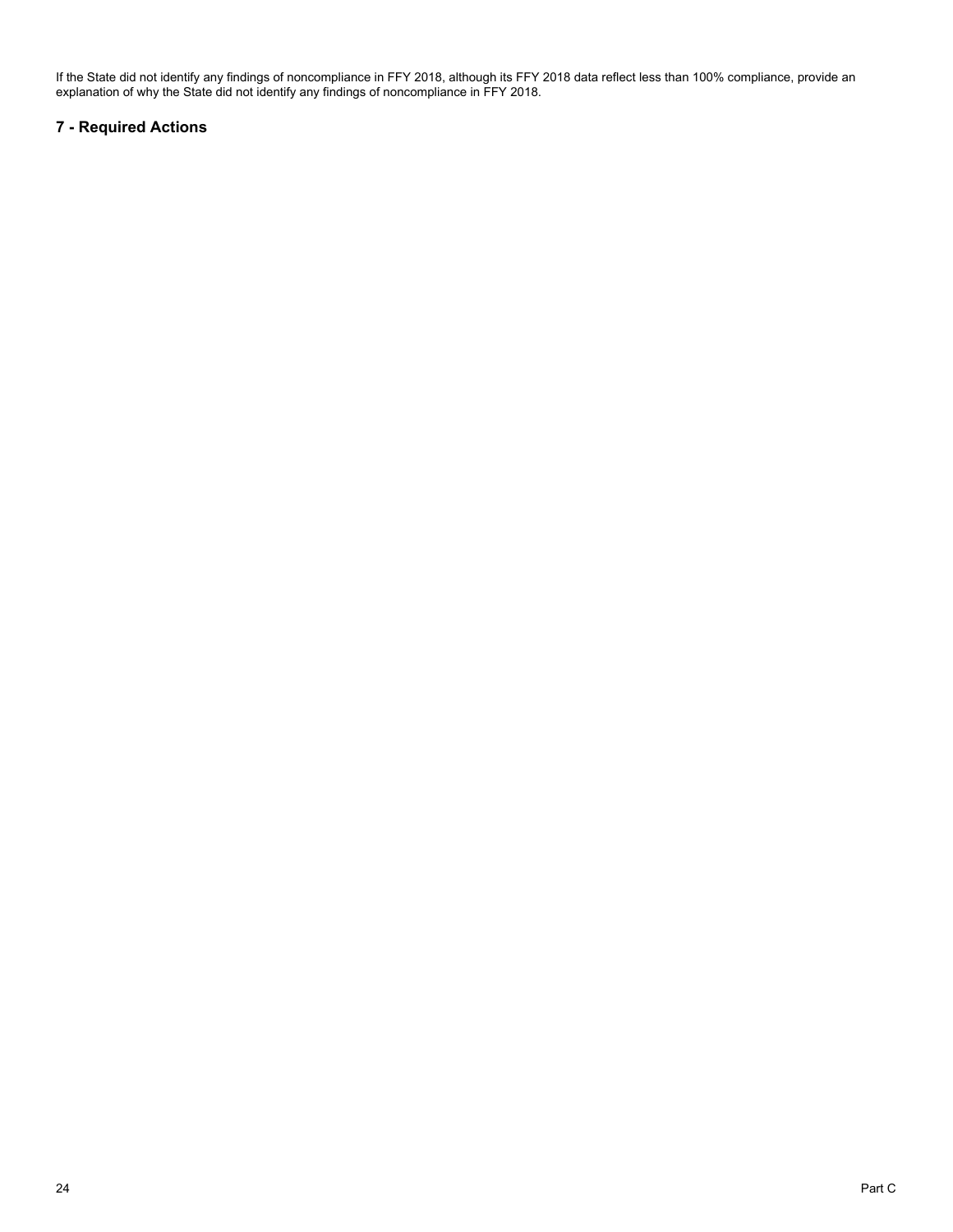## **Indicator 8A: Early Childhood Transition**

## **Instructions and Measurement**

**Monitoring Priority:** Effective General Supervision Part C / Effective Transition

**Compliance indicator:** The percentage of toddlers with disabilities exiting Part C with timely transition planning for whom the Lead Agency has:

A. Developed an IFSP with transition steps and services at least 90 days, and at the discretion of all parties, not more than nine months, prior to the toddler's third birthday;

B. Notified (consistent with any opt-out policy adopted by the State) the SEA and the LEA where the toddler resides at least 90 days prior to the toddler's third birthday for toddlers potentially eligible for Part B preschool services; and

C. Conducted the transition conference held with the approval of the family at least 90 days, and at the discretion of all parties, not more than nine months, prior to the toddler's third birthday for toddlers potentially eligible for Part B preschool services.

(20 U.S.C. 1416(a)(3)(B) and 1442)

#### **Data Source**

Data to be taken from monitoring or State data system.

**Measurement**

A. Percent = [(# of toddlers with disabilities exiting Part C who have an IFSP with transition steps and services at least 90 days, and at the discretion of all parties not more than nine months, prior to their third birthday) divided by the (# of toddlers with disabilities exiting Part C)] times 100.

B. Percent = [(# of toddlers with disabilities exiting Part C where notification (consistent with any opt-out policy adopted by the State) to the SEA and LEA occurred at least 90 days prior to their third birthday for toddlers potentially eligible for Part B preschool services) divided by the (# of toddlers with disabilities exiting Part C who were potentially eligible for Part B)] times 100.

C. Percent = [(# of toddlers with disabilities exiting Part C where the transition conference occurred at least 90 days, and at the discretion of all parties not more than nine months, prior to the toddler's third birthday for toddlers potentially eligible for Part B) divided by the (# of toddlers with disabilities exiting Part C who were potentially eligible for Part B)] times 100.

Account for untimely transition planning under 8A, 8B, and 8C, including the reasons for delays.

#### **Instructions**

Indicators 8A, 8B, and 8C: Targets must be 100%.

Describe the results of the calculations and compare the results to the target. Describe the method used to collect these data. Provide the actual numbers used in the calculation.

Indicators 8A and 8C: If data are from the State's monitoring, describe the procedures used to collect these data. If data are from State monitoring, also describe the method used to select EIS programs for monitoring. If data are from a State database, describe the time period in which the data were collected (e.g., September through December, fourth quarter, selection from the full reporting period) and how the data accurately reflect data for infants and toddlers with IFSPs for the full reporting period.

Indicators 8A and 8C: States are not required to report in their calculation the number of children for whom the State has identified the cause for the delay as exceptional family circumstances, as defined in 34 CFR §303.310(b), documented in the child's record. If a State chooses to report in its calculation children for whom the State has identified the cause for the delay as exceptional family circumstances documented in the child's record, the numbers of these children are to be included in the numerator and denominator. Include in the discussion of the data, the numbers the State used to determine its calculation under this indicator and report separately the number of documented delays attributable to exceptional family circumstances.

Indicator 8B: Under 34 CFR §303.401(e), the State may adopt a written policy that requires the lead agency to provide notice to the parent of an eligible child with an IFSP of the impending notification to the SEA and LEA under IDEA section 637(a)(9)(A)(ii)(I) and 34 CFR §303.209(b)(1) and (2) and permits the parent within a specified time period to "opt-out" of the referral. Under the State's opt-out policy, the State is not required to include in the calculation under 8B (in either the numerator or denominator) the number of children for whom the parents have opted out. However, the State must include in the discussion of data, the number of parents who opted out. In addition, any written opt-out policy must be on file with the Department of Education as part of the State's Part C application under IDEA section 637(a)(9)(A)(ii)(I) and 34 CFR §§303.209(b) and 303.401(d).

Indicator 8C: The measurement is intended to capture those children for whom a transition conference must be held within the required timeline and, as such, only children between 2 years 3 months and age 3 should be included in the denominator.

Indicator 8C: Do not include in the calculation, but provide a separate number for those toddlers for whom the parent did not provide approval for the transition conference.

Indicators 8A, 8B, and 8C: Provide detailed information about the timely correction of noncompliance as noted in OSEP's response table for the previous SPP/APR. If the State did not ensure timely correction of the previous noncompliance, provide information on the extent to which noncompliance was subsequently corrected (more than one year after identification). In addition, provide information regarding the nature of any continuing noncompliance, methods to ensure correction, and any enforcement actions that were taken.

If the State reported less than 100% compliance for the previous reporting period (e.g., for the FFY 2018 SPP/APR, the data for FFY 2017), and the State did not identify any findings of noncompliance, provide an explanation of why the State did not identify any findings of noncompliance.

## **8A - Indicator Data**

**Historical Data**

| <b>Baseline</b> | 2005   | 97.82% |        |        |        |
|-----------------|--------|--------|--------|--------|--------|
| <b>FFY</b>      | 2013   | 2014   | 2015   | 2016   | 2017   |
| Target          | 100%   | 100%   | 100%   | 100%   | 100%   |
| Data            | 97.95% | 94.14% | 96.61% | 96.93% | 99.51% |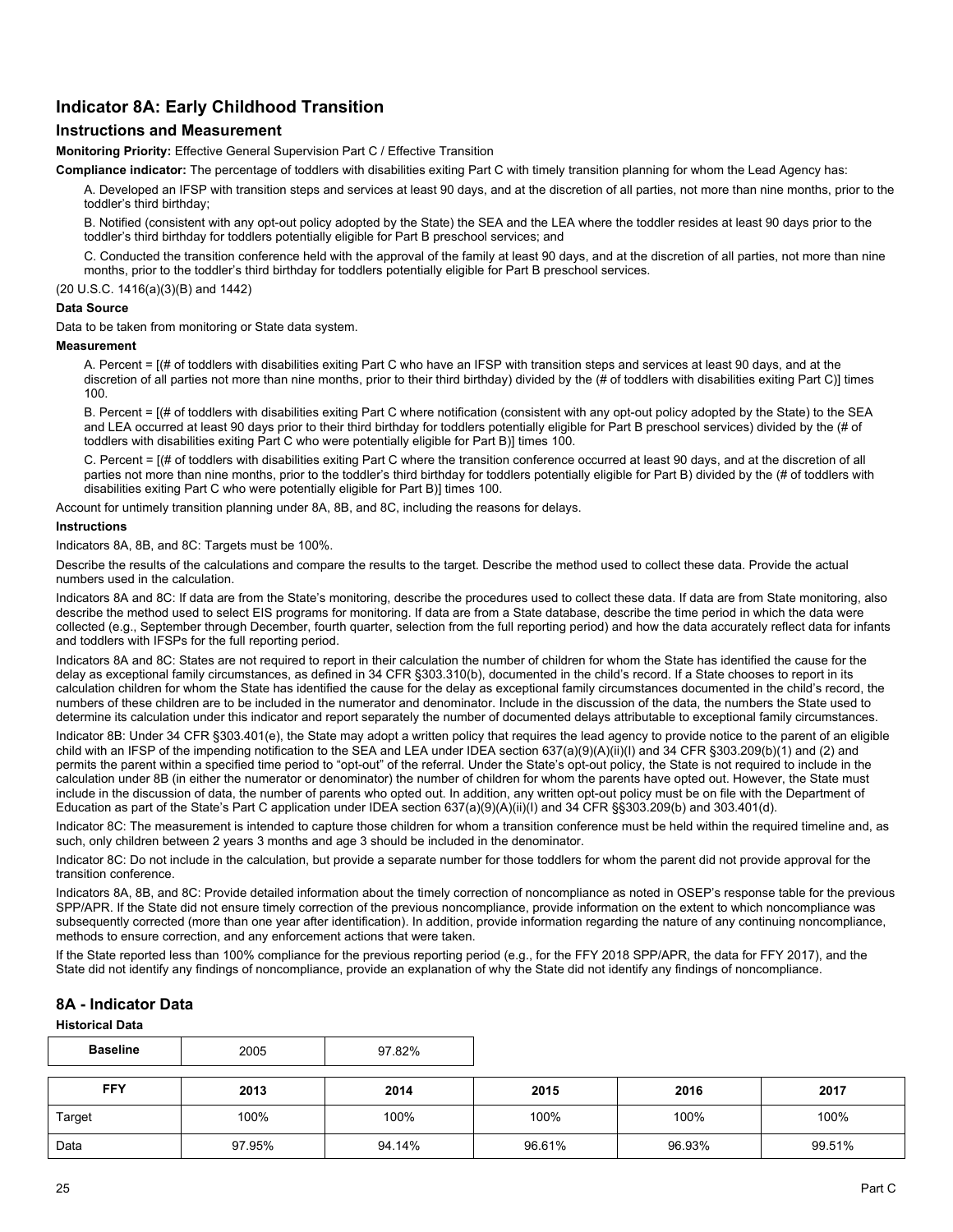**Targets**

| <b>FFY</b> | 2018 | 2019 |
|------------|------|------|
| Target     | 100% | 100% |

#### **FFY 2018 SPP/APR Data**

**Data include only those toddlers with disabilities exiting Part C with timely transition planning for whom the Lead Agency has developed an IFSP with transition steps and services at least 90 days, and at the discretion of all parties, not more than nine months, prior to the toddler's third birthday. (yes/no)**

YES

| Number of children exiting Part C<br>who have an IFSP with transition<br>steps and services | <b>Number of toddlers</b><br>with disabilities<br>exiting Part C | FFY 2017 Data | <b>FFY 2018</b><br>Target | <b>FFY 2018</b><br>Data | <b>Status</b>          | Slippage |
|---------------------------------------------------------------------------------------------|------------------------------------------------------------------|---------------|---------------------------|-------------------------|------------------------|----------|
| 382                                                                                         | 442                                                              | 99.51%        | 100%                      | 96.83%                  | Did Not Meet<br>Tarqet | Slippage |

#### **Provide reasons for slippage, if applicable**

Transition initiation is primarily a service coordination responsibility of the SoonerStart Resource Coordinator. Historically, Oklahoma has been fortunate to have employee longevity and few staff turnovers with our Resource Coordinators. In FFY 2018, SoonerStart experienced a 20 percent turnover in Resource Coordinators statewide. The timely completion percentage of transition initiation experienced a moderate decrease as new Resource Coordinators learned their roles and responsibilities which included meeting IDEA Part C timelines. SoonerStart offers new employee orientation online and local site supervisors provide face-to-face training of all new Resource Coordinators. With the continued support and technical assistance provided by supervisors and state staff, Oklahoma anticipates that the recently hired Resource Coordinators will have the knowledge, skills and experience necessary to meet all timeline requirements when providing transition services to toddlers and their families.

#### **Number of documented delays attributable to exceptional family circumstances**

**This number will be added to the "Number of children exiting Part C who have an IFSP with transition steps and services" field to calculate the numerator for this indicator.**

46

#### **What is the source of the data provided for this indicator?**

State database

**Provide the time period in which the data were collected (e.g., September through December, fourth quarter, selection from the full reporting period).** 

Data were collected during the time period between April 1, 2019 and June 30, 2019 (4th quarter of FFY 2018).

#### **Describe how the data accurately reflect data for infants and toddlers with IFSPs for the full reporting period.**

Program data for this indicator are collected from Oklahoma's Early Intervention online database called EdPlan. EdPlan captures and displays the status and content of the infant or toddler's record at any given period of time. Staff use the system to create an electronic record for each infant and toddler that enters the program with a referral. For children whose parents have given consent to transition to Part B, the dates of critical transition events are recorded permanently in the electronic record. These dates include the date of LEA notification, the date transition is initiated and discussed with the family, and the date of the TPC. EdPlan allows for a direct flow of information from each local SoonerStart site to OSDE as the lead agency, enabling centralized monitoring and oversight. The transition data were pulled and sent to each local SoonerStart site supervisor for validation and updates were made in EdPlan, if necessary.

Oklahoma has chosen to utilize data from the fourth quarter (April 1, 2019 to June 30, 2019) to report in the FFY 2018 APR. Early Intervention records for toddlers with third birthdays between April 1, 2019 and June 30, 2019 were reviewed for timely transition initiation utilizing the EdPlan database. Delays attributed to Exceptional Family Circumstances were documented in the child's electronic record. The SoonerStart Program Manager and Part C Data Manager examined data that were reported for this time period and compared them to data for the full year (FFY 2018). This data is representative of all quarters of the year as shown:

1st Quarter: 449 children aged out at 3 years of age—25%

2nd Quarter: 469 children aged out— 26%

3rd Quarter: 451 children aged out—25%

4th Quarter: 442 children—24%

Additionally, the 4th quarter results are representative of a full year of the state's data because all areas of the state, all provider types and all categories of eligible children are included.

#### **Provide additional information about this indicator (optional)**

In total, transition initiation was delayed for 60 children. Other than the 46 Exceptional Family Circumstances, transition initiation was delayed for the remaining 14 children due to staff reasons (such as illness, vacation, training or scheduling).

### **Correction of Findings of Noncompliance Identified in FFY 2017**

| <b>Findings of Noncompliance</b><br><b>Identified</b> | <b>Findings of Noncompliance</b><br>Verified as Corrected Within One<br>Year | <b>Findings of Noncompliance</b><br><b>Subsequently Corrected</b> | <b>Findings Not Yet Verified as</b><br>Corrected |
|-------------------------------------------------------|------------------------------------------------------------------------------|-------------------------------------------------------------------|--------------------------------------------------|
|                                                       |                                                                              |                                                                   |                                                  |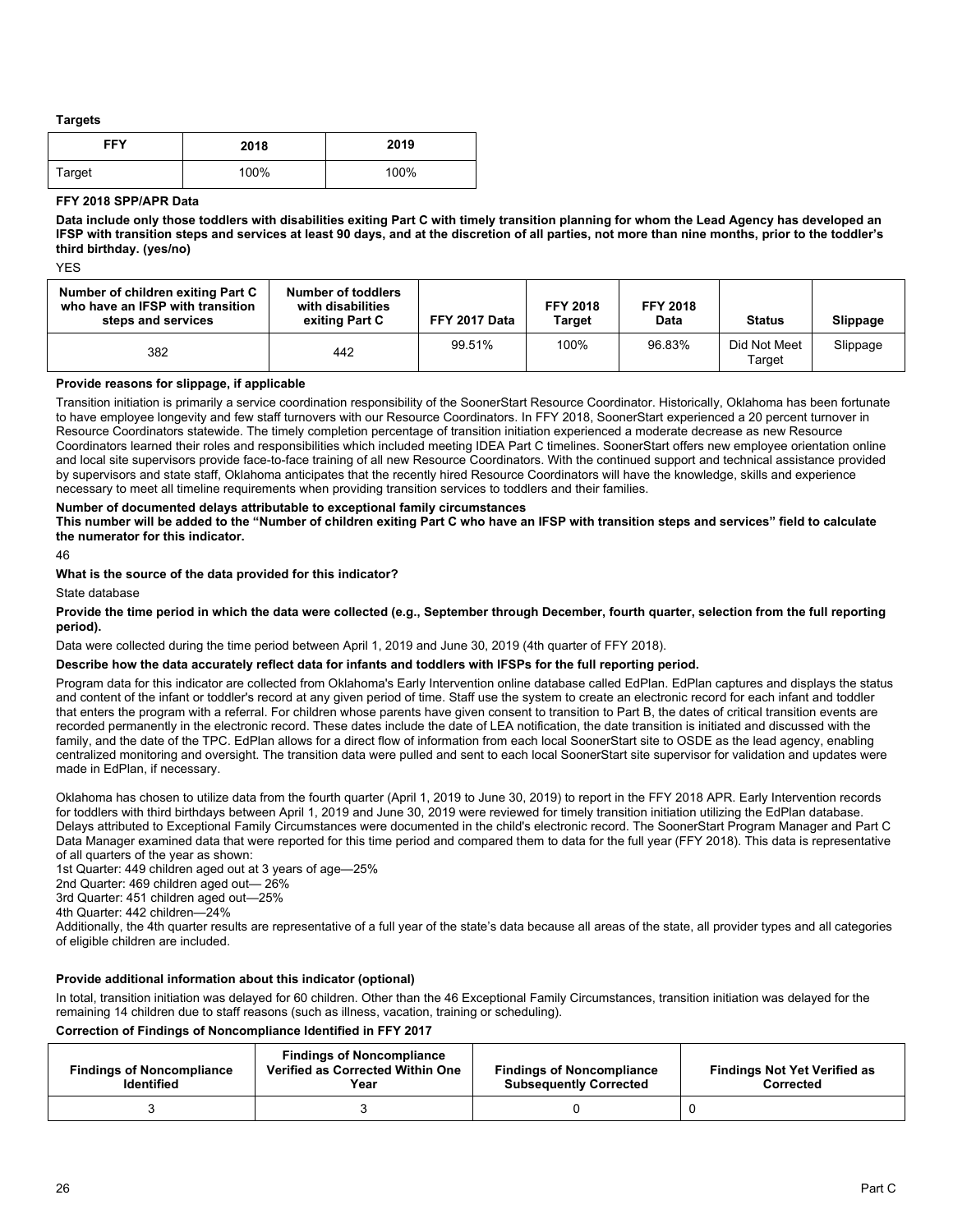#### **FFY 2017 Findings of Noncompliance Verified as Corrected**

#### **Describe how the State verified that the source of noncompliance is correctly implementing the** *regulatory requirements*

In FFY 2017, three local sites were issued findings of noncompliance for timely initiation of transition services. The SoonerStart Program Manager utilized data compliance reports from the online EdPlan database to review electronic records and identify areas of noncompliance. Oklahoma issued one finding to the local site for all individual cases of noncompliance identified, even if the noncompliance was corrected before the finding was issued. When issued a finding, the local site was required to identify and address obstacles to meeting the timely services timeline requirement and submit an Assurance Statement that the site is correctly implementing regulatory requirements of IDEA, Part C. Within three months from issuing the finding of noncompliance, the SoonerStart Program Manager reviewed the Assurance Statements and utilized subsequent data compliance reports from the EdPlan Database to verify that sites are correctly implementing regulatory requirements of IDEA to initiate transition services in a timely manner.

#### **Describe how the State verified that each** *individual case* **of noncompliance was corrected**

The three findings issued to SoonerStart sites for Indicator 8A in FY 2017 were corrected within one year of identification of noncompliance. The SoonerStart Program Manager utilized data compliance reports from the EdPlan Database to review electronic records and verify correction at the child level for each site receiving a finding of noncompliance. The Program Manager verified that all three findings had been corrected in a timely manner (unless the child was no longer in the jurisdiction of the SoonerStart program) and that the appropriate documentation was completed in the child's electronic early intervention record stating the reason for missing any timelines.

#### **Correction of Findings of Noncompliance Identified Prior to FFY 2017**

| <b>Year Findings of</b><br><b>Noncompliance Were</b><br><b>Identified</b> | <b>Findings of Noncompliance Not Yet</b><br>Verified as Corrected as of FFY 2017<br><b>APR</b> | <b>Findings of Noncompliance Verified</b><br>as Corrected | <b>Findings Not Yet Verified as</b><br>Corrected |
|---------------------------------------------------------------------------|------------------------------------------------------------------------------------------------|-----------------------------------------------------------|--------------------------------------------------|
|                                                                           |                                                                                                |                                                           |                                                  |
|                                                                           |                                                                                                |                                                           |                                                  |
|                                                                           |                                                                                                |                                                           |                                                  |

## **8A - Prior FFY Required Actions**

None

## **8A - OSEP Response**

The State reported that it used data from a State database to report on this indicator. The State further reported that it did not use data for the full reporting period (July 1, 2018-June 30, 2019). The State described how the time period in which the data were collected accurately reflects data for infants and toddlers with IFSPs for the full reporting period.

Because the State reported less than 100% compliance for FFY 2018, the State must report on the status of correction of noncompliance identified in FFY 2018 for this indicator. When reporting on the correction of noncompliance, the State must report, in the FFY 2019 SPP/APR, that it has verified that each EIS program or provider with noncompliance identified in FFY 2018 for this indicator: (1) is correctly implementing the specific regulatory requirements (i.e., achieved 100% compliance) based on a review of updated data such as data subsequently collected through on-site monitoring or a State data system; and (2) has corrected each individual case of noncompliance, unless the child is no longer within the jurisdiction of the EIS program or provider, consistent with OSEP Memo 09-02. In the FFY 2019 SPP/APR, the State must describe the specific actions that were taken to verify the correction.

If the State did not identify any findings of noncompliance in FFY 2018, although its FFY 2018 data reflect less than 100% compliance, provide an explanation of why the State did not identify any findings of noncompliance in FFY 2018.

## **8A - Required Actions**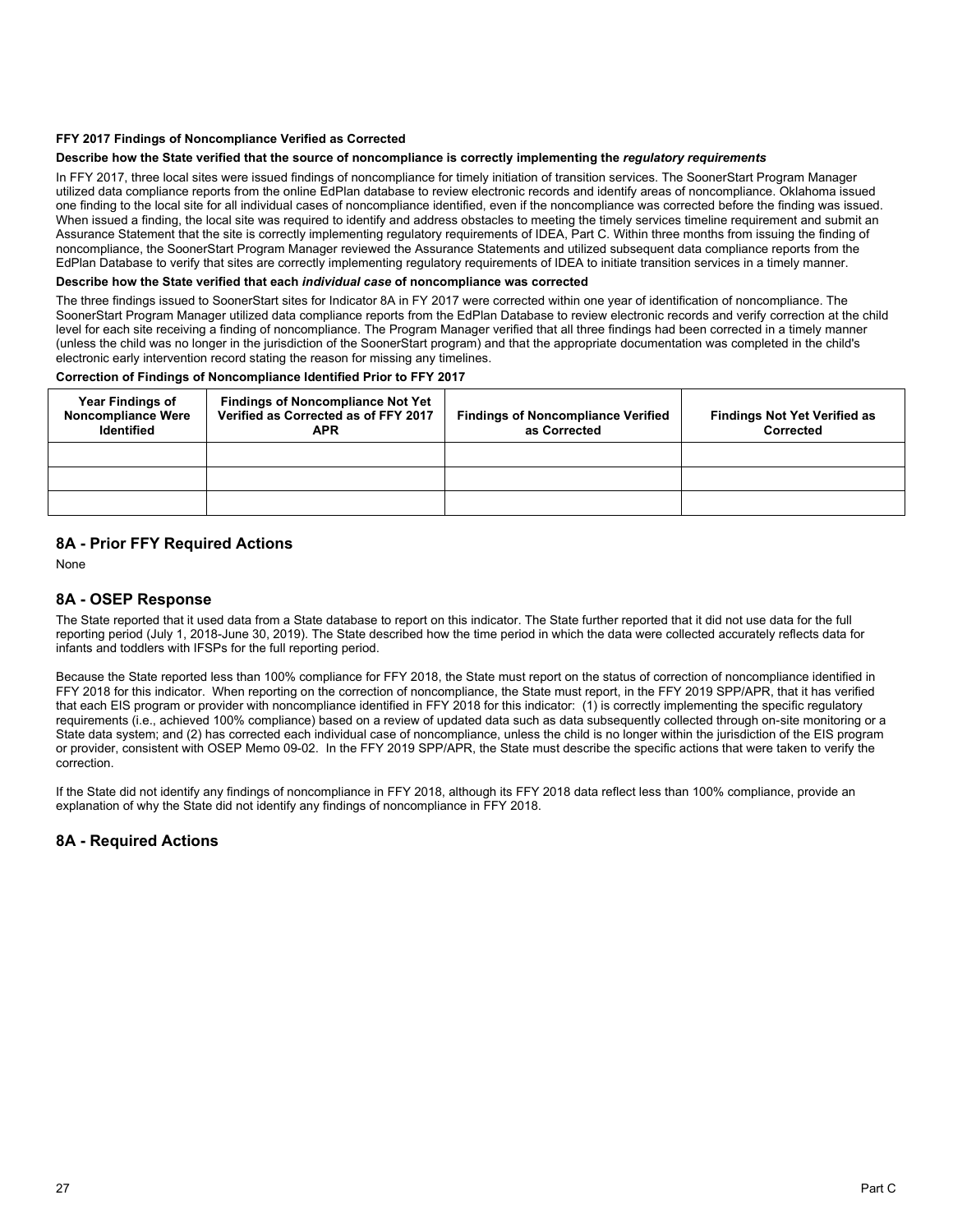## **Indicator 8B: Early Childhood Transition**

## **Instructions and Measurement**

**Monitoring Priority:** Effective General Supervision Part C / Effective Transition

**Compliance indicator:** The percentage of toddlers with disabilities exiting Part C with timely transition planning for whom the Lead Agency has:

A. Developed an IFSP with transition steps and services at least 90 days, and at the discretion of all parties, not more than nine months, prior to the toddler's third birthday;

B. Notified (consistent with any opt-out policy adopted by the State) the SEA and the LEA where the toddler resides at least 90 days prior to the toddler's third birthday for toddlers potentially eligible for Part B preschool services; and

C. Conducted the transition conference held with the approval of the family at least 90 days, and at the discretion of all parties, not more than nine months, prior to the toddler's third birthday for toddlers potentially eligible for Part B preschool services.

(20 U.S.C. 1416(a)(3)(B) and 1442)

#### **Data Source**

Data to be taken from monitoring or State data system.

**Measurement**

A. Percent = [(# of toddlers with disabilities exiting Part C who have an IFSP with transition steps and services at least 90 days, and at the discretion of all parties not more than nine months, prior to their third birthday) divided by the (# of toddlers with disabilities exiting Part C)] times 100.

B. Percent = [(# of toddlers with disabilities exiting Part C where notification (consistent with any opt-out policy adopted by the State) to the SEA and LEA occurred at least 90 days prior to their third birthday for toddlers potentially eligible for Part B preschool services) divided by the (# of toddlers with disabilities exiting Part C who were potentially eligible for Part B)] times 100.

C. Percent = [(# of toddlers with disabilities exiting Part C where the transition conference occurred at least 90 days, and at the discretion of all parties not more than nine months, prior to the toddler's third birthday for toddlers potentially eligible for Part B) divided by the (# of toddlers with disabilities exiting Part C who were potentially eligible for Part B)] times 100.

Account for untimely transition planning under 8A, 8B, and 8C, including the reasons for delays.

#### **Instructions**

Indicators 8A, 8B, and 8C: Targets must be 100%.

Describe the results of the calculations and compare the results to the target. Describe the method used to collect these data. Provide the actual numbers used in the calculation.

Indicators 8A and 8C: If data are from the State's monitoring, describe the procedures used to collect these data. If data are from State monitoring, also describe the method used to select EIS programs for monitoring. If data are from a State database, describe the time period in which the data were collected (e.g., September through December, fourth quarter, selection from the full reporting period) and how the data accurately reflect data for infants and toddlers with IFSPs for the full reporting period.

Indicators 8A and 8C: States are not required to report in their calculation the number of children for whom the State has identified the cause for the delay as exceptional family circumstances, as defined in 34 CFR §303.310(b), documented in the child's record. If a State chooses to report in its calculation children for whom the State has identified the cause for the delay as exceptional family circumstances documented in the child's record, the numbers of these children are to be included in the numerator and denominator. Include in the discussion of the data, the numbers the State used to determine its calculation under this indicator and report separately the number of documented delays attributable to exceptional family circumstances.

Indicator 8B: Under 34 CFR §303.401(e), the State may adopt a written policy that requires the lead agency to provide notice to the parent of an eligible child with an IFSP of the impending notification to the SEA and LEA under IDEA section 637(a)(9)(A)(ii)(I) and 34 CFR §303.209(b)(1) and (2) and permits the parent within a specified time period to "opt-out" of the referral. Under the State's opt-out policy, the State is not required to include in the calculation under 8B (in either the numerator or denominator) the number of children for whom the parents have opted out. However, the State must include in the discussion of data, the number of parents who opted out. In addition, any written opt-out policy must be on file with the Department of Education as part of the State's Part C application under IDEA section 637(a)(9)(A)(ii)(I) and 34 CFR §§303.209(b) and 303.401(d).

Indicator 8C: The measurement is intended to capture those children for whom a transition conference must be held within the required timeline and, as such, only children between 2 years 3 months and age 3 should be included in the denominator.

Indicator 8C: Do not include in the calculation, but provide a separate number for those toddlers for whom the parent did not provide approval for the transition conference.

Indicators 8A, 8B, and 8C: Provide detailed information about the timely correction of noncompliance as noted in OSEP's response table for the previous SPP/APR. If the State did not ensure timely correction of the previous noncompliance, provide information on the extent to which noncompliance was subsequently corrected (more than one year after identification). In addition, provide information regarding the nature of any continuing noncompliance, methods to ensure correction, and any enforcement actions that were taken.

If the State reported less than 100% compliance for the previous reporting period (e.g., for the FFY 2018 SPP/APR, the data for FFY 2017), and the State did not identify any findings of noncompliance, provide an explanation of why the State did not identify any findings of noncompliance.

## **8B - Indicator Data**

**Historical Data**

| <b>Baseline</b> | 2005   | 100.00% |        |        |        |
|-----------------|--------|---------|--------|--------|--------|
| <b>FFY</b>      | 2013   | 2014    | 2015   | 2016   | 2017   |
| Target          | 100%   | 100%    | 100%   | 100%   | 100%   |
| Data            | 91.27% | 90.38%  | 92.34% | 92.91% | 98.54% |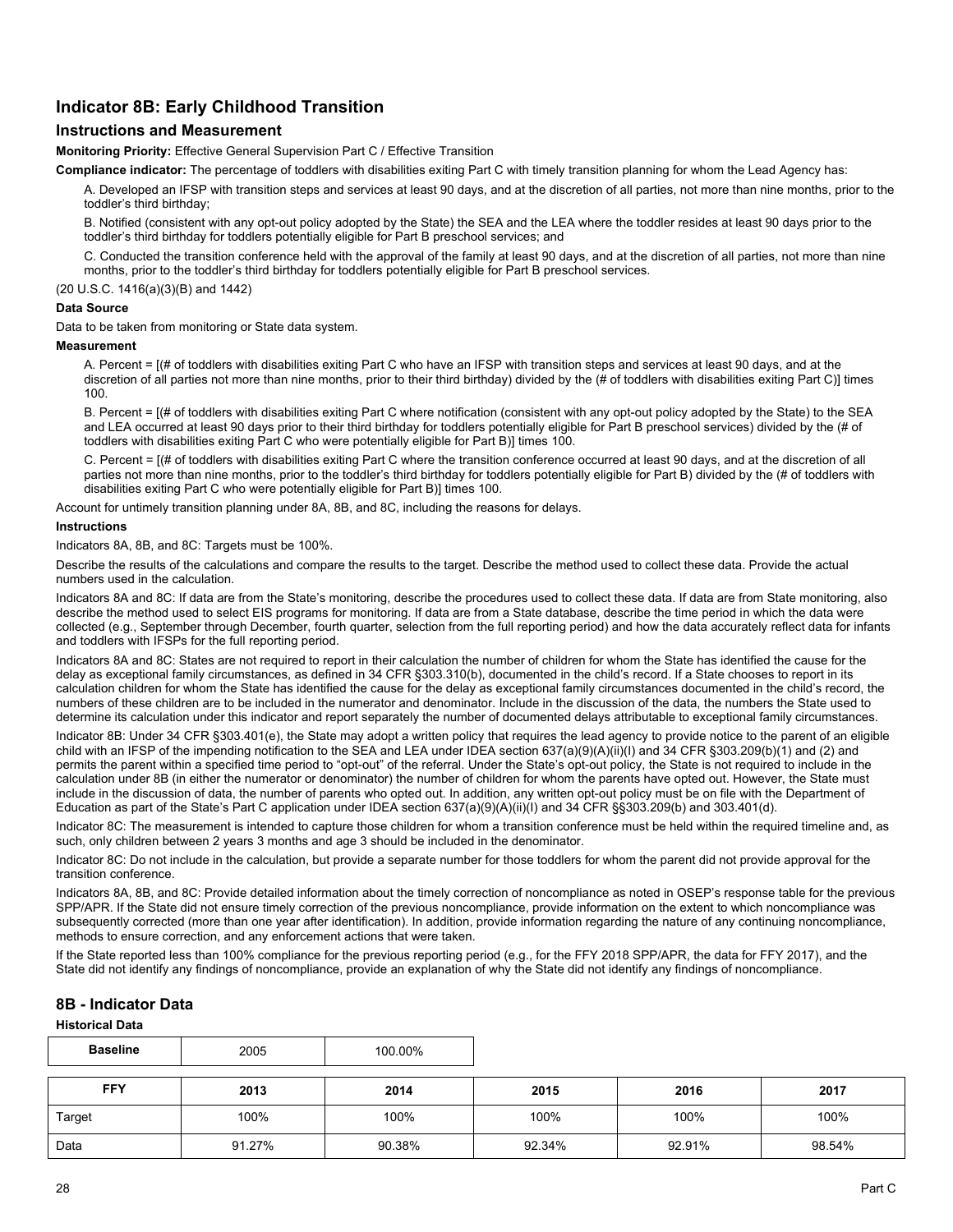**Targets**

| <b>FFY</b> | 2018 | 2019 |
|------------|------|------|
| Target     | 100% | 100% |

**FFY 2018 SPP/APR Data**

**Data include notification to both the SEA and LEA**

YES

| Number of toddlers with disabilities<br>exiting Part C where notification to<br>the SEA and LEA occurred at least<br>90 days prior to their third birthday<br>for toddlers potentially eligible for<br><b>Part B preschool services</b> | Number of<br>toddlers with<br>disabilities exiting<br>Part C who were<br>potentially eligible<br>for Part B | FFY 2017 Data | <b>FFY 2018</b><br>Target | <b>FFY 2018</b><br>Data | <b>Status</b>          | Slippage |
|-----------------------------------------------------------------------------------------------------------------------------------------------------------------------------------------------------------------------------------------|-------------------------------------------------------------------------------------------------------------|---------------|---------------------------|-------------------------|------------------------|----------|
| 425                                                                                                                                                                                                                                     | 442                                                                                                         | 98.54%        | 100%                      | 96.15%                  | Did Not Meet<br>Target | Slippage |

**Provide reasons for slippage, if applicable**

Notification to the LEA for toddlers potentially eligible for Part B services is primarily a service coordination responsibility of the SoonerStart Resource Coordinator. Historically, Oklahoma has been fortunate to have employee longevity and few staff turnovers with our Resource Coordinators. In FFY 2018, SoonerStart experienced a 20 percent turnover in Resource Coordinators statewide. The timely completion percentage of notifications to the LEA experienced a moderate decrease as new Resource Coordinators learned their roles and responsibilities which included meeting IDEA Part C timelines. SoonerStart offers new employee orientation online and local site supervisors provide face-to-face training of all new Resource Coordinators. With the continued support and technical assistance provided by supervisors and state staff, Oklahoma anticipates that the recently hired Resource Coordinators will have the knowledge, skills and experience necessary to meet all timeline requirements in providing transition services to toddlers and their families.

#### **Number of parents who opted out**

**This number will be subtracted from the "Number of toddlers with disabilities exiting Part C who were potentially eligible for Part B" field to calculate the denominator for this indicator.**

 $\Omega$ 

#### **Describe the method used to collect these data**

Program data for this indicator are collected from Oklahoma's Early Intervention online database called EdPlan. EdPlan captures and displays the status and content of the infant or toddler's record at any given period of time. Staff use the system to create an electronic record for each infant and toddler that enters the program with a referral. For children whose parents have given consent to transition to Part B, the dates of critical transition events are recorded permanently in the electronic record. These dates include the date of LEA notification, the date transition is initiated and discussed with the family, and the date of the TPC. Early Intervention staff are required to input the date a written notification is sent to the LEA. Using a data report in the EdPlan database, the Program Manager verifies that the Notification to the LEA occurred and, if past the target date requirement, determines whether the toddler was considered a late referral (referred less than 90 days prior to the child's third birthday). If the date of the Notification to the LEA is missing, the local site administrator must verify that a copy of a timely LEA notification is on file and enter the date in the EdPlan database.

The Oklahoma SEA is notified of toddlers potentially eligible for Part B services through SoonerStart EdPlan, pursuant to the SoonerStart MOU with the Oklahoma State Department of Education 619 program. EdPlan allows for a direct flow of information from each local SoonerStart site to OSDE as the lead agency, enabling centralized monitoring and oversight and statewide child find.

#### **Do you have a written opt-out policy? (yes/no)**

NO

## **What is the source of the data provided for this indicator?**

State database

**Provide the time period in which the data were collected (e.g., September through December, fourth quarter, selection from the full reporting period).** 

Data were collected during the time period between April 1, 2019 and June 30, 2019 (4th quarter of FFY 2018).

## **Describe how the data accurately reflect data for infants and toddlers with IFSPs for the full reporting period.**

Oklahoma has chosen to utilize data from the fourth quarter (April 1, 2019 to June 30, 2019) to report in the FFY 2018 APR. Early Intervention records for toddlers with third birthdays between April 1, 2019 and June 30, 2019 were reviewed for timely Notification to the LEA utilizing the EdPlan database. Delays attributed to Exceptional Family Circumstances were documented in the child's electronic record. The SoonerStart Program Manager and Part C Data Manager examined data that were reported for this time period and compared them to data for the full year (FFY 2018). This data is representative of all quarters of the year as shown:

1st Quarter: 449 children aged out at 3 years of age—25%

2nd Quarter: 469 children aged out— 26%

3rd Quarter: 451 children aged out—25%

4th Quarter: 442 children—24%

Additionally, the 4th quarter results are representative of a full year of the state's data because all areas of the state, all provider types and all categories of eligible children are included.

## **Provide additional information about this indicator (optional)**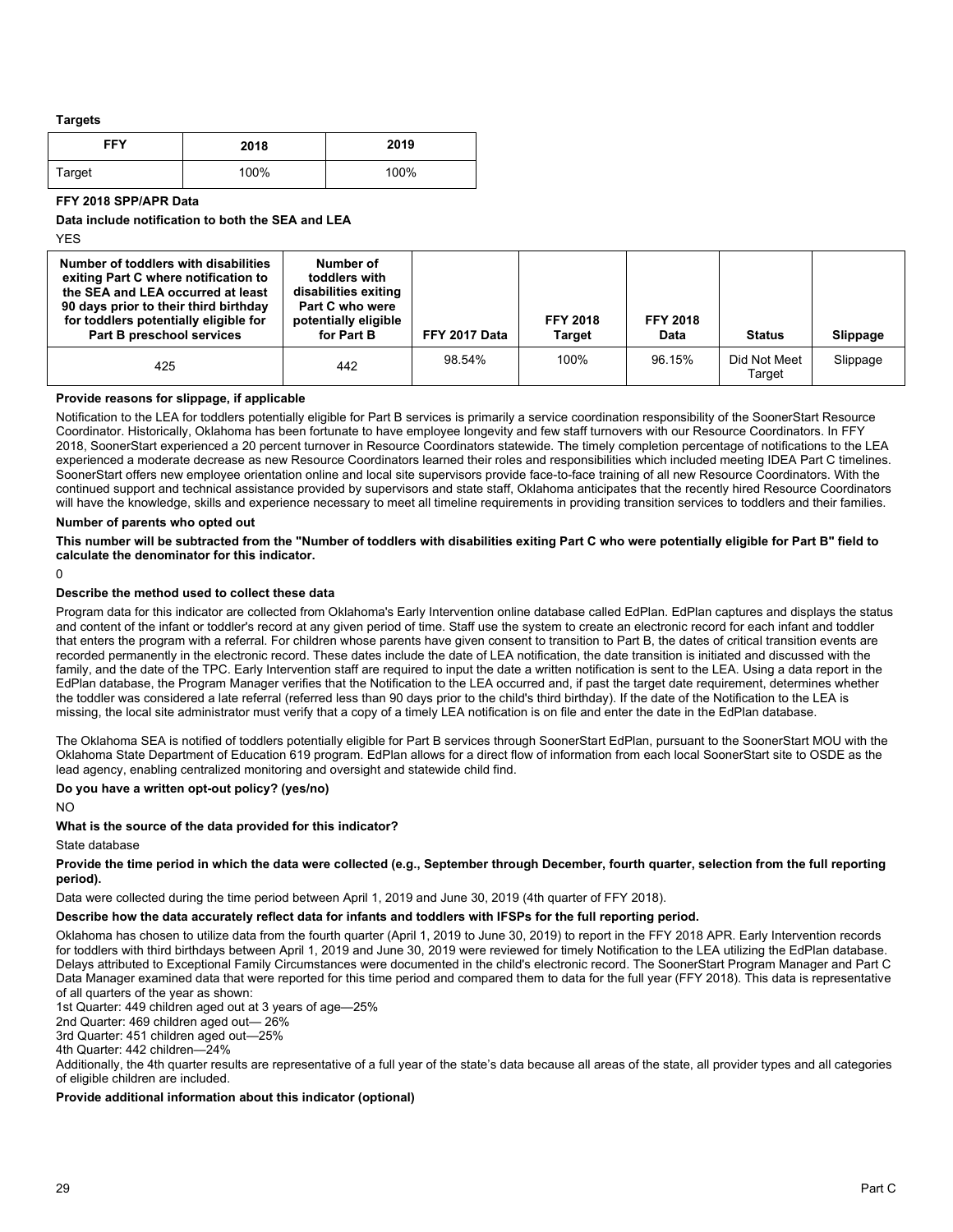#### **Correction of Findings of Noncompliance Identified in FFY 2017**

| <b>Findings of Noncompliance</b><br><b>Identified</b> | <b>Findings of Noncompliance</b><br>Verified as Corrected Within One<br>Year | <b>Findings of Noncompliance</b><br><b>Subsequently Corrected</b> | <b>Findings Not Yet Verified as</b><br>Corrected |
|-------------------------------------------------------|------------------------------------------------------------------------------|-------------------------------------------------------------------|--------------------------------------------------|
|                                                       |                                                                              |                                                                   |                                                  |

#### **FFY 2017 Findings of Noncompliance Verified as Corrected**

#### **Describe how the State verified that the source of noncompliance is correctly implementing the** *regulatory requirements*

In FFY 2017, four local sites were issued findings of noncompliance for timely Notification to the LEA as part of the transition process. The SoonerStart Program Manager utilized data compliance reports from the online EdPlan database to review electronic records and identify areas of noncompliance. Oklahoma issued one finding to the local site for all individual cases of noncompliance identified, even if the noncompliance was corrected before the finding was issued. When issued a finding, the local site was required to identify and address obstacles to meeting the Notification to the LEA timeline requirement and submit an Assurance Statement that the site is correctly implementing regulatory requirements of IDEA, Part C. Within three months from issuing the finding of noncompliance, the SoonerStart Program Manager reviewed the Assurance Statements and utilized subsequent data compliance reports from the EdPlan Database to verify that sites are correctly implementing regulatory requirements of IDEA to provide the Notification to the LEA in a timely manner.

#### **Describe how the State verified that each** *individual case* **of noncompliance was corrected**

The four findings issued to SoonerStart sites for Indicator #8B in FY 2017 were corrected within one year of identification of noncompliance. The SoonerStart Program Manager utilized data compliance reports from the EdPlan Database and reviewed electronic records to verify correction at the child level for each site receiving a finding of noncompliance. The Program Manager verified that all four findings had been corrected in a timely manner (unless the child was no longer in the jurisdiction of the SoonerStart program) and that the appropriate documentation was completed in the child's electronic early intervention record stating the reason for missing any timelines.

#### **Correction of Findings of Noncompliance Identified Prior to FFY 2017**

| <b>Year Findings of</b><br><b>Noncompliance Were</b><br><b>Identified</b> | <b>Findings of Noncompliance Not Yet</b><br>Verified as Corrected as of FFY 2017<br><b>APR</b> | <b>Findings of Noncompliance</b><br><b>Verified as Corrected</b> | <b>Findings Not Yet Verified as</b><br>Corrected |
|---------------------------------------------------------------------------|------------------------------------------------------------------------------------------------|------------------------------------------------------------------|--------------------------------------------------|
|                                                                           |                                                                                                |                                                                  |                                                  |
|                                                                           |                                                                                                |                                                                  |                                                  |
|                                                                           |                                                                                                |                                                                  |                                                  |

## **8B - Prior FFY Required Actions**

None

## **8B - OSEP Response**

The State reported that it used data from a State database to report on this indicator. The State further reported that it did not use data for the full reporting period (July 1, 2018-June 30, 2019). The State described how the time period in which the data were collected accurately reflects data for infants and toddlers with IFSPs for the full reporting period.

Because the State reported less than 100% compliance for FFY 2018, the State must report on the status of correction of noncompliance identified in FFY 2018 for this indicator. When reporting on the correction of noncompliance, the State must report, in the FFY 2019 SPP/APR, that it has verified that each EIS program or provider with noncompliance identified in FFY 2018 for this indicator: (1) is correctly implementing the specific regulatory requirements (i.e., achieved 100% compliance) based on a review of updated data such as data subsequently collected through on-site monitoring or a State data system; and (2) has corrected each individual case of noncompliance, unless the child is no longer within the jurisdiction of the EIS program or provider, consistent with OSEP Memo 09-02. In the FFY 2019 SPP/APR, the State must describe the specific actions that were taken to verify the correction.

If the State did not identify any findings of noncompliance in FFY 2018, although its FFY 2018 data reflect less than 100% compliance, provide an explanation of why the State did not identify any findings of noncompliance in FFY 2018.

## **8B - Required Actions**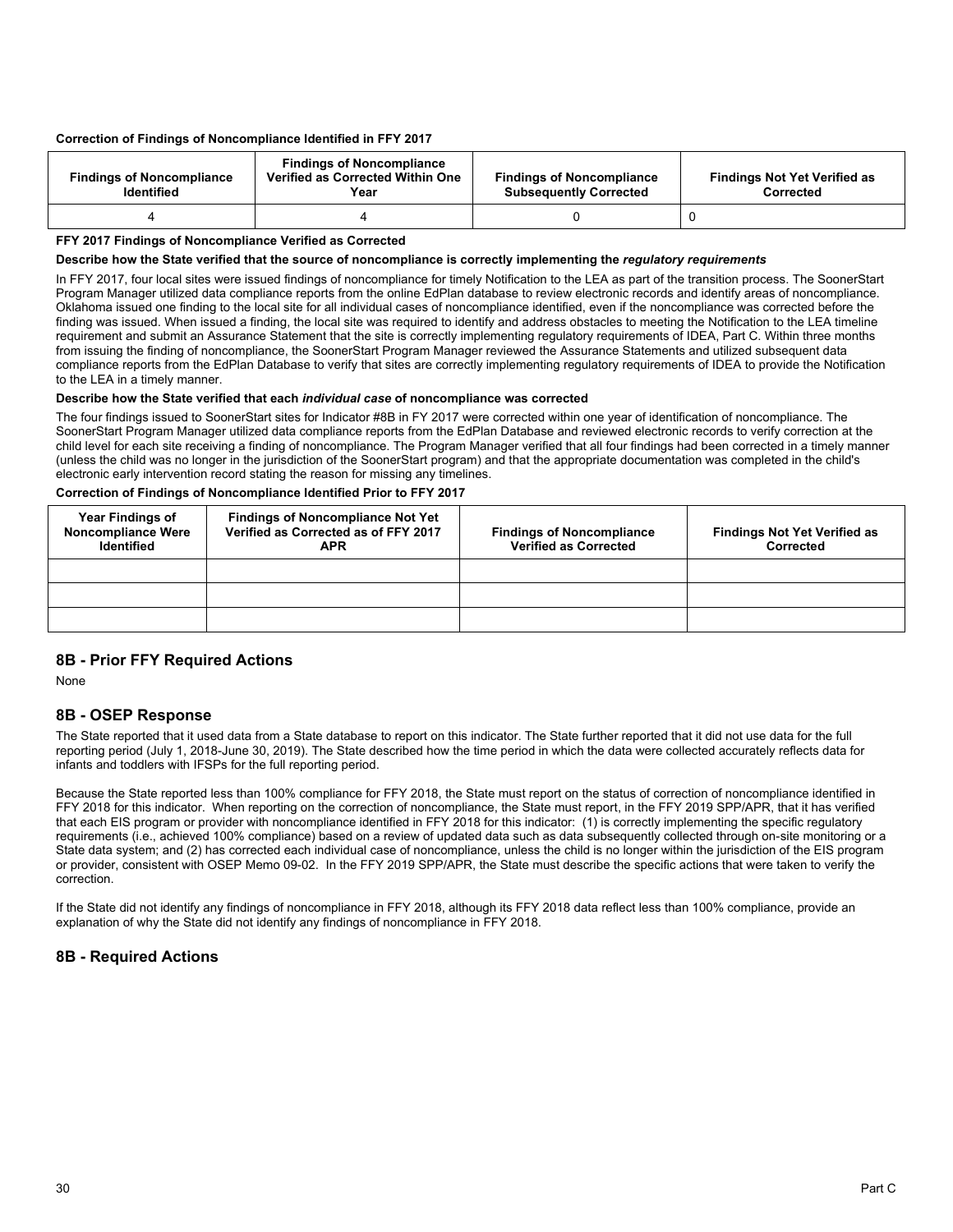## **Indicator 8C: Early Childhood Transition**

## **Instructions and Measurement**

**Monitoring Priority:** Effective General Supervision Part C / Effective Transition

**Compliance indicator:** The percentage of toddlers with disabilities exiting Part C with timely transition planning for whom the Lead Agency has:

A. Developed an IFSP with transition steps and services at least 90 days, and at the discretion of all parties, not more than nine months, prior to the toddler's third birthday;

B. Notified (consistent with any opt-out policy adopted by the State) the SEA and the LEA where the toddler resides at least 90 days prior to the toddler's third birthday for toddlers potentially eligible for Part B preschool services; and

C. Conducted the transition conference held with the approval of the family at least 90 days, and at the discretion of all parties, not more than nine months, prior to the toddler's third birthday for toddlers potentially eligible for Part B preschool services.

(20 U.S.C. 1416(a)(3)(B) and 1442)

## **Data Source**

Data to be taken from monitoring or State data system.

**Measurement**

A. Percent = [(# of toddlers with disabilities exiting Part C who have an IFSP with transition steps and services at least 90 days, and at the discretion of all parties not more than nine months, prior to their third birthday) divided by the (# of toddlers with disabilities exiting Part C)] times 100.

B. Percent = [(# of toddlers with disabilities exiting Part C where notification (consistent with any opt-out policy adopted by the State) to the SEA and LEA occurred at least 90 days prior to their third birthday for toddlers potentially eligible for Part B preschool services) divided by the (# of toddlers with disabilities exiting Part C who were potentially eligible for Part B)] times 100.

C. Percent = [(# of toddlers with disabilities exiting Part C where the transition conference occurred at least 90 days, and at the discretion of all parties not more than nine months, prior to the toddler's third birthday for toddlers potentially eligible for Part B) divided by the (# of toddlers with disabilities exiting Part C who were potentially eligible for Part B)] times 100.

Account for untimely transition planning under 8A, 8B, and 8C, including the reasons for delays.

#### **Instructions**

Indicators 8A, 8B, and 8C: Targets must be 100%.

Describe the results of the calculations and compare the results to the target. Describe the method used to collect these data. Provide the actual numbers used in the calculation.

Indicators 8A and 8C: If data are from the State's monitoring, describe the procedures used to collect these data. If data are from State monitoring, also describe the method used to select EIS programs for monitoring. If data are from a State database, describe the time period in which the data were collected (e.g., September through December, fourth quarter, selection from the full reporting period) and how the data accurately reflect data for infants and toddlers with IFSPs for the full reporting period.

Indicators 8A and 8C: States are not required to report in their calculation the number of children for whom the State has identified the cause for the delay as exceptional family circumstances, as defined in 34 CFR §303.310(b), documented in the child's record. If a State chooses to report in its calculation children for whom the State has identified the cause for the delay as exceptional family circumstances documented in the child's record, the numbers of these children are to be included in the numerator and denominator. Include in the discussion of the data, the numbers the State used to determine its calculation under this indicator and report separately the number of documented delays attributable to exceptional family circumstances.

Indicator 8B: Under 34 CFR §303.401(e), the State may adopt a written policy that requires the lead agency to provide notice to the parent of an eligible child with an IFSP of the impending notification to the SEA and LEA under IDEA section 637(a)(9)(A)(ii)(I) and 34 CFR §303.209(b)(1) and (2) and permits the parent within a specified time period to "opt-out" of the referral. Under the State's opt-out policy, the State is not required to include in the calculation under 8B (in either the numerator or denominator) the number of children for whom the parents have opted out. However, the State must include in the discussion of data, the number of parents who opted out. In addition, any written opt-out policy must be on file with the Department of Education as part of the State's Part C application under IDEA section 637(a)(9)(A)(ii)(I) and 34 CFR §§303.209(b) and 303.401(d).

Indicator 8C: The measurement is intended to capture those children for whom a transition conference must be held within the required timeline and, as such, only children between 2 years 3 months and age 3 should be included in the denominator.

Indicator 8C: Do not include in the calculation, but provide a separate number for those toddlers for whom the parent did not provide approval for the transition conference.

Indicators 8A, 8B, and 8C: Provide detailed information about the timely correction of noncompliance as noted in OSEP's response table for the previous SPP/APR. If the State did not ensure timely correction of the previous noncompliance, provide information on the extent to which noncompliance was subsequently corrected (more than one year after identification). In addition, provide information regarding the nature of any continuing noncompliance, methods to ensure correction, and any enforcement actions that were taken.

If the State reported less than 100% compliance for the previous reporting period (e.g., for the FFY 2018 SPP/APR, the data for FFY 2017), and the State did not identify any findings of noncompliance, provide an explanation of why the State did not identify any findings of noncompliance.

## **8C - Indicator Data**

**Historical Data**

| <b>Baseline</b> | 2005   | 99.42% |        |        |        |
|-----------------|--------|--------|--------|--------|--------|
| <b>FFY</b>      | 2013   | 2014   | 2015   | 2016   | 2017   |
| Target          | 100%   | 100%   | 100%   | 100%   | 100%   |
| Data            | 89.70% | 90.68% | 92.88% | 92.94% | 95.61% |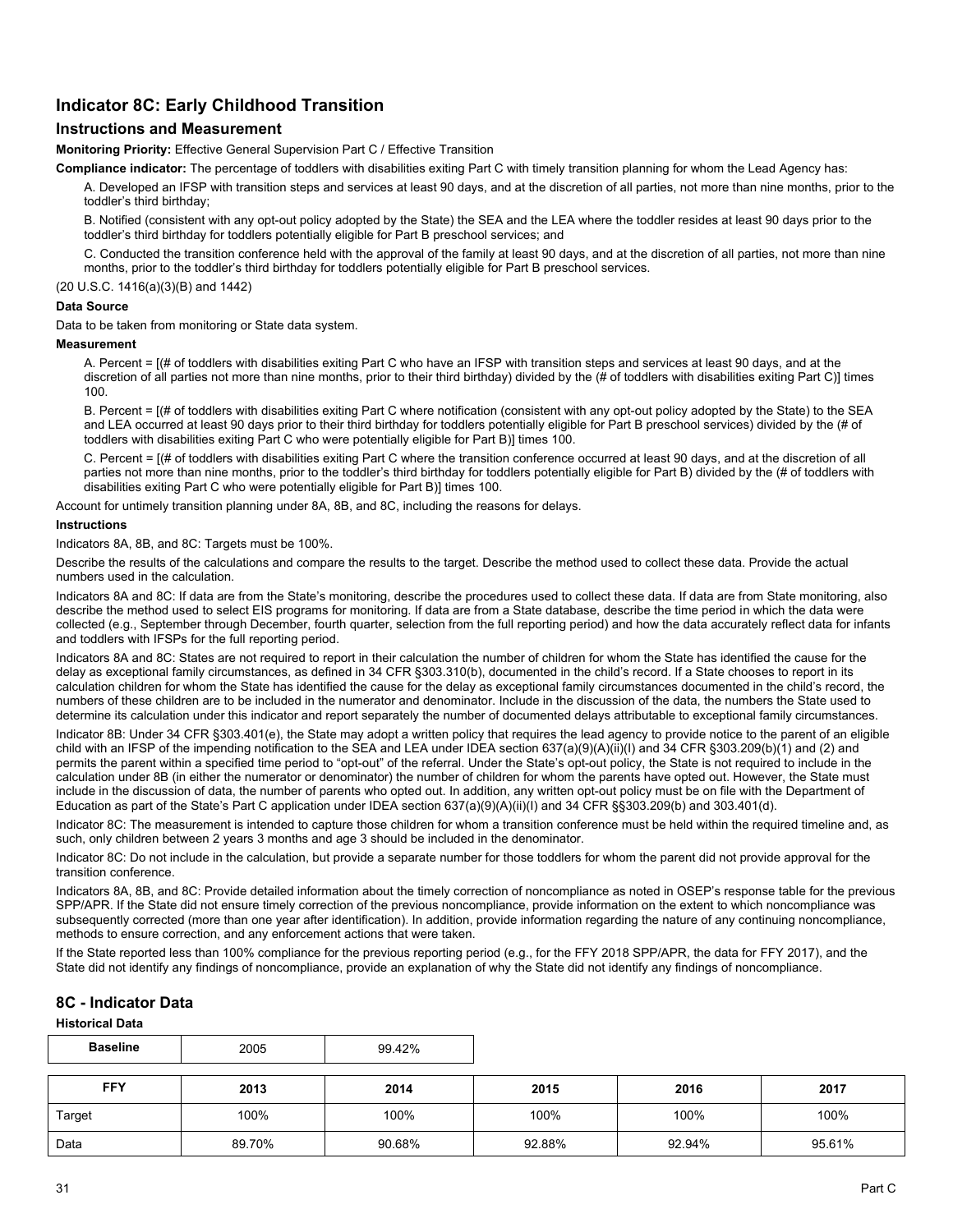**Targets**

| <b>FFY</b> | 2018 | 2019 |
|------------|------|------|
| Target     | 100% | 100% |

#### **FFY 2018 SPP/APR Data**

**Data reflect only those toddlers for whom the Lead Agency has conducted the transition conference held with the approval of the family at least 90 days, and at the discretion of all parties, not more than nine months, prior to the toddler's third birthday for toddlers potentially eligible for Part B preschool services (yes/no)**

**YFS** 

| Number of toddlers with disabilities<br>exiting Part C where the transition<br>conference occurred at least 90 days,<br>and at the discretion of all parties not<br>more than nine months prior to the<br>toddler's third birthday for toddlers<br>potentially eligible for Part B | Number of<br>toddlers with<br>disabilities exiting<br>Part C who were<br>potentially eligible<br>for Part B | FFY 2017 Data | <b>FFY 2018</b><br>Target | <b>FFY 2018</b><br>Data | <b>Status</b>          | Slippage    |
|------------------------------------------------------------------------------------------------------------------------------------------------------------------------------------------------------------------------------------------------------------------------------------|-------------------------------------------------------------------------------------------------------------|---------------|---------------------------|-------------------------|------------------------|-------------|
| 214                                                                                                                                                                                                                                                                                | 442                                                                                                         | 95.61%        | 100%                      | 96.03%                  | Did Not Meet<br>Target | No Slippage |

**Number of toddlers for whom the parent did not provide approval for the transition conference**

**This number will be subtracted from the "Number of toddlers with disabilities exiting Part C who were potentially eligible for Part B" field to calculate the denominator for this indicator.**

89

#### **Number of documented delays attributable to exceptional family circumstances**

**This number will be added to the "Number of toddlers with disabilities exiting Part C where the transition conference occurred at least 90 days, and at the discretion of all parties not more than nine months prior to the toddler's third birthday for toddlers potentially eligible for Part B" field to calculate the numerator for this indicator.**

125

**What is the source of the data provided for this indicator?**

State database

#### **Provide the time period in which the data were collected (e.g., September through December, fourth quarter, selection from the full reporting period).**

Data were collected during the time period between April 1, 2019 and June 30, 2019 (4th quarter of FFY 2018).

#### **Describe how the data accurately reflect data for infants and toddlers with IFSPs for the full reporting period.**

Program data for this indicator are collected from Oklahoma's Early Intervention online database called EdPlan. EdPlan captures and displays the status and content of the infant or toddler's record at any given period of time. Staff use the system to create an electronic record for each infant and toddler that enters the program with a referral. For children whose parents have given consent to transition to Part B, the dates of critical transition events are recorded permanently in the electronic record. These dates include the date of LEA notification, the date transition is initiated and discussed with the family, and the date of the TPC. EdPlan allows for a direct flow of information from each local SoonerStart site to OSDE as the lead agency, enabling centralized monitoring and oversight. The transition data were pulled and sent to each local SoonerStart site supervisor for validation and updates were made in EdPlan, if necessary.

Oklahoma has chosen to utilize data from the fourth quarter (April 1, 2019 to June 30, 2019) to report in the FFY 2018 APR. Early Intervention records for toddlers with third birthdays between April 1, 2019 and June 30, 2019 were reviewed for timely transition planning conferences utilizing the EdPlan database. Delays attributed to Exceptional Family Circumstances were documented in the child's electronic record. The SoonerStart Program Manager and Part C Data Manager examined data that were reported for this time period and compared them to data for the full year (FFY 2018). This data is representative of all quarters of the year as shown:

1st Quarter: 449 children aged out at 3 years of age—25%

2nd Quarter: 469 children aged out— 26%

3rd Quarter: 451 children aged out—25%

4th Quarter: 442 children—24%

Additionally, the 4th quarter results are representative of a full year of the state's data because all areas of the state, all provider types and all categories of eligible children are included.

#### **Provide additional information about this indicator (optional)**

In total, transition planning conferences were delayed for 138 children. Other than the 125 Exceptional Family Circumstances, conferences were delayed for the remaining 13 children due to staff reasons (such as illness, vacation, training or scheduling).

#### **Correction of Findings of Noncompliance Identified in FFY 2017**

| <b>Findings of Noncompliance</b><br><b>Identified</b> | <b>Findings of Noncompliance</b><br>Verified as Corrected Within One<br>Year | <b>Findings of Noncompliance</b><br><b>Subsequently Corrected</b> | <b>Findings Not Yet Verified as</b><br>Corrected |
|-------------------------------------------------------|------------------------------------------------------------------------------|-------------------------------------------------------------------|--------------------------------------------------|
|                                                       |                                                                              |                                                                   |                                                  |

#### **FFY 2017 Findings of Noncompliance Verified as Corrected**

**Describe how the State verified that the source of noncompliance is correctly implementing the** *regulatory requirements*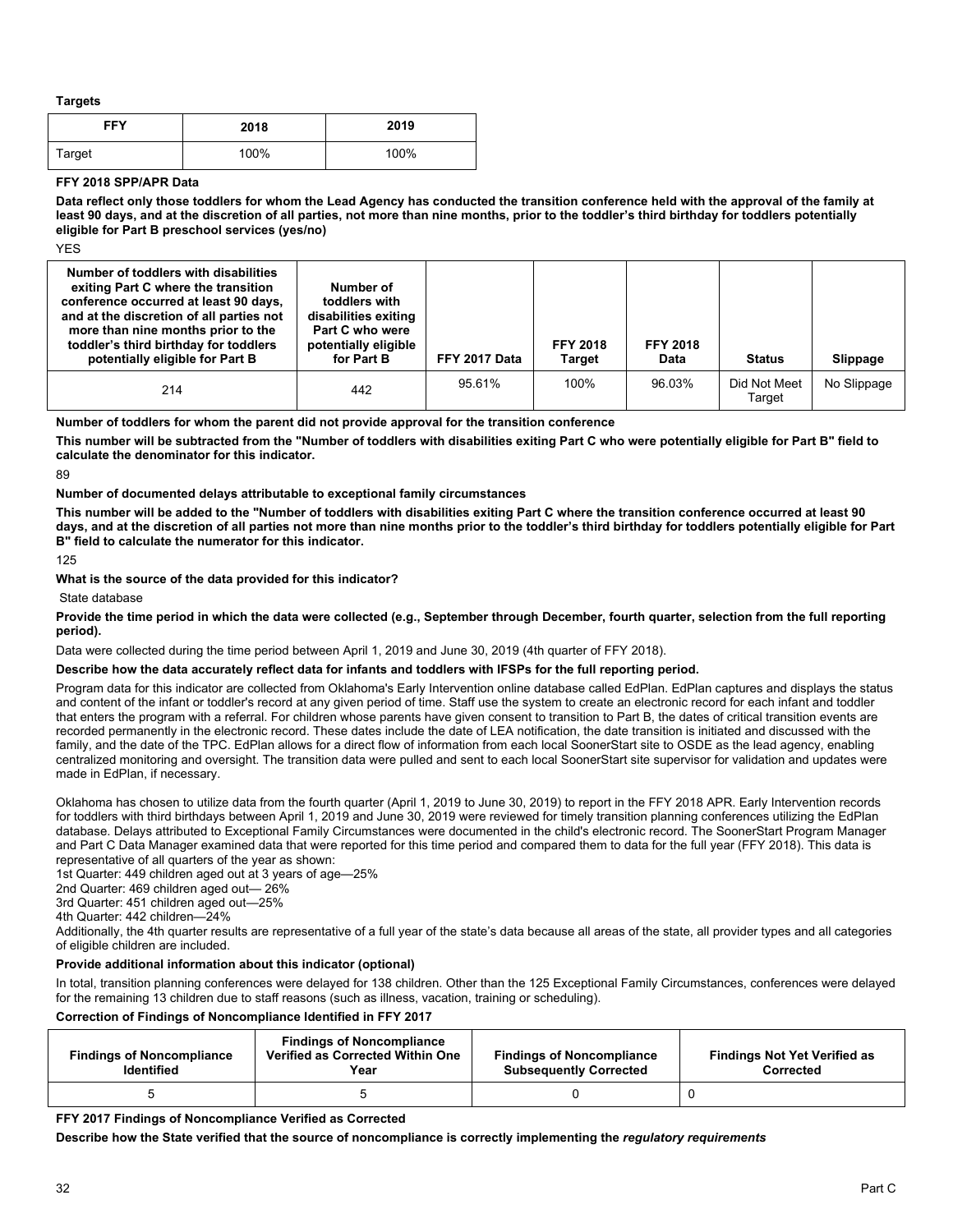In FFY 2017, five local sites were issued findings of noncompliance for timely Transition Planning Conferences. The SoonerStart Program Manager utilized data compliance reports from the online EdPlan database to review electronic records and identify areas of noncompliance. Oklahoma issued one finding to the local site for all individual cases of noncompliance identified, even if the noncompliance was corrected before the finding was issued. When issued a finding, the local site was required to identify and address obstacles to meeting the timely services timeline requirement and submit an Assurance Statement that the site is correctly implementing regulatory requirements of IDEA, Part C. Within three months from issuing the finding of noncompliance, the SoonerStart Program Manager reviewed the Assurance Statements and utilized subsequent data compliance reports from the EdPlan Database to verify that sites are correctly implementing regulatory requirements of IDEA to conduct Transition Planning Conferences in a timely manner.

#### **Describe how the State verified that each** *individual case* **of noncompliance was corrected**

The five findings issued to SoonerStart sites for Indicator #8C in FY 2017 were corrected within one year of identification of noncompliance. The SoonerStart Program Manager utilized data compliance reports from the EdPlan Database to review electronic records and verify correction at the child level for each site receiving a finding of noncompliance. The Program Manager verified that all five findings had been corrected in a timely manner (unless the child was no longer in the jurisdiction of the SoonerStart program) and that the appropriate documentation was completed in the child's electronic early intervention record stating the reason for missing any timelines.

#### **Correction of Findings of Noncompliance Identified Prior to FFY 2017**

| <b>Year Findings of</b><br><b>Noncompliance Were</b><br><b>Identified</b> | <b>Findings of Noncompliance Not Yet</b><br>Verified as Corrected as of FFY 2017<br>APR | <b>Findings of Noncompliance Verified</b><br>as Corrected | <b>Findings Not Yet Verified as</b><br>Corrected |
|---------------------------------------------------------------------------|-----------------------------------------------------------------------------------------|-----------------------------------------------------------|--------------------------------------------------|
|                                                                           |                                                                                         |                                                           |                                                  |
|                                                                           |                                                                                         |                                                           |                                                  |
|                                                                           |                                                                                         |                                                           |                                                  |

## **8C - Prior FFY Required Actions**

None

## **8C - OSEP Response**

The State reported that it used data from a State database to report on this indicator. The State further reported that it did not use data for the full reporting period (July 1, 2018-June 30, 2019). The State described how the time period in which the data were collected accurately reflects data for infants and toddlers with IFSPs for the full reporting period.

Because the State reported less than 100% compliance for FFY 2018, the State must report on the status of correction of noncompliance identified in FFY 2018 for this indicator. When reporting on the correction of noncompliance, the State must report, in the FFY 2019 SPP/APR, that it has verified that each EIS program or provider with noncompliance identified in FFY 2018 for this indicator: (1) is correctly implementing the specific regulatory requirements (i.e., achieved 100% compliance) based on a review of updated data such as data subsequently collected through on-site monitoring or a State data system; and (2) has corrected each individual case of noncompliance, unless the child is no longer within the jurisdiction of the EIS program or provider, consistent with OSEP Memo 09-02. In the FFY 2019 SPP/APR, the State must describe the specific actions that were taken to verify the correction.

If the State did not identify any findings of noncompliance in FFY 2018, although its FFY 2018 data reflect less than 100% compliance, provide an explanation of why the State did not identify any findings of noncompliance in FFY 2018.

## **8C - Required Actions**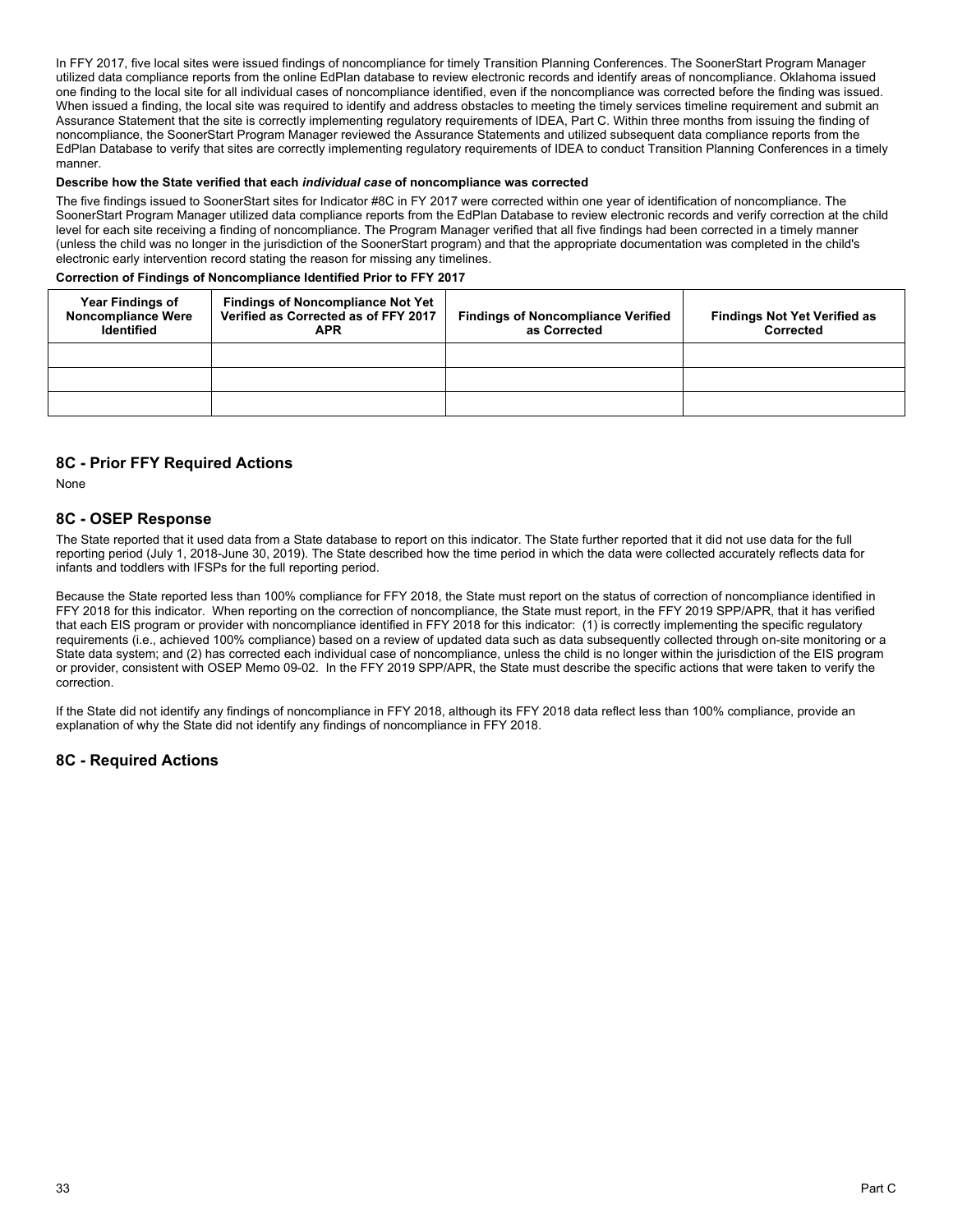## **Indicator 9: Resolution Sessions**

## **Instructions and Measurement**

**Monitoring Priority:** Effective General Supervision Part C / General Supervision

**Results indicator:** Percent of hearing requests that went to resolution sessions that were resolved through resolution session settlement agreements (applicable if Part B due process procedures are adopted). (20 U.S.C. 1416(a)(3)(B) and 1442)

#### **Data Source**

Data collected under section 618 of the IDEA (IDEA Part C Dispute Resolution Survey in the EDFacts Metadata and Process System (E*MAPS*)).

## **Measurement**

Percent =  $(3.1(a)$  divided by  $3.1$ ) times 100.

## **Instructions**

Sampling from the State's 618 data is not allowed.

This indicator is not applicable to a State that has adopted Part C due process procedures under section 639 of the IDEA.

Describe the results of the calculations and compare the results to the target.

States are not required to establish baseline or targets if the number of resolution sessions is less than 10. In a reporting period when the number of resolution sessions reaches 10 or greater, the State must develop baseline and targets and report them in the corresponding SPP/APR.

States may express their targets in a range (e.g., 75-85%).

If the data reported in this indicator are not the same as the State's 618 data, explain.

States are not required to report data at the EIS program level.

## **9 - Indicator Data**

### **Not Applicable**

**Select yes if this indicator is not applicable.** 

NO

**Select yes to use target ranges.**

Target Range not used

**Select yes if the data reported in this indicator are not the same as the State's data reported under section 618 of the IDEA.**

NO

#### **Prepopulated Data**

| Source                                                                                          | Date       | <b>Description</b>                                                             | Data |
|-------------------------------------------------------------------------------------------------|------------|--------------------------------------------------------------------------------|------|
| SY 2018-19 EMAPS IDEA Part C Dispute<br>Resolution Survey; Section C: Due Process<br>Complaints | 11/11/2019 | 3.1 Number of resolution sessions                                              |      |
| SY 2018-19 EMAPS IDEA Part C Dispute<br>Resolution Survey; Section C: Due Process<br>Complaints | 11/11/2019 | 3.1(a) Number resolution sessions<br>resolved through settlement<br>agreements |      |

#### **Targets: Description of Stakeholder Input**

In December 2019, the ICC reviewed SoonerStart program data and related targets for each of the Part C indicators for the FFY 2018 APR. The Part C Data Manager informed the ICC that OSEP has required states to extend the current SPP/APR through FFY 2019, and that targets for that year would have be identified. Based on a review of the FFY 2018 data, stakeholders determined that Oklahoma's FFY 2018 targets for all performance indicators should extend through FFY 2019.

The ICC serves as one of the primary stakeholder groups providing ongoing guidance and input into the development of the SPP/APR and SSIP. Information and updates are provided regularly at each ICC meeting regarding progress towards the achievement of targets, the child outcome data process, selection of targets, training initiatives, and public reporting of program status. In addition, ICC sub-committees and special task groups are given ongoing opportunities for input throughout the year. Each sub-committee follows specific By-laws for membership that reflects diversity within the state. ICC sub-committees include Personnel Development, Public Awareness, Program Planning and Evaluation and Financial Planning. The SoonerStart lead agency identifies broad-based stakeholders (in accordance with §303.601) and provides the information about prospective members to the Oklahoma Governor's office for approval and appointment to the council. Members represent service providers, families of children with disabilities under the age of 12, child development instructors and representatives from state agencies providing services to families of infants and toddlers with disabilities. The council members are given multiple opportunities to share their input throughout the year. Lead Agency personnel share programmatic updates on a regularly basis via email and at each quarterly ICC meeting.

Additional stakeholder engagement activities are conducted as part of the SSIP, based on the needs of the improvement strategy. Across all strategies, various stakeholders are regularly consulted to ensure that activities meet the intended outputs and outcomes.

## **Historical Data**

| <b>Baseline</b> |      |      |      |      |      |
|-----------------|------|------|------|------|------|
| <b>FFY</b>      | 2013 | 2014 | 2015 | 2016 | 2017 |
| Target>=        |      |      |      |      |      |
| Data            |      |      |      |      |      |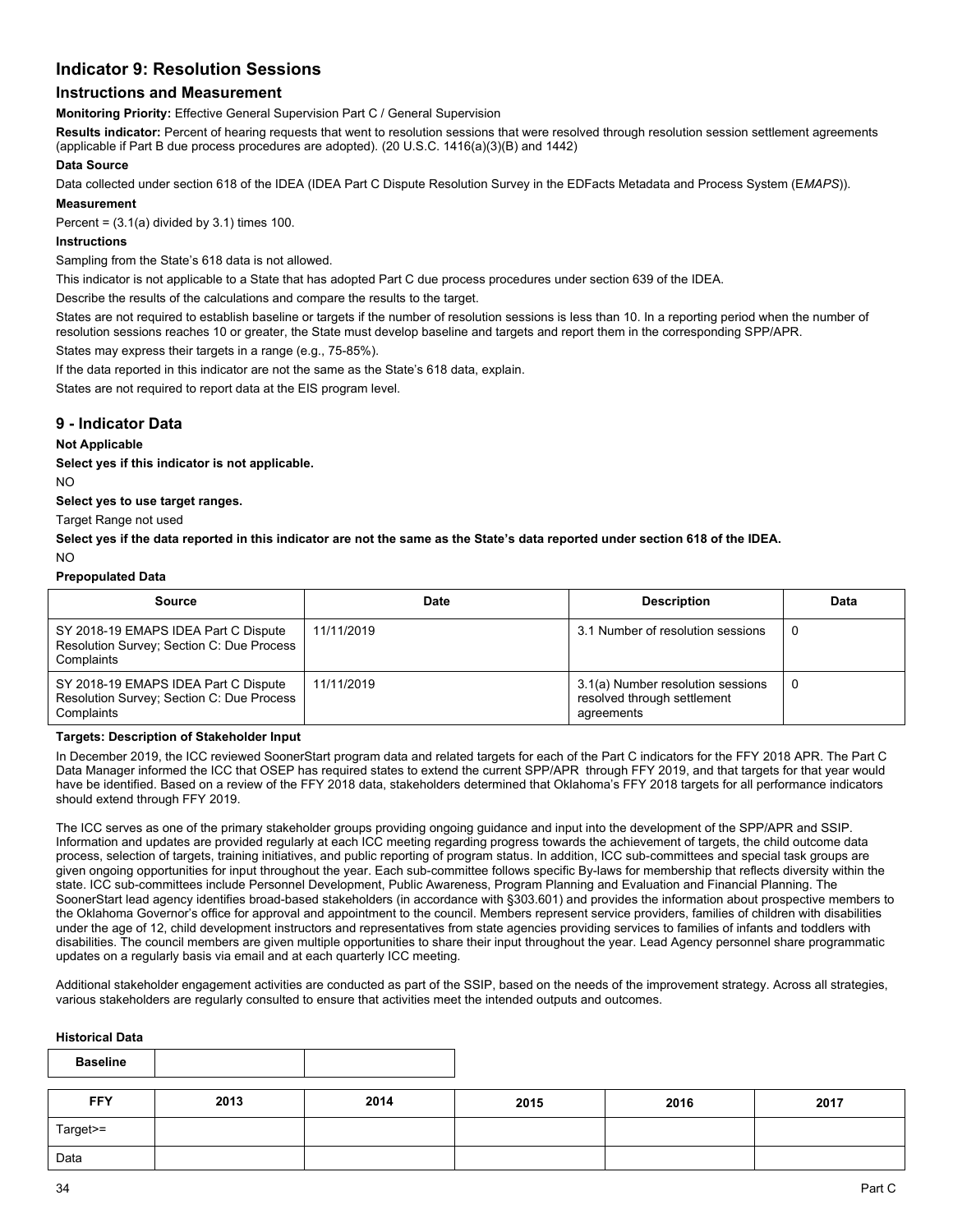**Targets**

| <b>FFY</b> | 2018 | 2019 |
|------------|------|------|
| Target>=   |      |      |

## **FFY 2018 SPP/APR Data**

| 3.1(a) Number resolutions sessions<br>resolved through settlement<br>agreements | 3.1 Number of<br>resolutions sessions | FFY 2017 Data | <b>FFY 2018</b><br>Target | <b>FFY 2018</b><br>Data | <b>Status</b> | Slippage |
|---------------------------------------------------------------------------------|---------------------------------------|---------------|---------------------------|-------------------------|---------------|----------|
|                                                                                 |                                       |               |                           |                         | N/A           | N/A      |

## **Provide additional information about this indicator (optional)**

Oklahoma did not have any resolution sessions in FFY 2018. The state is not required to set targets until the fiscal year in which ten or more resolution sessions are held.

## **9 - Prior FFY Required Actions**

None

## **9 - OSEP Response**

The State reported fewer than ten resolution sessions held in FFY 2018. The State is not required to provide targets until any fiscal year in which ten or more resolution sessions were held.

## **9 - Required Actions**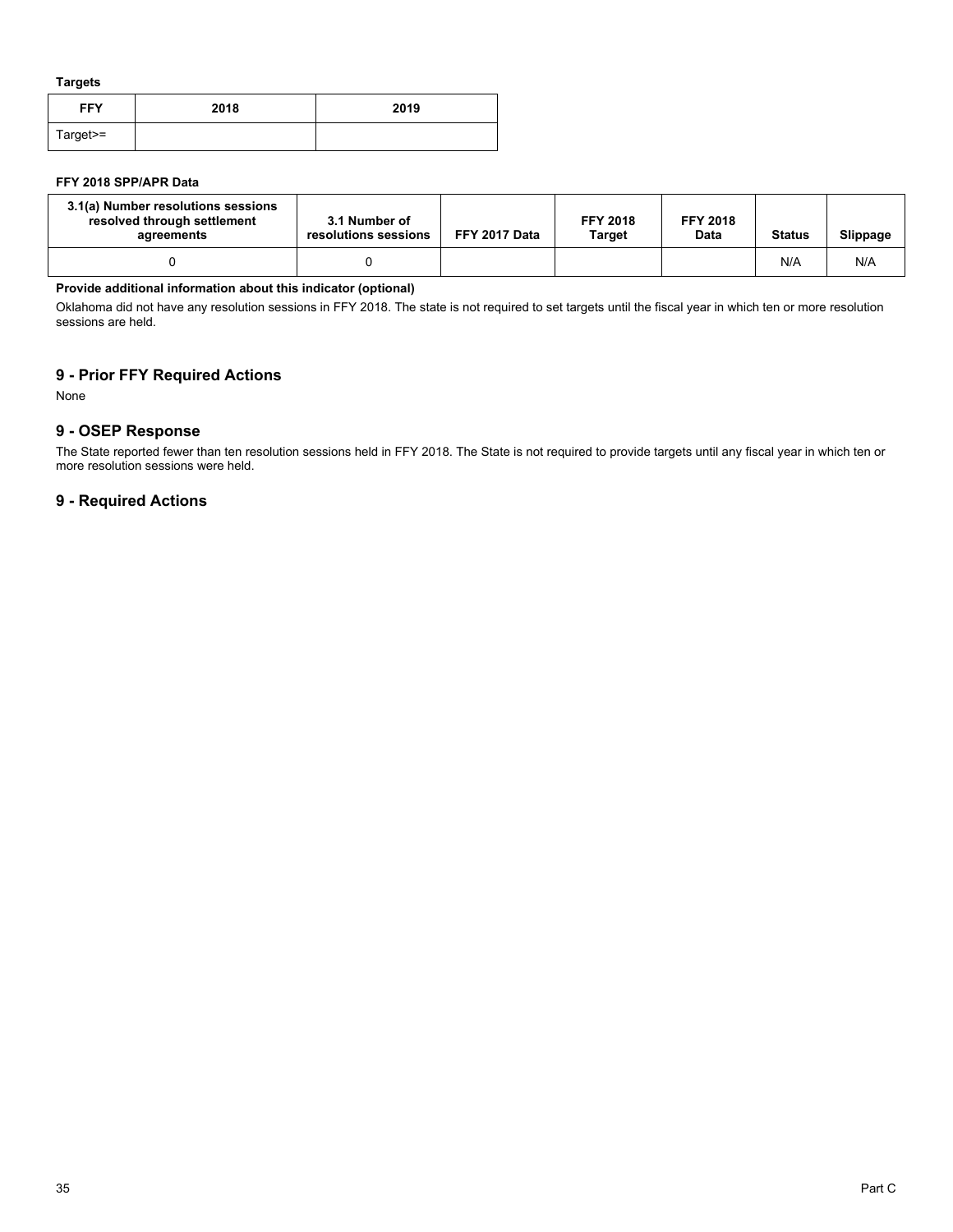## **Indicator 10: Mediation**

## **Instructions and Measurement**

**Monitoring Priority:** Effective General Supervision Part C / General Supervision

**Results indicator:** Percent of mediations held that resulted in mediation agreements. (20 U.S.C. 1416(a)(3)(B) and 1442)

### **Data Source**

Data collected under section 618 of the IDEA (IDEA Part C Dispute Resolution Survey in the EDFacts Metadata and Process System (E*MAPS*)).

## **Measurement**

Percent =  $((2.1(a)(i) + 2.1(b)(i))$  divided by 2.1) times 100.

### **Instructions**

Sampling from the State's 618 data is not allowed.

Describe the results of the calculations and compare the results to the target.

States are not required to establish baseline or targets if the number of mediations is less than 10. In a reporting period when the number of mediations reaches 10 or greater, the State must develop baseline and targets and report them in the corresponding SPP/APR.

States may express their targets in a range (e.g., 75-85%).

If the data reported in this indicator are not the same as the State's 618 data, explain.

States are not required to report data at the EIS program level.

## **10 - Indicator Data**

## **Select yes to use target ranges**

Target Range not used

**Select yes if the data reported in this indicator are not the same as the State's data reported under section 618 of the IDEA.**

#### $N<sub>O</sub>$

#### **Prepopulated Data**

| Source                                                                                      | <b>Date</b> | <b>Description</b>                                                        | Data |
|---------------------------------------------------------------------------------------------|-------------|---------------------------------------------------------------------------|------|
| SY 2018-19 EMAPS IDEA Part C Dispute<br>Resolution Survey; Section B: Mediation<br>Requests | 11/11/2019  | 2.1 Mediations held                                                       |      |
| SY 2018-19 EMAPS IDEA Part C Dispute<br>Resolution Survey; Section B: Mediation<br>Requests | 11/11/2019  | 2.1.a.i Mediations agreements<br>related to due process<br>complaints     |      |
| SY 2018-19 EMAPS IDEA Part C Dispute<br>Resolution Survey; Section B: Mediation<br>Requests | 11/11/2019  | 2.1.b.i Mediations agreements<br>not related to due process<br>complaints |      |

#### **Targets: Description of Stakeholder Input**

In December 2019, the ICC reviewed SoonerStart program data and related targets for each of the Part C indicators for the FFY 2018 APR. The Part C Data Manager informed the ICC that OSEP has required states to extend the current SPP/APR through FFY 2019, and that targets for that year would have be identified. Based on a review of the FFY 2018 data, stakeholders determined that Oklahoma's FFY 2018 targets for all performance indicators should extend through FFY 2019.

The ICC serves as one of the primary stakeholder groups providing ongoing guidance and input into the development of the SPP/APR and SSIP. Information and updates are provided regularly at each ICC meeting regarding progress towards the achievement of targets, the child outcome data process, selection of targets, training initiatives, and public reporting of program status. In addition, ICC sub-committees and special task groups are given ongoing opportunities for input throughout the year. Each sub-committee follows specific By-laws for membership that reflects diversity within the state. ICC sub-committees include Personnel Development, Public Awareness, Program Planning and Evaluation and Financial Planning. The SoonerStart lead agency identifies broad-based stakeholders (in accordance with §303.601) and provides the information about prospective members to the Oklahoma Governor's office for approval and appointment to the council. Members represent service providers, families of children with disabilities under the age of 12, child development instructors and representatives from state agencies providing services to families of infants and toddlers with disabilities. The council members are given multiple opportunities to share their input throughout the year. Lead Agency personnel share programmatic updates on a regularly basis via email and at each quarterly ICC meeting.

Additional stakeholder engagement activities are conducted as part of the SSIP, based on the needs of the improvement strategy. Across all strategies, various stakeholders are regularly consulted to ensure that activities meet the intended outputs and outcomes.

#### **Historical Data**

| <b>Baseline</b> | 2005 |      |      |      |      |
|-----------------|------|------|------|------|------|
| <b>FFY</b>      | 2013 | 2014 | 2015 | 2016 | 2017 |
| Target>=        |      |      |      |      |      |
| Data            |      |      |      |      |      |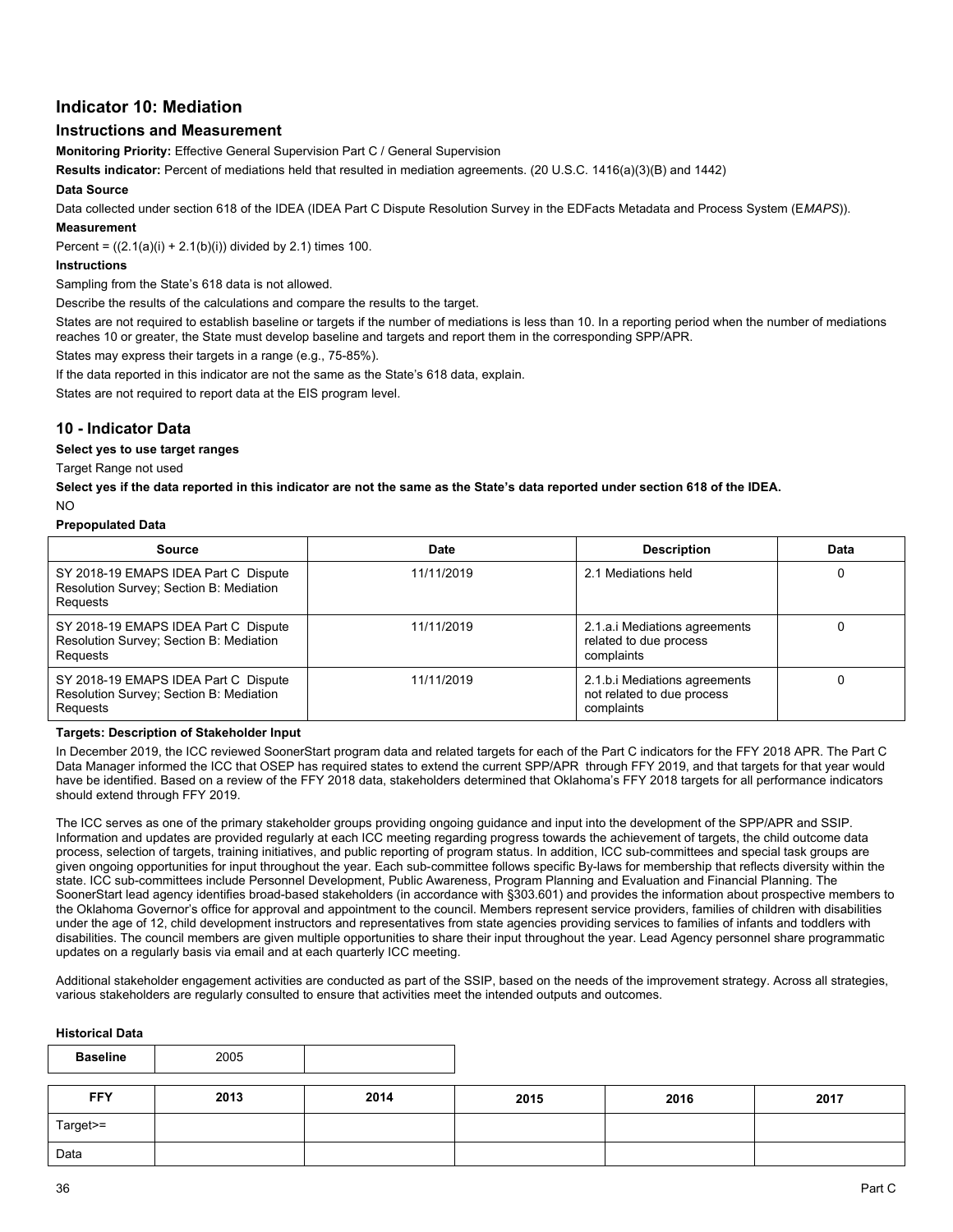#### **Targets**

| <b>FFY</b> | 2018 | 2019 |
|------------|------|------|
| Target>=   |      |      |

### **FFY 2018 SPP/APR Data**

| 2.1.a.i Mediation<br>agreements related to<br>due process complaints | 2.1.b.i Mediation<br>agreements not related to<br>due process complaints | 2.1 Number of<br>mediations held | FFY.<br>2017<br>Data | <b>FFY</b><br>2018<br>Target | <b>FFY 2018</b><br><b>Data</b> | <b>Status</b> | Slippage |
|----------------------------------------------------------------------|--------------------------------------------------------------------------|----------------------------------|----------------------|------------------------------|--------------------------------|---------------|----------|
|                                                                      |                                                                          |                                  |                      |                              |                                | N/A           | N/A      |

## **Provide additional information about this indicator (optional)**

Oklahoma did not have any mediation sessions in FFY 2018. The state is not required to set targets until the fiscal year in which ten or more resolution sessions are held.

## **10 - Prior FFY Required Actions**

None

## **10 - OSEP Response**

The State reported fewer than ten mediations held in FFY 2018. The State is not required to provide targets until any fiscal year in which ten or more mediations were held.

## **10 - Required Actions**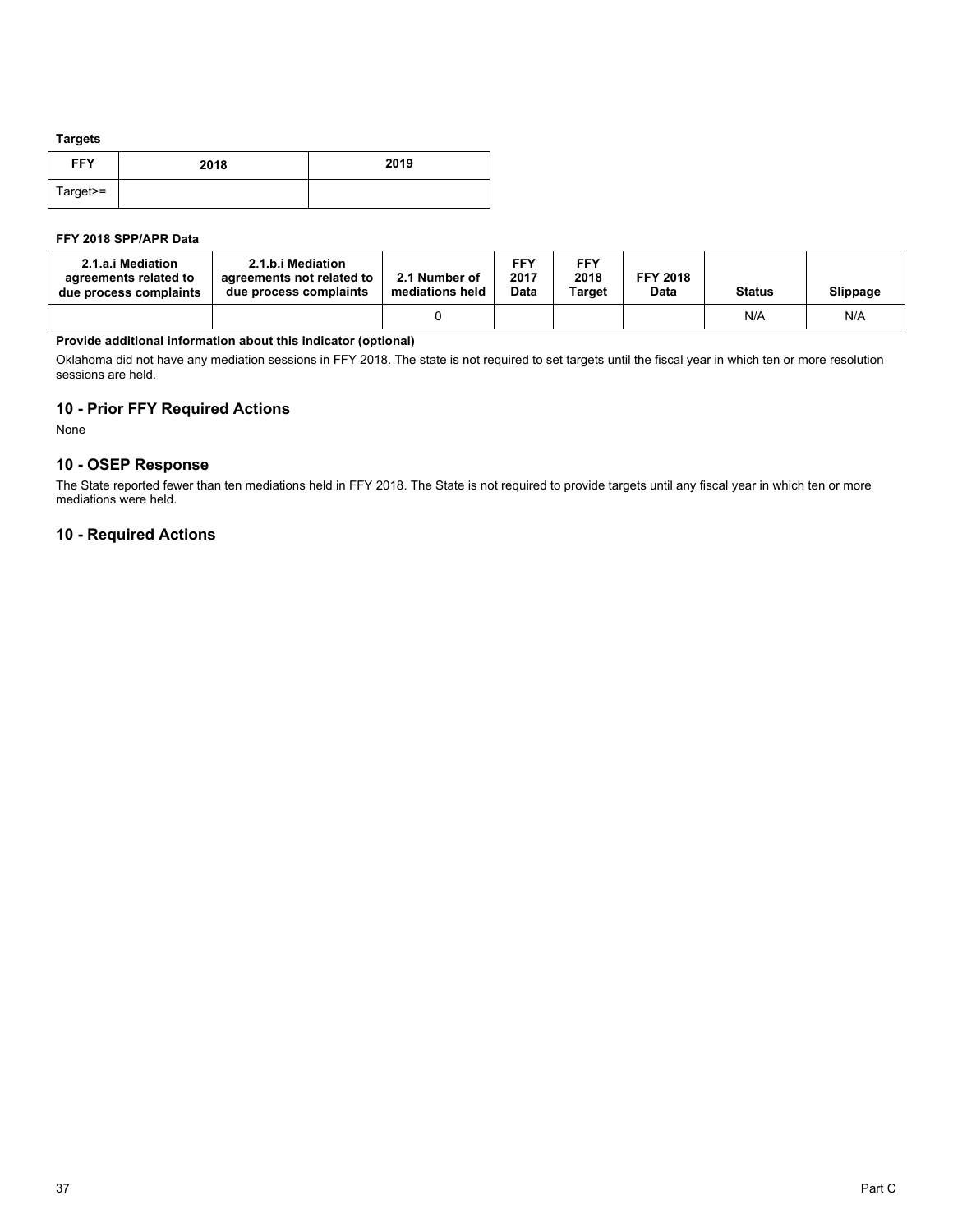## **Indicator 11: State Systemic Improvement Plan**

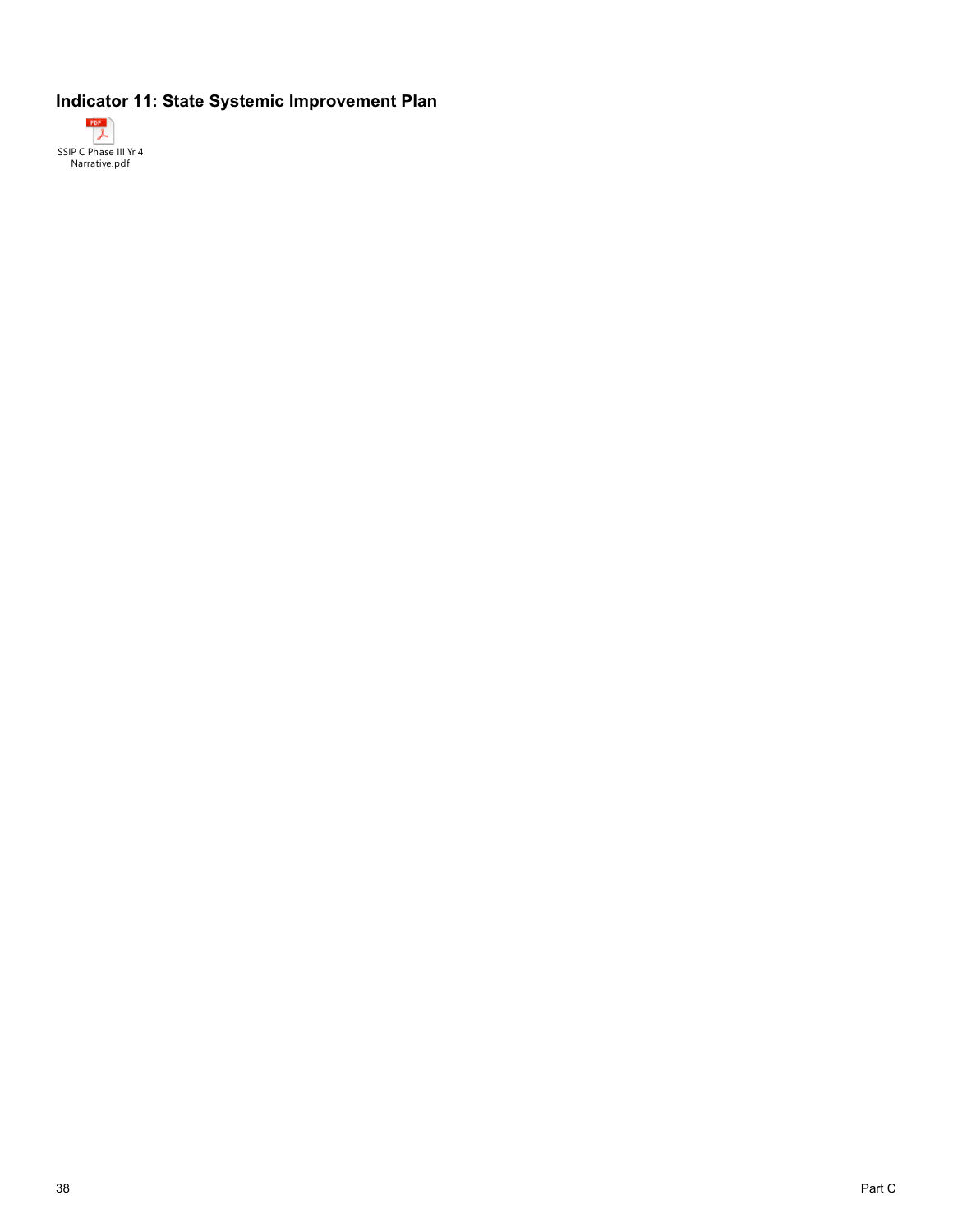# **Overall State APR Attachments**



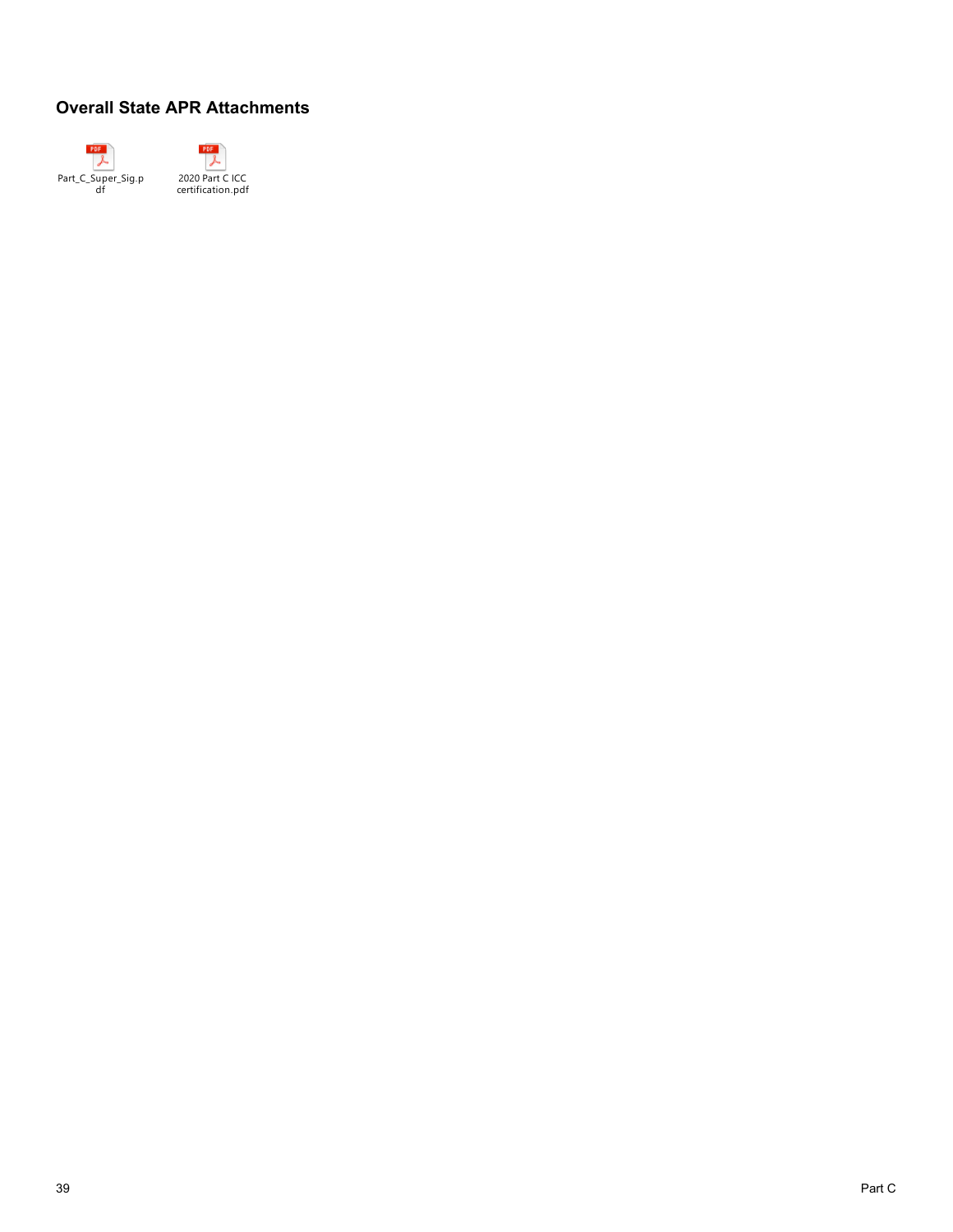## **Certification**

## **Instructions**

**Choose the appropriate selection and complete all the certification information fields. Then click the "Submit" button to submit your APR. Certify**

**I certify that I am the Director of the State's Lead Agency under Part C of the IDEA, or his or her designee, and that the State's submission of its IDEA Part C State Performance Plan/Annual Performance Report is accurate.**

#### **Select the certifier's role**

Designated Lead Agency Director

**Name and title of the individual certifying the accuracy of the State's submission of its IDEA Part C State Performance Plan/Annual Performance Report.**

**Name:** 

Mark Sharp

**Title:** 

Executive Director of SoonerStart (Part C Program Coordinator)

**Email:** 

mark.sharp@sde.ok.gov

**Phone:**

405-521-4880

**Submitted on:**

04/17/20 4:22:23 PM